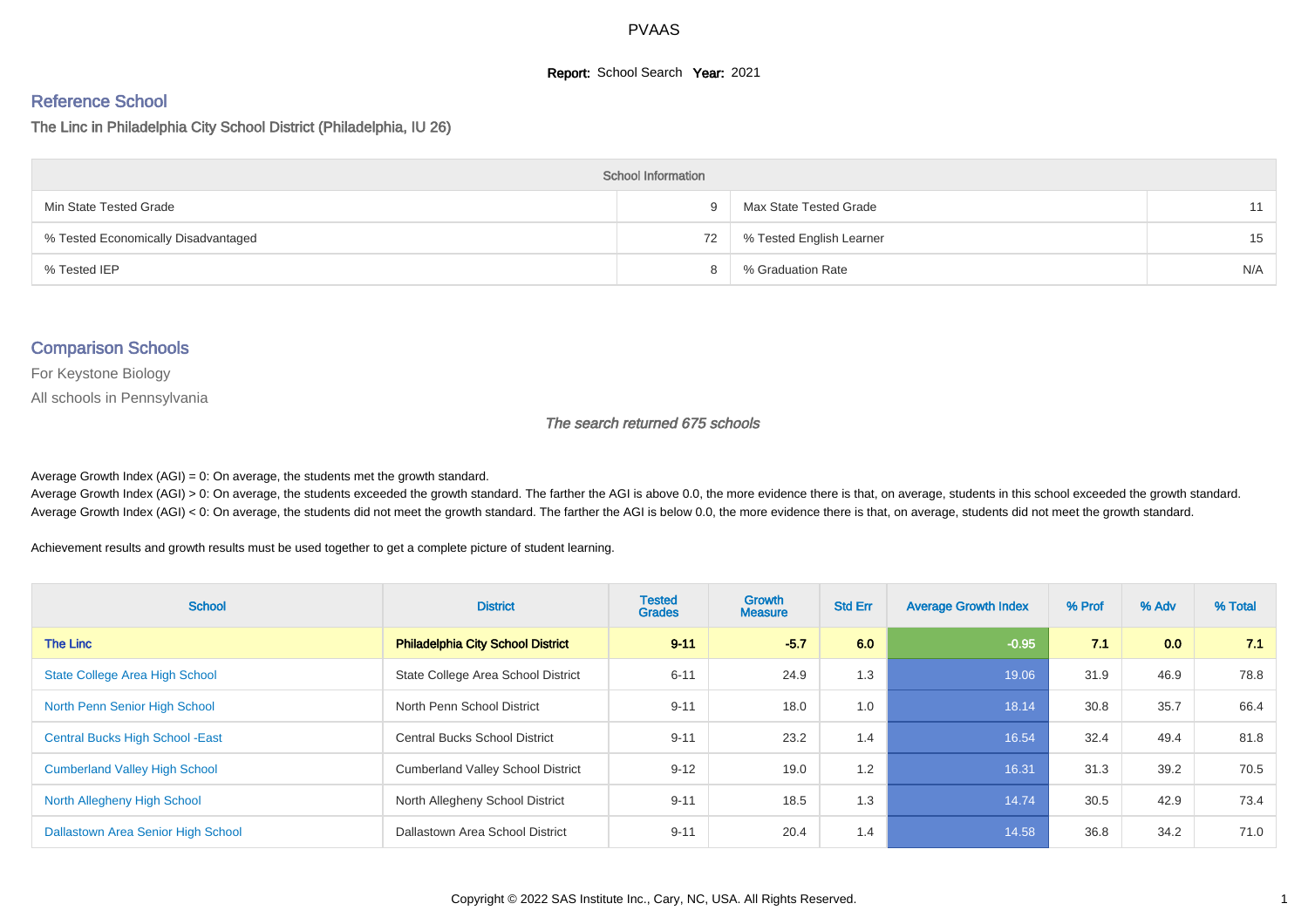| <b>School</b>                                | <b>District</b>                                  | <b>Tested</b><br><b>Grades</b> | <b>Growth</b><br><b>Measure</b> | <b>Std Err</b> | <b>Average Growth Index</b> | % Prof | % Adv | % Total |
|----------------------------------------------|--------------------------------------------------|--------------------------------|---------------------------------|----------------|-----------------------------|--------|-------|---------|
| <b>The Linc</b>                              | <b>Philadelphia City School District</b>         | $9 - 11$                       | $-5.7$                          | 6.0            | $-0.95$                     | 7.1    | 0.0   | 7.1     |
| Spring-Ford Senior High School 9-12 Center   | Spring-Ford Area School District                 | $9 - 11$                       | 17.0                            | 1.2            | 14.46                       | 30.4   | 45.3  | 75.7    |
| Plymouth-Whitemarsh Senior High School       | <b>Colonial School District</b>                  | $9 - 11$                       | 22.6                            | 1.6            | 13.93                       | 27.2   | 43.5  | 70.6    |
| Souderton Area Senior High School            | Souderton Area School District                   | $9 - 11$                       | 19.0                            | 1.4            | 13.32                       | 39.2   | 31.2  | 70.4    |
| <b>Tyrone Area High School</b>               | Tyrone Area School District                      | $9 - 12$                       | 29.8                            | 2.3            | 13.19                       | 36.6   | 29.1  | 65.7    |
| <b>Lower Merion High School</b>              | Lower Merion School District                     | $8 - 10$                       | 21.5                            | 1.7            | 12.55                       | 31.1   | 48.2  | 79.3    |
| <b>Littlestown Senior High School</b>        | Littlestown Area School District                 | $9 - 11$                       | 29.5                            | 2.4            | 12.16                       | 38.4   | 29.3  | 67.7    |
| <b>Warwick Senior High School</b>            | <b>Warwick School District</b>                   | $9 - 11$                       | 22.2                            | 1.8            | 12.11                       | 27.7   | 36.3  | 64.0    |
| <b>Hempfield Senior High School</b>          | <b>Hempfield School District</b>                 | $9 - 11$                       | 13.8                            | 1.3            | 10.94                       | 29.9   | 36.8  | 66.7    |
| Downingtown Stem Academy                     | Downingtown Area School District                 | $9 - 10$                       | 21.4                            | 2.0            | 10.84                       | 24.5   | 70.9  | 95.4    |
| <b>Hershey High School</b>                   | Derry Township School District                   | $9 - 10$                       | 20.6                            | 2.0            | 10.49                       | 32.8   | 46.9  | 79.7    |
| <b>Central Bucks High School -South</b>      | <b>Central Bucks School District</b>             | $10 - 11$                      | 13.2                            | 1.3            | 10.25                       | 38.1   | 36.3  | 74.4    |
| <b>Loyalsock Township Senior High School</b> | Loyalsock Township School District               | $8 - 12$                       | 27.3                            | 2.7            | 10.16                       | 36.8   | 35.1  | 71.9    |
| New Hope-Solebury High School                | New Hope-Solebury School District                | $9 - 11$                       | 29.4                            | 2.9            | 10.00                       | 31.6   | 50.0  | 81.6    |
| <b>Delaware Valley High School</b>           | Delaware Valley School District                  | $9 - 11$                       | 16.2                            | 1.6            | 9.99                        | 36.7   | 32.1  | 68.8    |
| Fox Chapel Area High School                  | Fox Chapel Area School District                  | $9 - 11$                       | 18.1                            | 1.9            | 9.75                        | 22.9   | 52.0  | 74.9    |
| <b>Unionville High School</b>                | Unionville-Chadds Ford School<br><b>District</b> | $8 - 11$                       | 16.3                            | 1.7            | 9.43                        | 31.2   | 48.0  | 79.2    |
| <b>Honesdale High School</b>                 | Wayne Highlands School District                  | $9 - 11$                       | 23.1                            | 2.5            | 9.41                        | 33.8   | 40.4  | 74.2    |
| <b>Council Rock High School South</b>        | <b>Council Rock School District</b>              | $9 - 11$                       | 13.3                            | 1.4            | 9.36                        | 35.2   | 29.8  | 65.0    |
| Palmyra Area Senior High School              | Palmyra Area School District                     | $9 - 11$                       | 16.6                            | 1.8            | 9.33                        | 38.8   | 34.0  | 72.8    |
| Council Rock High School - North             | <b>Council Rock School District</b>              | $9 - 11$                       | 14.3                            | 1.5            | 9.28                        | 28.3   | 41.8  | 70.1    |
| <b>Marple Newtown Senior High School</b>     | Marple Newtown School District                   | $9 - 11$                       | 21.1                            | 2.3            | 9.18                        | 31.1   | 42.7  | 73.8    |
| <b>Central York High School</b>              | <b>Central York School District</b>              | $9 - 12$                       | 13.4                            | 1.5            | 9.03                        | 31.4   | 24.1  | 55.5    |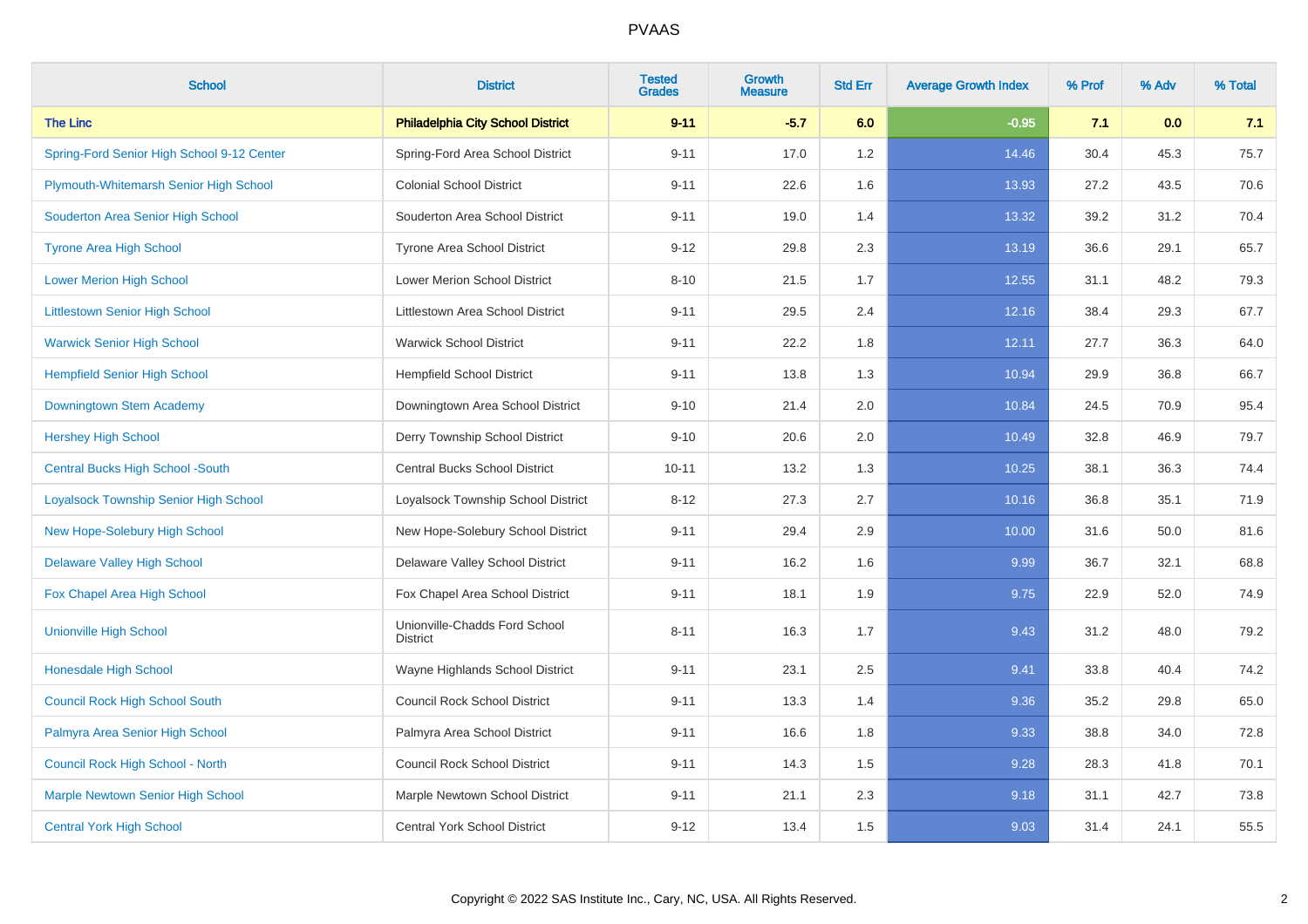| <b>School</b>                             | <b>District</b>                                | <b>Tested</b><br><b>Grades</b> | <b>Growth</b><br><b>Measure</b> | <b>Std Err</b> | <b>Average Growth Index</b> | % Prof | % Adv | % Total |
|-------------------------------------------|------------------------------------------------|--------------------------------|---------------------------------|----------------|-----------------------------|--------|-------|---------|
| <b>The Linc</b>                           | <b>Philadelphia City School District</b>       | $9 - 11$                       | $-5.7$                          | 6.0            | $-0.95$                     | 7.1    | 0.0   | 7.1     |
| <b>Upper Darby Senior High School</b>     | <b>Upper Darby School District</b>             | $9 - 12$                       | 11.9                            | 1.3            | 8.84                        | 23.8   | 11.8  | 35.6    |
| <b>Susquehannock High School</b>          | Southern York County School<br><b>District</b> | $9 - 11$                       | 15.9                            | 1.8            | 8.77                        | 37.6   | 29.2  | 66.8    |
| <b>Saucon Valley Senior High School</b>   | Saucon Valley School District                  | $9 - 11$                       | 19.4                            | 2.2            | 8.74                        | 26.0   | 39.6  | 65.6    |
| <b>Peters Township High School</b>        | Peters Township School District                | $8 - 11$                       | 14.4                            | 1.7            | 8.42                        | 35.2   | 41.6  | 76.8    |
| <b>Collegium Charter School</b>           | Collegium Charter School                       | $3 - 10$                       | 21.2                            | 2.6            | 8.18                        | 25.4   | 16.4  | 41.8    |
| <b>Upper Saint Clair High School</b>      | Upper Saint Clair School District              | $9 - 11$                       | 14.2                            | 1.7            | 8.14                        | 32.2   | 44.5  | 76.7    |
| <b>Emmaus High School</b>                 | East Penn School District                      | $9 - 11$                       | 9.4                             | 1.2            | 8.11                        | 32.8   | 26.4  | 59.2    |
| <b>Manheim Township High School</b>       | Manheim Township School District               | $8 - 12$                       | 11.3                            | 1.4            | 7.85                        | 30.9   | 31.0  | 61.9    |
| <b>Bala-Cynwyd Middle School</b>          | <b>Lower Merion School District</b>            | $6 - 8$                        | 28.2                            | 3.7            | 7.68                        | 15.6   | 79.7  | 95.3    |
| <b>Central Bucks High School - West</b>   | <b>Central Bucks School District</b>           | $10 - 11$                      | 10.5                            | 1.4            | 7.52                        | 34.0   | 38.0  | 72.0    |
| <b>Whitehall High School</b>              | Whitehall-Coplay School District               | $9 - 11$                       | 12.4                            | 1.7            | 7.46                        | 32.3   | 21.7  | 54.0    |
| <b>Upper Merion High School</b>           | Upper Merion Area School District              | $9 - 11$                       | 14.5                            | 1.9            | 7.43                        | 34.4   | 32.6  | 67.0    |
| Danville Area Senior High School          | Danville Area School District                  | $9 - 11$                       | 18.9                            | 2.6            | 7.39                        | 32.0   | 46.1  | 78.1    |
| Mountain View Junior/Senior High School   | Mountain View School District                  | $7 - 11$                       | 24.8                            | 3.4            | 7.38                        | 45.8   | 37.3  | 83.0    |
| <b>Methacton High School</b>              | <b>Methacton School District</b>               | $9 - 11$                       | 11.4                            | 1.6            | 7.24                        | 36.0   | 33.6  | 69.6    |
| <b>Camp Hill Senior High School</b>       | Camp Hill School District                      | $9 - 12$                       | 21.3                            | 2.9            | 7.22                        | 32.3   | 41.4  | 73.7    |
| Mifflin County Junior High School         | Mifflin County School District                 | $8 - 9$                        | 13.5                            | 1.9            | 7.17                        | 43.6   | 21.2  | 64.8    |
| <b>Harriton Senior High School</b>        | Lower Merion School District                   | $9 - 11$                       | 13.0                            | 1.8            | 7.06                        | 31.5   | 39.6  | 71.1    |
| <b>Neshaminy High School</b>              | <b>Neshaminy School District</b>               | $9 - 11$                       | 9.1                             | 1.3            | 6.99                        | 31.3   | 23.9  | 55.2    |
| <b>Mcdowell High School</b>               | Millcreek Township School District             | $9 - 11$                       | 9.5                             | 1.4            | 6.98                        | 34.5   | 30.1  | 64.6    |
| <b>Cocalico Senior High School</b>        | <b>Cocalico School District</b>                | $9 - 11$                       | 12.8                            | 1.9            | 6.79                        | 28.2   | 32.3  | 60.5    |
| <b>Manheim Central Senior High School</b> | Manheim Central School District                | $9 - 11$                       | 13.3                            | 2.0            | 6.79                        | 27.8   | 35.4  | 63.2    |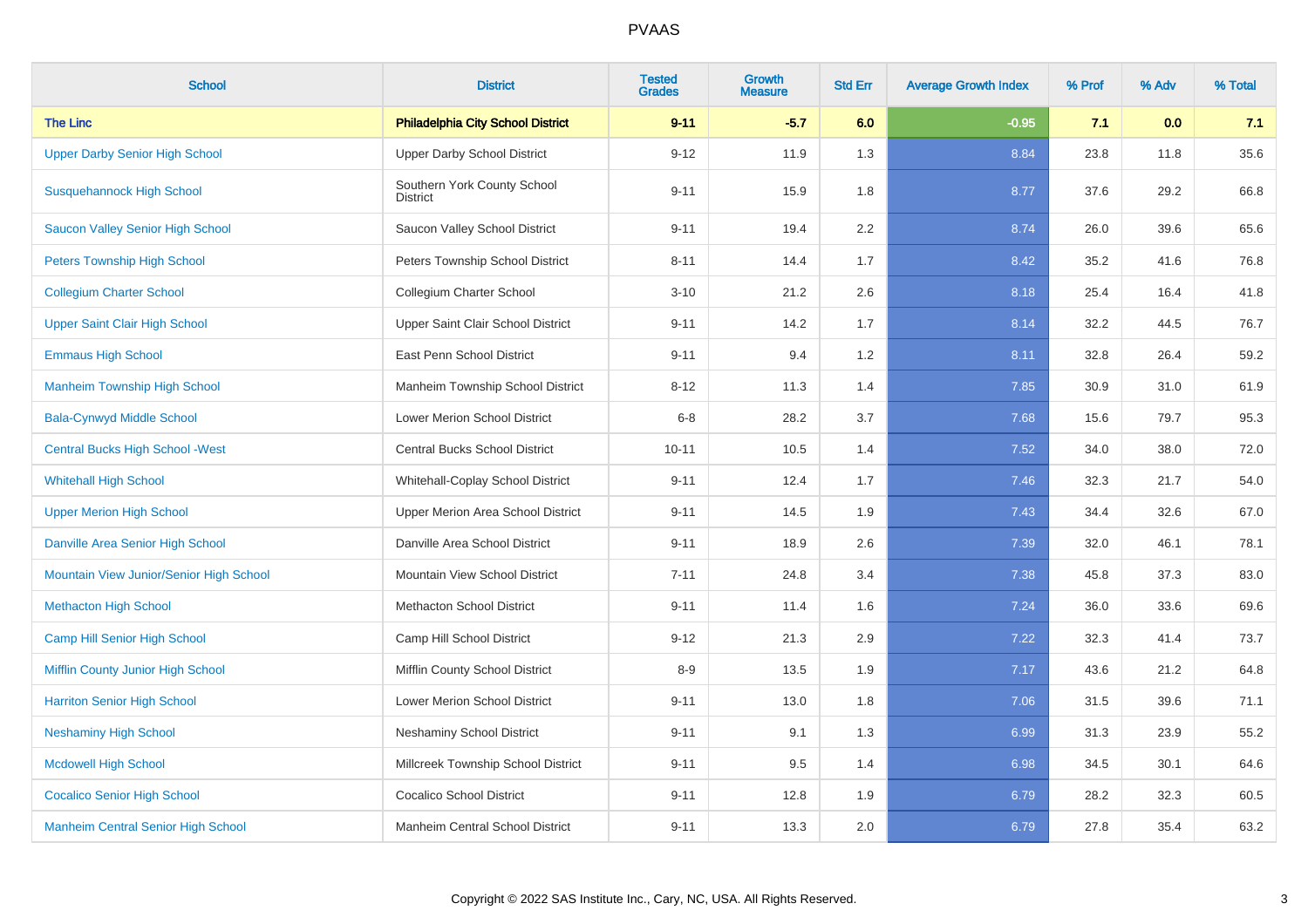| <b>School</b>                               | <b>District</b>                          | <b>Tested</b><br><b>Grades</b> | Growth<br><b>Measure</b> | <b>Std Err</b> | <b>Average Growth Index</b> | % Prof | % Adv | % Total |
|---------------------------------------------|------------------------------------------|--------------------------------|--------------------------|----------------|-----------------------------|--------|-------|---------|
| <b>The Linc</b>                             | <b>Philadelphia City School District</b> | $9 - 11$                       | $-5.7$                   | 6.0            | $-0.95$                     | 7.1    | 0.0   | 7.1     |
| James Buchanan High School                  | <b>Tuscarora School District</b>         | $9 - 11$                       | 14.0                     | 2.1            | 6.52                        | 37.1   | 26.3  | 63.4    |
| Armstrong Junior/Senior High School         | Armstrong School District                | $6 - 11$                       | 12.0                     | 1.9            | 6.46                        | 32.6   | 27.7  | 60.3    |
| <b>Franklin Regional Senior High School</b> | Franklin Regional School District        | $9 - 11$                       | 11.7                     | 1.8            | 6.40                        | 30.0   | 35.0  | 65.0    |
| Indiana Area Senior High School             | Indiana Area School District             | $9 - 11$                       | 12.6                     | 2.0            | 6.28                        | 30.0   | 30.4  | 60.3    |
| Juniata Senior High School                  | Juniata County School District           | $8 - 11$                       | 14.9                     | 2.4            | 6.25                        | 23.5   | 22.0  | 45.4    |
| <b>Punxsutawney Area High School</b>        | Punxsutawney Area School District        | $7 - 11$                       | 16.4                     | 2.7            | 6.08                        | 18.6   | 29.0  | 47.6    |
| <b>Blue Mountain High School</b>            | <b>Blue Mountain School District</b>     | $9 - 10$                       | 12.6                     | 2.1            | 6.07                        | 30.7   | 26.1  | 56.8    |
| <b>Agora Cyber Charter School</b>           | Agora Cyber Charter School               | $3 - 11$                       | 14.6                     | 2.4            | 6.03                        | 24.7   | 19.5  | 44.2    |
| <b>Harbor Creek Senior High School</b>      | Harbor Creek School District             | $8 - 11$                       | 13.8                     | 2.3            | 5.98                        | 34.5   | 40.7  | 75.2    |
| Lampeter-Strasburg Senior High School       | Lampeter-Strasburg School District       | $9 - 12$                       | 11.4                     | 1.9            | 5.92                        | 35.4   | 32.3  | 67.7    |
| Pequea Valley High School                   | Pequea Valley School District            | $9 - 11$                       | 18.5                     | 3.1            | 5.92                        | 29.2   | 37.5  | 66.7    |
| <b>Pine-Richland High School</b>            | Pine-Richland School District            | $8 - 11$                       | 9.7                      | 1.7            | 5.84                        | 42.3   | 35.8  | 78.1    |
| <b>Hickory High School</b>                  | Hermitage School District                | $7 - 12$                       | 14.6                     | 2.5            | 5.82                        | 34.0   | 27.0  | 61.0    |
| <b>Cedar Crest High School</b>              | Cornwall-Lebanon School District         | $9 - 11$                       | 8.7                      | 1.6            | 5.63                        | 28.0   | 20.5  | 48.6    |
| <b>Avon Grove High School</b>               | Avon Grove School District               | $9 - 10$                       | 8.0                      | 1.4            | 5.61                        | 33.7   | 33.2  | 67.0    |
| Lake-Lehman Junior/Senior High School       | Lake-Lehman School District              | $7 - 11$                       | 15.5                     | 2.8            | 5.57                        | 25.8   | 22.5  | 48.3    |
| Penns Valley Area Junior/Senior High School | Penns Valley Area School District        | $6 - 12$                       | 14.6                     | 2.6            | 5.55                        | 29.6   | 23.3  | 52.9    |
| Pennridge High School                       | Pennridge School District                | $9 - 10$                       | 7.9                      | 1.4            | 5.48                        | 32.0   | 27.6  | 59.6    |
| <b>Easton Area High School</b>              | Easton Area School District              | $9 - 12$                       | 7.0                      | 1.3            | 5.43                        | 24.1   | 13.0  | 37.1    |
| <b>Fleetwood Senior High School</b>         | Fleetwood Area School District           | $9 - 10$                       | 10.8                     | 2.0            | 5.43                        | 31.7   | 25.8  | 57.5    |
| West Branch Area High School                | West Branch Area School District         | $9 - 11$                       | 17.6                     | 3.3            | 5.39                        | 47.1   | 19.1  | 66.2    |
| Shikellamy Middle School (8372)             | Shikellamy School District               | $6 - 8$                        | 30.2                     | 5.6            | 5.38                        | 5.0    | 95.0  | 100.0   |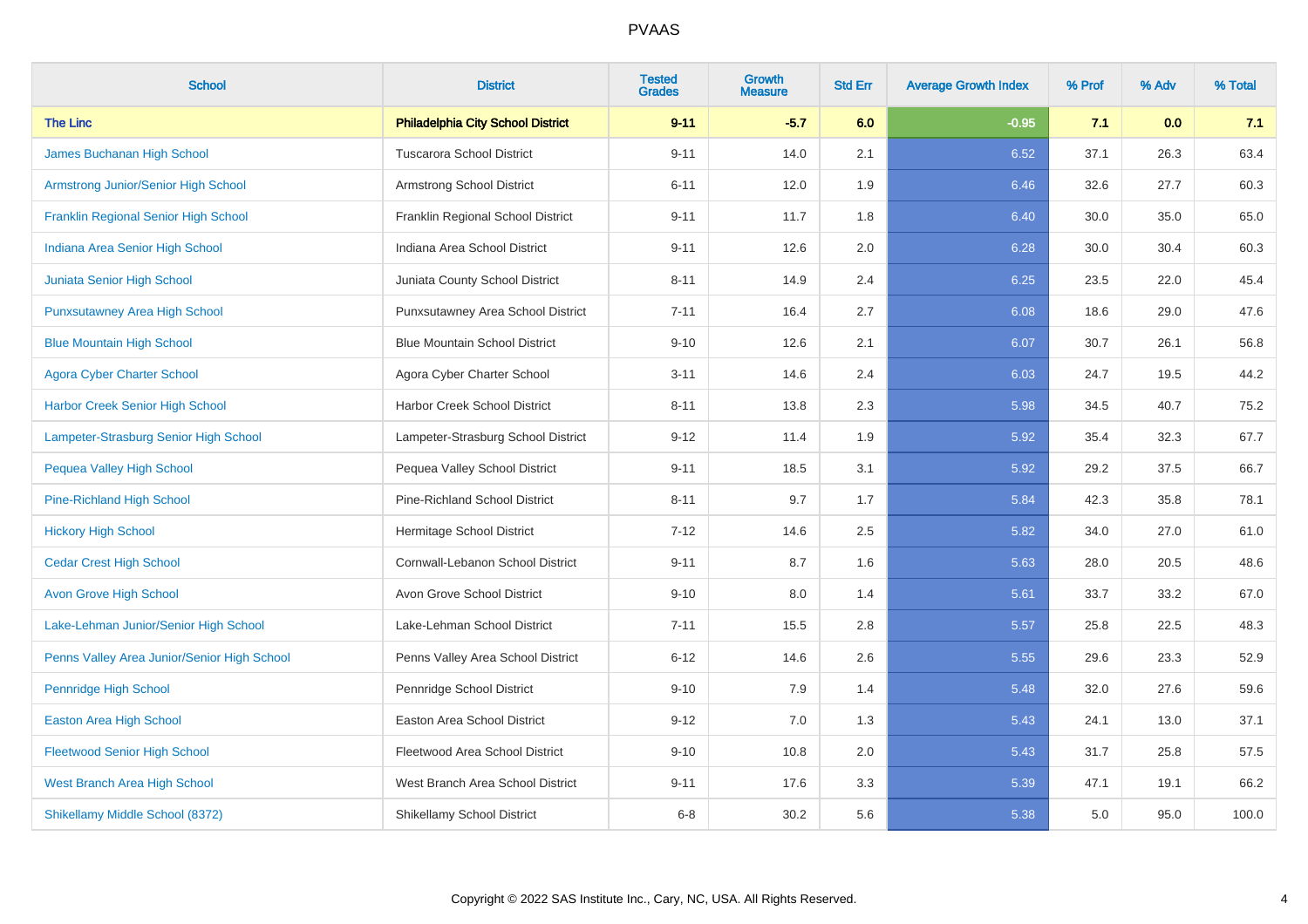| <b>School</b>                                   | <b>District</b>                                   | <b>Tested</b><br><b>Grades</b> | <b>Growth</b><br><b>Measure</b> | <b>Std Err</b> | <b>Average Growth Index</b> | % Prof | % Adv | % Total |
|-------------------------------------------------|---------------------------------------------------|--------------------------------|---------------------------------|----------------|-----------------------------|--------|-------|---------|
| <b>The Linc</b>                                 | <b>Philadelphia City School District</b>          | $9 - 11$                       | $-5.7$                          | 6.0            | $-0.95$                     | 7.1    | 0.0   | 7.1     |
| Pen Argyl Area High School                      | Pen Argyl Area School District                    | $8 - 12$                       | 13.4                            | 2.5            | 5.34                        | 28.5   | 23.8  | 52.3    |
| Penn Manor High School                          | Penn Manor School District                        | $7 - 11$                       | 7.5                             | 1.5            | 5.15                        | 26.7   | 20.5  | 47.2    |
| <b>Belle Vernon Area High School</b>            | Belle Vernon Area School District                 | $9 - 11$                       | 11.7                            | 2.3            | 5.14                        | 31.6   | 25.4  | 57.1    |
| <b>Quaker Valley High School</b>                | Quaker Valley School District                     | $9 - 11$                       | 12.7                            | 2.5            | 5.13                        | 39.5   | 26.4  | 65.9    |
| Lehighton Area High School                      | Lehighton Area School District                    | $9 - 11$                       | 12.0                            | 2.3            | 5.10                        | 30.5   | 24.9  | 55.3    |
| <b>Berlin Brothersvalley Senior High School</b> | Berlin Brothersvalley School District             | $9 - 11$                       | 20.3                            | 4.0            | 5.09                        | 28.3   | 41.3  | 69.6    |
| <b>West Perry Senior High School</b>            | West Perry School District                        | $7 - 11$                       | 11.6                            | 2.3            | 5.04                        | 26.9   | 20.5  | 47.4    |
| <b>Iroquois Junior/Senior High School</b>       | <b>Iroquois School District</b>                   | $7 - 11$                       | 14.1                            | 2.8            | 5.03                        | 33.3   | 16.0  | 49.4    |
| <b>Lakeland Junior/Senior High School</b>       | <b>Lakeland School District</b>                   | $7 - 11$                       | 13.9                            | 2.8            | 5.00                        | 22.2   | 21.2  | 43.4    |
| Northern High School                            | Northern York County School District              | $9 - 11$                       | 9.0                             | 1.8            | 4.95                        | 24.3   | 23.1  | 47.4    |
| <b>New Oxford Senior High School</b>            | Conewago Valley School District                   | $7 - 12$                       | 8.2                             | 1.7            | 4.79                        | 41.3   | 19.4  | 60.6    |
| <b>Pennsbury High School</b>                    | Pennsbury School District                         | $7 - 11$                       | 6.0                             | 1.3            | 4.73                        | 37.7   | 27.7  | 65.4    |
| Montrose Area Junior/Senior High School         | Montrose Area School District                     | $7 - 10$                       | 12.8                            | 2.8            | 4.62                        | 37.8   | 28.9  | 66.7    |
| <b>West Allegheny Senior High School</b>        | West Allegheny School District                    | $9 - 12$                       | 9.1                             | 2.0            | 4.58                        | 37.3   | 27.2  | 64.5    |
| <b>Wallenpaupack Area High School</b>           | Wallenpaupack Area School District                | $8 - 11$                       | 9.3                             | 2.1            | 4.54                        | 28.5   | 18.9  | 47.4    |
| <b>Lower Moreland High School</b>               | Lower Moreland Township School<br><b>District</b> | $8 - 11$                       | 9.0                             | 2.0            | 4.54                        | 38.2   | 33.2  | 71.4    |
| Coudersport Area Junior/Senior High School      | Coudersport Area School District                  | $7 - 11$                       | 15.5                            | 3.4            | 4.53                        | 34.7   | 28.0  | 62.7    |
| <b>Stroudsburg High School</b>                  | Stroudsburg Area School District                  | $10 - 11$                      | 7.5                             | 1.7            | 4.51                        | 29.6   | 14.3  | 43.8    |
| Elizabethtown Area Senior High School           | Elizabethtown Area School District                | $9 - 12$                       | 7.4                             | 1.7            | 4.44                        | 36.4   | 27.6  | 64.0    |
| <b>Ephrata Senior High School</b>               | Ephrata Area School District                      | $9 - 11$                       | 7.3                             | 1.7            | 4.40                        | 31.6   | 17.1  | 48.8    |
| <b>Laurel High School</b>                       | <b>Laurel School District</b>                     | $9 - 11$                       | 13.7                            | 3.1            | 4.39                        | 30.3   | 15.7  | 46.1    |
| <b>Valley View High School</b>                  | Valley View School District                       | $9 - 11$                       | 9.7                             | 2.2            | 4.39                        | 26.6   | 23.1  | 49.7    |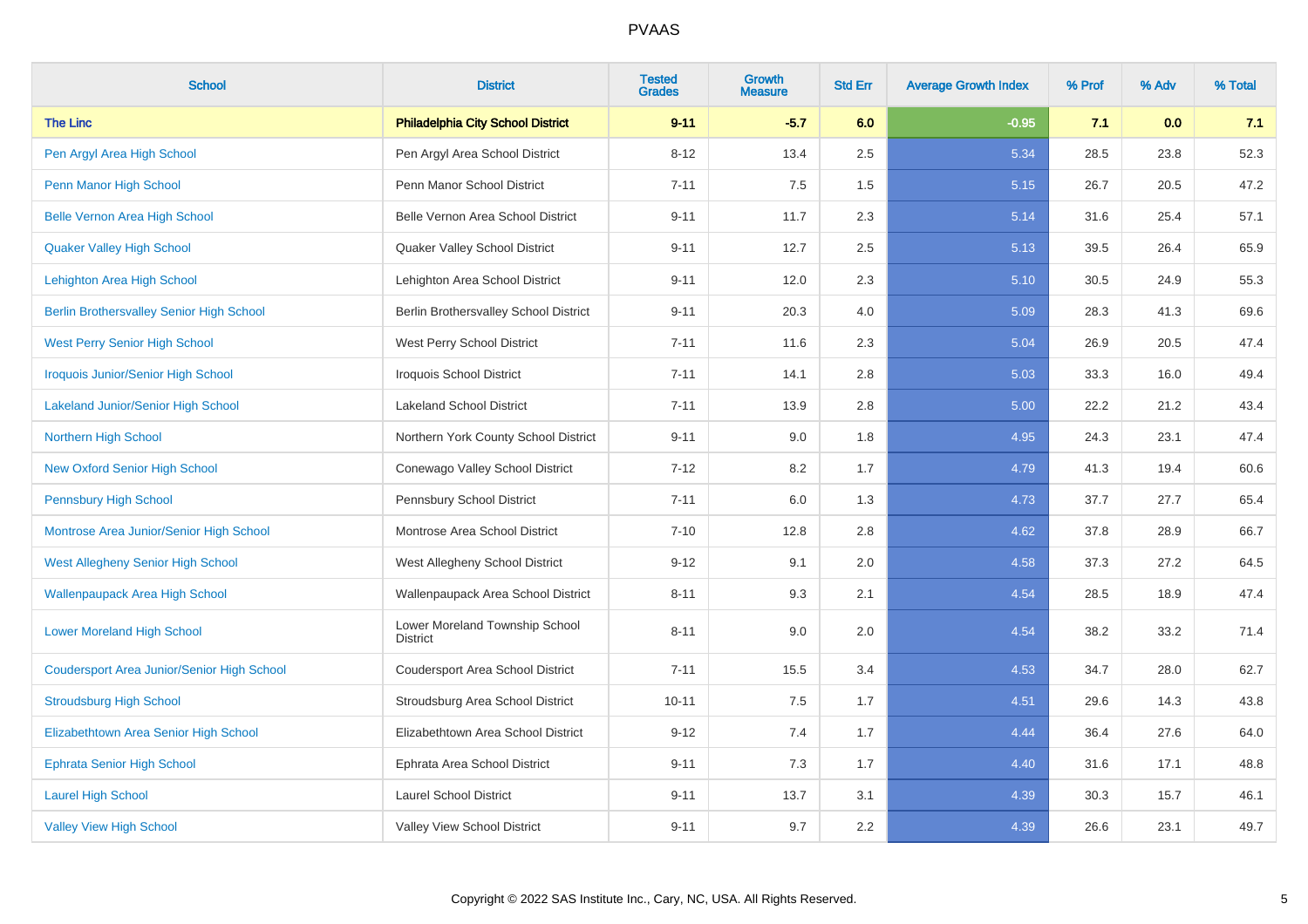| <b>School</b>                           | <b>District</b>                           | <b>Tested</b><br><b>Grades</b> | <b>Growth</b><br><b>Measure</b> | <b>Std Err</b> | <b>Average Growth Index</b> | % Prof | % Adv | % Total |
|-----------------------------------------|-------------------------------------------|--------------------------------|---------------------------------|----------------|-----------------------------|--------|-------|---------|
| <b>The Linc</b>                         | <b>Philadelphia City School District</b>  | $9 - 11$                       | $-5.7$                          | 6.0            | $-0.95$                     | 7.1    | 0.0   | 7.1     |
| <b>Reading Senior High School</b>       | <b>Reading School District</b>            | $9 - 11$                       | 5.0                             | 1.2            | 4.33                        | 16.8   | 6.0   | 22.8    |
| <b>Maritime Academy Charter School</b>  | Maritime Academy Charter School           | $3 - 10$                       | 13.2                            | 3.1            | 4.29                        | 24.0   | 1.3   | 25.3    |
| <b>Radnor Senior High School</b>        | Radnor Township School District           | $8 - 12$                       | 7.9                             | 1.8            | 4.26                        | 33.0   | 38.3  | 71.3    |
| Abington Heights High School            | Abington Heights School District          | $8 - 11$                       | 7.1                             | 1.7            | 4.26                        | 33.8   | 31.7  | 65.5    |
| <b>Hazleton Area High School</b>        | Hazleton Area School District             | $9 - 11$                       | 6.6                             | 1.6            | 4.26                        | 20.5   | 9.0   | 29.5    |
| Pennsylvania Leadership Charter School  | Pennsylvania Leadership Charter<br>School | $3 - 11$                       | 8.0                             | 1.9            | 4.22                        | 33.1   | 27.8  | 60.9    |
| Phoenixville Area High School           | Phoenixville Area School District         | $9 - 11$                       | 7.6                             | 1.8            | 4.20                        | 32.3   | 27.6  | 59.8    |
| <b>Dallas Senior High School</b>        | <b>Dallas School District</b>             | $9 - 11$                       | 8.5                             | 2.1            | 4.12                        | 32.4   | 22.4  | 54.8    |
| Eisenhower M/Hs                         | Warren County School District             | $6 - 11$                       | 13.4                            | 3.3            | 4.12                        | 27.3   | 8.7   | 36.0    |
| Dover Area High School                  | Dover Area School District                | $9 - 12$                       | 7.7                             | 1.9            | 4.08                        | 33.0   | 18.7  | 51.7    |
| <b>Warrior Run High School</b>          | Warrior Run School District               | $8 - 11$                       | 11.0                            | 2.7            | 4.08                        | 34.1   | 16.8  | 50.9    |
| <b>Hampton High School</b>              | Hampton Township School District          | $9 - 11$                       | 7.9                             | $2.0\,$        | 4.03                        | 37.9   | 39.2  | 77.0    |
| <b>Central High School</b>              | Spring Cove School District               | $9 - 11$                       | 9.6                             | 2.4            | 4.00                        | 31.8   | 25.4  | 57.1    |
| Penn Wood High School                   | William Penn School District              | $9 - 12$                       | 7.6                             | 1.9            | 3.97                        | 14.0   | 7.2   | 21.3    |
| Mifflin County High School              | Mifflin County School District            | $10 - 11$                      | 10.8                            | 2.7            | 3.95                        | 14.2   | 0.0   | 14.2    |
| <b>Welsh Valley Middle School</b>       | Lower Merion School District              | $6 - 10$                       | 18.2                            | 4.7            | 3.89                        | 19.4   | 75.0  | 94.4    |
| <b>Bucktail High School</b>             | Keystone Central School District          | $9 - 10$                       | 19.1                            | 5.0            | 3.86                        | 30.4   | 17.4  | 47.8    |
| Oil City Senior High School             | Oil City Area School District             | $9 - 11$                       | 9.3                             | 2.4            | 3.83                        | 29.1   | 13.1  | 42.2    |
| <b>York Suburban Senior High School</b> | York Suburban School District             | $8 - 11$                       | 7.9                             | 2.1            | 3.80                        | 24.9   | 31.2  | 56.1    |
| <b>Conestoga Senior High School</b>     | Tredyffrin-Easttown School District       | $9 - 10$                       | 9.1                             | 2.4            | 3.77                        | 35.2   | 35.8  | 71.0    |
| Mars Area Senior High School            | Mars Area School District                 | $8 - 10$                       | 7.1                             | 1.9            | 3.69                        | 36.7   | 32.4  | 69.1    |
| North Pocono High School                | North Pocono School District              | $9 - 11$                       | 13.6                            | 3.7            | 3.68                        | 31.4   | 33.3  | 64.7    |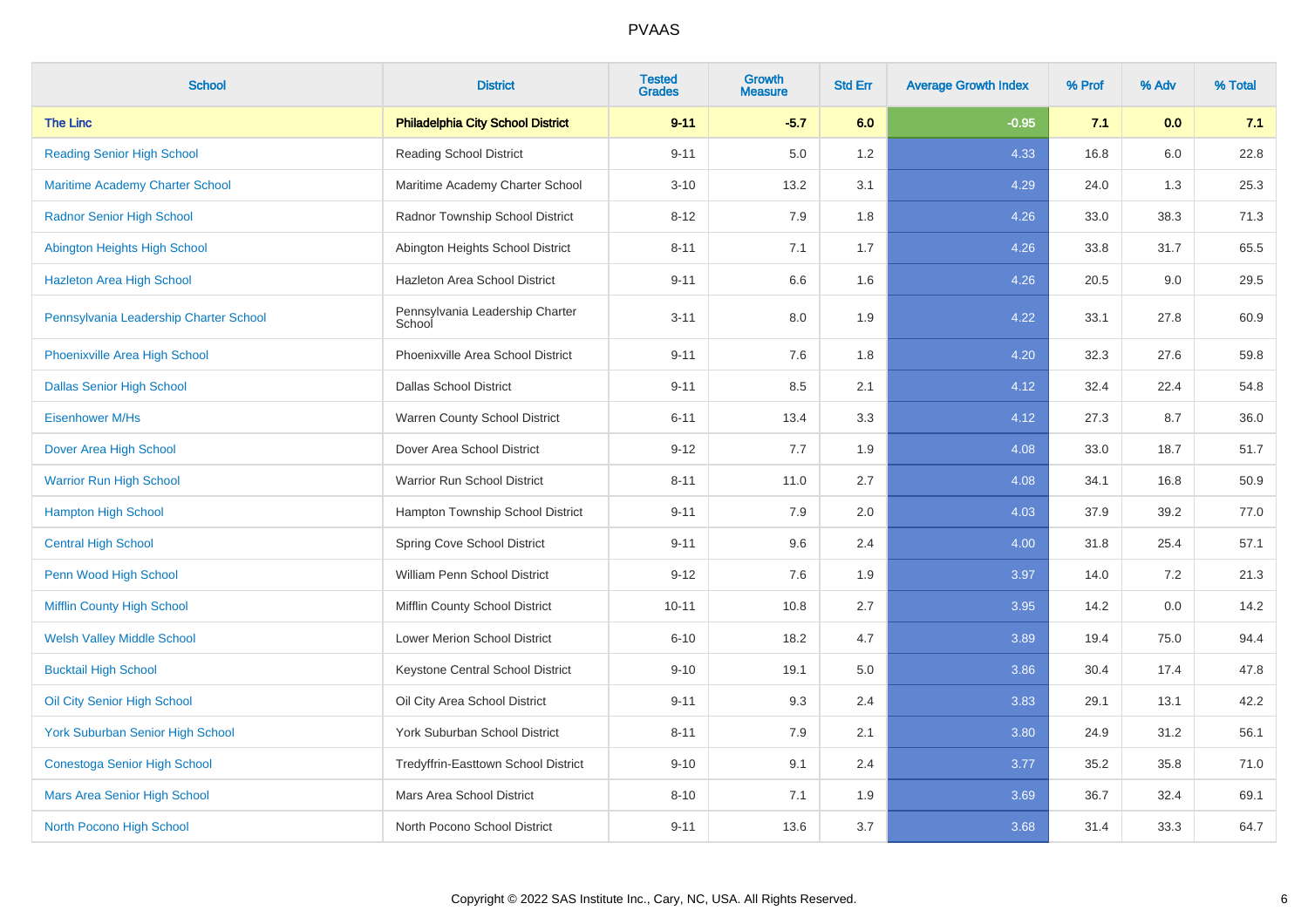| <b>School</b>                                    | <b>District</b>                                    | <b>Tested</b><br><b>Grades</b> | <b>Growth</b><br><b>Measure</b> | <b>Std Err</b> | <b>Average Growth Index</b> | % Prof | % Adv | % Total |
|--------------------------------------------------|----------------------------------------------------|--------------------------------|---------------------------------|----------------|-----------------------------|--------|-------|---------|
| <b>The Linc</b>                                  | <b>Philadelphia City School District</b>           | $9 - 11$                       | $-5.7$                          | 6.0            | $-0.95$                     | 7.1    | 0.0   | 7.1     |
| <b>Bellefonte Area High School</b>               | Bellefonte Area School District                    | $9 - 11$                       | 7.2                             | 2.0            | 3.63                        | 28.8   | 21.5  | 50.2    |
| Cambridge Springs Junior/Senior High School      | <b>Penncrest School District</b>                   | $7 - 11$                       | 11.1                            | 3.1            | 3.61                        | 28.6   | 31.2  | 59.7    |
| <b>Conrad Weiser High School</b>                 | Conrad Weiser Area School District                 | $9 - 11$                       | 7.6                             | 2.1            | 3.60                        | 28.2   | 14.4  | 42.6    |
| <b>Fairview High School</b>                      | <b>Fairview School District</b>                    | $9 - 11$                       | 8.6                             | 2.4            | 3.58                        | 41.9   | 34.9  | 76.7    |
| South Fayette Township High School               | South Fayette Township School<br><b>District</b>   | $9 - 11$                       | 6.4                             | 1.8            | 3.55                        | 32.2   | 38.3  | 70.5    |
| <b>Steel Valley Senior High School</b>           | <b>Steel Valley School District</b>                | $9 - 11$                       | 11.8                            | 3.3            | 3.53                        | 34.8   | 10.1  | 44.9    |
| Kutztown Area Senior High School                 | Kutztown Area School District                      | $9 - 12$                       | 9.8                             | 2.8            | 3.51                        | 38.5   | 14.6  | 53.2    |
| <b>Wilmington Area High School</b>               | Wilmington Area School District                    | $8 - 11$                       | 11.4                            | 3.3            | 3.44                        | 30.1   | 25.3  | 55.4    |
| <b>Apollo-Ridge High School</b>                  | Apollo-Ridge School District                       | $9 - 12$                       | 10.2                            | 2.9            | 3.44                        | 34.0   | 9.4   | 43.4    |
| Upper Dauphin Area High School                   | Upper Dauphin Area School District                 | $9 - 11$                       | 17.2                            | 5.1            | 3.36                        | 37.5   | 26.8  | 64.3    |
| <b>Upper Perkiomen High School</b>               | Upper Perkiomen School District                    | $9 - 11$                       | 6.3                             | 1.9            | 3.36                        | 25.4   | 19.9  | 45.4    |
| <b>Lower Dauphin High School</b>                 | Lower Dauphin School District                      | $9 - 10$                       | 5.8                             | 1.7            | 3.31                        | 30.9   | 27.0  | 57.9    |
| <b>Greenwood High School</b>                     | Greenwood School District                          | $9 - 11$                       | 11.8                            | 3.6            | 3.29                        | 31.2   | 32.8  | 63.9    |
| Kane Area High School                            | Kane Area School District                          | $9 - 10$                       | 9.3                             | 2.9            | 3.25                        | 31.4   | 19.8  | 51.2    |
| <b>Bald Eagle Area Junior/Senior High School</b> | <b>Bald Eagle Area School District</b>             | $6 - 11$                       | 8.1                             | 2.5            | 3.23                        | 31.6   | 15.6  | 47.3    |
| <b>Red Land Senior High School</b>               | West Shore School District                         | $9 - 11$                       | 5.4                             | 1.7            | 3.18                        | 35.5   | 16.1  | 51.6    |
| <b>Avon Grove Charter School</b>                 | Avon Grove Charter School                          | $3 - 11$                       | 9.8                             | 3.1            | 3.18                        | 32.4   | 26.0  | 58.4    |
| <b>Allegheny-Clarion Valley High School</b>      | Allegheny-Clarion Valley School<br><b>District</b> | $7 - 10$                       | 12.9                            | 4.1            | 3.17                        | 33.3   | 19.0  | 52.4    |
| 21st Century Cyber Charter School                | 21st Century Cyber Charter School                  | $6 - 12$                       | 6.6                             | 2.1            | 3.16                        | 29.0   | 21.8  | 50.8    |
| <b>Line Mountain High School</b>                 | Line Mountain School District                      | $9 - 11$                       | 12.2                            | 3.9            | 3.13                        | 40.4   | 42.3  | 82.7    |
| Capital Area School for the Arts Charter School  | Capital Area School for the Arts<br>Charter School | $9 - 11$                       | 14.2                            | 4.5            | 3.13                        | 27.5   | 30.0  | 57.5    |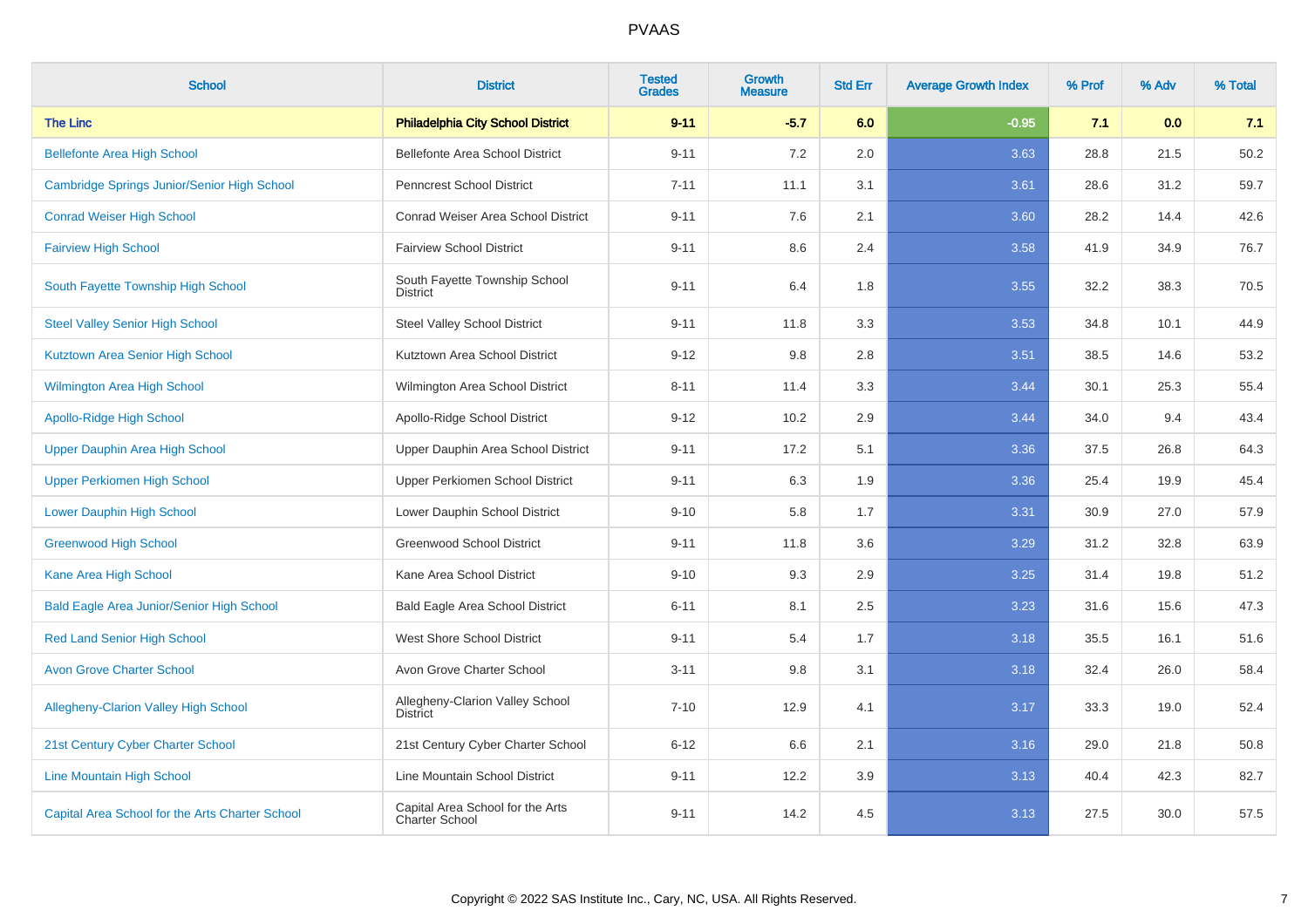| <b>School</b>                                      | <b>District</b>                                       | <b>Tested</b><br><b>Grades</b> | <b>Growth</b><br><b>Measure</b> | <b>Std Err</b> | <b>Average Growth Index</b> | % Prof | % Adv | % Total |
|----------------------------------------------------|-------------------------------------------------------|--------------------------------|---------------------------------|----------------|-----------------------------|--------|-------|---------|
| <b>The Linc</b>                                    | <b>Philadelphia City School District</b>              | $9 - 11$                       | $-5.7$                          | 6.0            | $-0.95$                     | 7.1    | 0.0   | 7.1     |
| <b>Canton Junior/Senior High School</b>            | Canton Area School District                           | $7 - 11$                       | 8.9                             | 2.9            | 3.11                        | 13.8   | 23.0  | 36.8    |
| Knoch High School                                  | South Butler County School District                   | $9 - 10$                       | 6.9                             | 2.2            | 3.08                        | 37.8   | 19.2  | 57.0    |
| <b>Great Valley High School</b>                    | <b>Great Valley School District</b>                   | $9 - 11$                       | 5.9                             | 2.0            | 2.99                        | 33.8   | 33.5  | 67.3    |
| <b>Meadville Area Senior High School</b>           | <b>Crawford Central School District</b>               | $9 - 11$                       | 7.1                             | 2.4            | 2.97                        | 27.6   | 14.7  | 42.2    |
| Lankenau High School                               | Philadelphia City School District                     | $9 - 10$                       | 8.8                             | 3.0            | 2.96                        | 21.5   | 3.8   | 25.3    |
| <b>St Marys Area Senior High School</b>            | Saint Marys Area School District                      | $9 - 11$                       | 6.6                             | 2.2            | 2.96                        | 35.4   | 18.3  | 53.7    |
| <b>Donegal High School</b>                         | <b>Donegal School District</b>                        | $8 - 12$                       | 6.3                             | 2.1            | 2.95                        | 34.1   | 23.1  | 57.2    |
| <b>Tamaqua Area Senior High School</b>             | Tamaqua Area School District                          | $9 - 12$                       | 6.9                             | 2.4            | 2.93                        | 34.3   | 17.5  | 51.8    |
| <b>Bedford Senior High School</b>                  | <b>Bedford Area School District</b>                   | $9 - 11$                       | 6.9                             | 2.4            | 2.90                        | 31.0   | 20.6  | 51.6    |
| Palisades High School                              | Palisades School District                             | $9 - 11$                       | 8.3                             | 2.9            | 2.87                        | 27.8   | 20.3  | 48.1    |
| <b>Commonwealth Charter Academy Charter School</b> | Commonwealth Charter Academy<br><b>Charter School</b> | $3 - 10$                       | 4.2                             | 1.6            | 2.68                        | 27.0   | 15.6  | 42.5    |
| Homer-Center Junior/Senior High School             | Homer-Center School District                          | $7 - 11$                       | 9.3                             | 3.5            | 2.68                        | 38.0   | 17.7  | 55.8    |
| Northern Lehigh Senior High School                 | Northern Lehigh School District                       | $9 - 12$                       | 6.6                             | 2.5            | 2.63                        | 21.4   | 18.0  | 39.3    |
| Red Lion Area Senior High School                   | Red Lion Area School District                         | $9 - 11$                       | 5.0                             | 1.9            | 2.59                        | 32.3   | 21.5  | 53.8    |
| <b>Bentworth Senior High School</b>                | <b>Bentworth School District</b>                      | $9 - 11$                       | 7.6                             | 3.0            | 2.57                        | 26.6   | 17.0  | 43.6    |
| Huntingdon Area Senior High School                 | Huntingdon Area School District                       | $9 - 11$                       | 6.4                             | 2.6            | 2.51                        | 27.8   | 17.4  | 45.2    |
| East Pennsboro Area Senior High School             | East Pennsboro Area School District                   | $9 - 11$                       | 5.3                             | 2.1            | 2.50                        | 36.8   | 16.9  | 53.7    |
| Mckeesport Area Senior High School                 | Mckeesport Area School District                       | $9 - 12$                       | 5.3                             | 2.2            | 2.48                        | 21.1   | 4.4   | 25.5    |
| <b>Brandywine Heights High School</b>              | Brandywine Heights Area School<br><b>District</b>     | $9 - 11$                       | 6.2                             | 2.5            | 2.44                        | 27.7   | 28.6  | 56.2    |
| <b>Strath Haven High School</b>                    | Wallingford-Swarthmore School<br><b>District</b>      | $9 - 10$                       | 5.3                             | 2.2            | 2.42                        | 33.3   | 37.1  | 70.4    |
| Northampton Area High School                       | Northampton Area School District                      | $9 - 11$                       | 3.7                             | 1.5            | 2.41                        | 29.8   | 17.9  | 47.7    |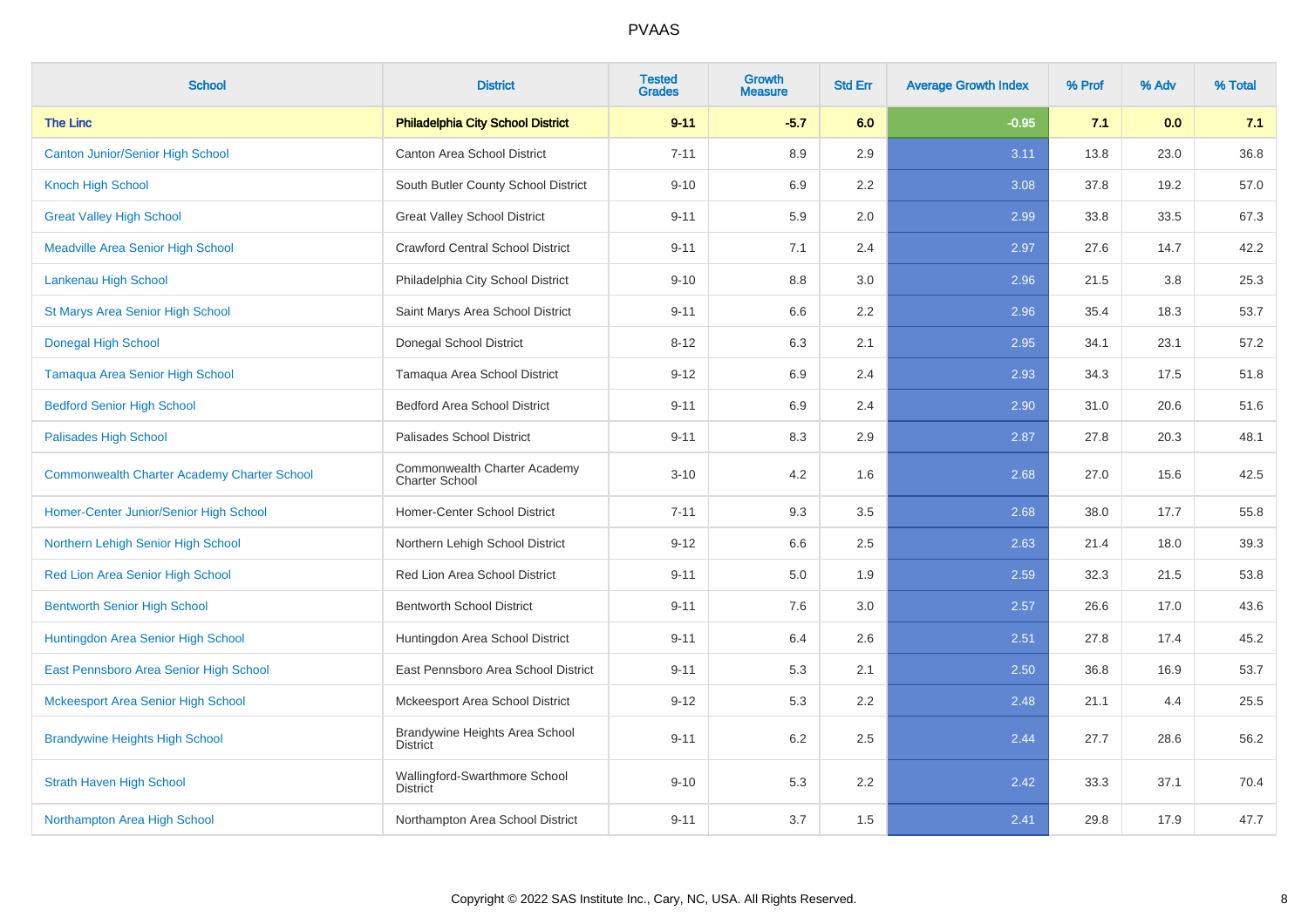| <b>School</b>                                  | <b>District</b>                                  | <b>Tested</b><br><b>Grades</b> | Growth<br><b>Measure</b> | <b>Std Err</b> | <b>Average Growth Index</b> | % Prof | % Adv | % Total |
|------------------------------------------------|--------------------------------------------------|--------------------------------|--------------------------|----------------|-----------------------------|--------|-------|---------|
| <b>The Linc</b>                                | <b>Philadelphia City School District</b>         | $9 - 11$                       | $-5.7$                   | 6.0            | $-0.95$                     | 7.1    | 0.0   | 7.1     |
| <b>Blue Ridge High School</b>                  | <b>Blue Ridge School District</b>                | $9 - 11$                       | 8.9                      | 3.7            | 2.41                        | 29.6   | 9.3   | 38.9    |
| <b>Glendale Junior/Senior High School</b>      | <b>Glendale School District</b>                  | $7 - 10$                       | 8.4                      | 3.5            | 2.40                        | 42.6   | 9.3   | 51.8    |
| Northeastern Senior High School                | Northeastern York School District                | $8 - 11$                       | 4.2                      | 1.8            | 2.35                        | 32.7   | 21.0  | 53.7    |
| <b>Brookville Junior/Senior High School</b>    | <b>Brookville Area School District</b>           | $7 - 11$                       | 7.3                      | 3.1            | 2.35                        | 46.1   | 14.6  | 60.7    |
| <b>Stroudsburg Junior High School</b>          | Stroudsburg Area School District                 | $8-9$                          | 10.2                     | 4.4            | 2.31                        | 36.8   | 50.0  | 86.8    |
| <b>Williamson Senior High School</b>           | Northern Tioga School District                   | $7 - 10$                       | 7.2                      | 3.1            | 2.30                        | 31.1   | 20.3  | 51.4    |
| Muncy Junior/Senior High School                | <b>Muncy School District</b>                     | $7 - 11$                       | 7.4                      | 3.3            | 2.27                        | 37.6   | 18.8  | 56.4    |
| <b>Boiling Springs High School</b>             | South Middleton School District                  | $9 - 11$                       | 4.9                      | 2.2            | 2.21                        | 31.1   | 16.4  | 47.5    |
| <b>Mastery Charter School - Hardy Williams</b> | Mastery Charter School - Hardy<br>Williams       | $3 - 11$                       | 6.6                      | 3.0            | 2.21                        | 24.7   | 1.2   | 25.9    |
| West Shamokin Junior/Senior High School        | Armstrong School District                        | $7 - 10$                       | 5.9                      | 2.7            | 2.20                        | 33.3   | 18.1  | 51.4    |
| Eastern Lebanon County Senior High School      | Eastern Lebanon County School<br><b>District</b> | $9 - 11$                       | 4.7                      | 2.1            | 2.20                        | 23.5   | 11.5  | 35.0    |
| Benton Area High School                        | Benton Area School District                      | $9 - 10$                       | 8.6                      | 4.0            | 2.14                        | 35.7   | 28.6  | 64.3    |
| <b>Spring Grove Area High School</b>           | Spring Grove Area School District                | $9 - 11$                       | 4.3                      | 2.0            | 2.13                        | 30.0   | 23.0  | 53.0    |
| <b>Harrisburg High School</b>                  | Harrisburg City School District                  | $9 - 11$                       | 5.7                      | 2.7            | 2.11                        | 2.1    | 0.7   | 2.8     |
| Perkiomen Valley High School                   | Perkiomen Valley School District                 | $9 - 11$                       | 3.1                      | 1.5            | 2.11                        | 35.0   | 25.3  | 60.3    |
| <b>United Junior/Senior High School</b>        | <b>United School District</b>                    | $7 - 11$                       | 6.9                      | 3.3            | 2.05                        | 38.8   | 16.3  | 55.0    |
| <b>Central Valley High School</b>              | Central Valley School District                   | $9 - 10$                       | 5.3                      | 2.6            | 2.05                        | 37.8   | 18.5  | 56.3    |
| <b>Oswayo Valley High School</b>               | Oswayo Valley School District                    | $9 - 12$                       | 10.4                     | 5.1            | 2.02                        | 26.5   | 44.1  | 70.6    |
| Mt Lebanon Senior High School                  | Mt Lebanon School District                       | $8 - 11$                       | 2.7                      | 1.3            | 2.02                        | 39.3   | 37.4  | 76.8    |
| Pennsylvania Distance Learning Charter School  | Pennsylvania Distance Learning<br>Charter School | $3 - 12$                       | 6.8                      | 3.4            | 1.99                        | 19.8   | 6.2   | 25.9    |
| <b>Sayre Area High School</b>                  | Sayre Area School District                       | $7 - 11$                       | 6.3                      | 3.2            | 1.99                        | 30.3   | 21.0  | 51.3    |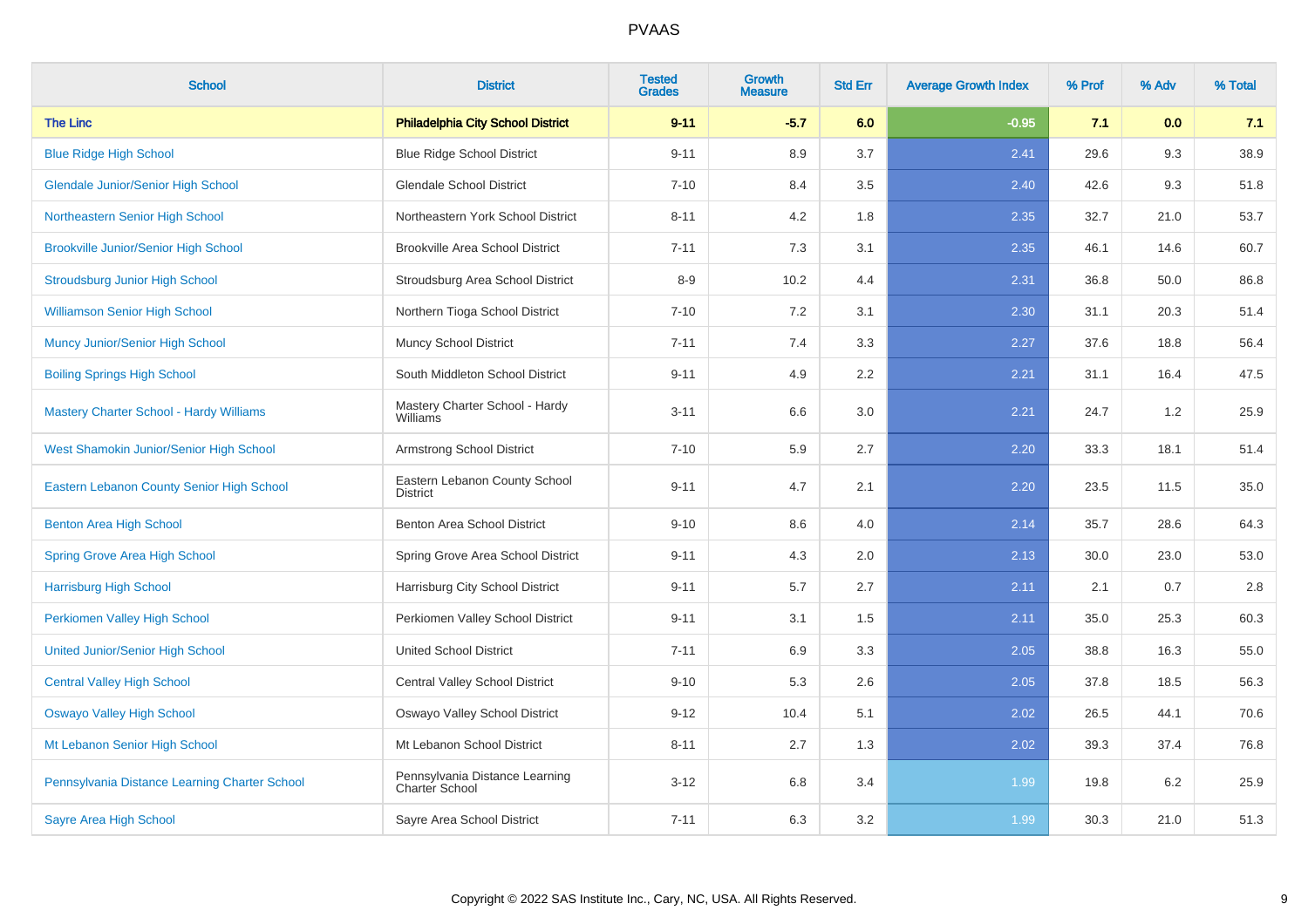| <b>School</b>                                     | <b>District</b>                                | <b>Tested</b><br><b>Grades</b> | Growth<br><b>Measure</b> | <b>Std Err</b> | <b>Average Growth Index</b> | % Prof | % Adv | % Total |
|---------------------------------------------------|------------------------------------------------|--------------------------------|--------------------------|----------------|-----------------------------|--------|-------|---------|
| <b>The Linc</b>                                   | <b>Philadelphia City School District</b>       | $9 - 11$                       | $-5.7$                   | 6.0            | $-0.95$                     | 7.1    | 0.0   | 7.1     |
| <b>Waynesboro Area Senior High School</b>         | Waynesboro Area School District                | $9 - 12$                       | 3.5                      | 1.8            | 1.97                        | 26.0   | 23.5  | 49.5    |
| <b>Wyalusing Valley Junior/Senior High School</b> | <b>Wyalusing Area School District</b>          | $7 - 12$                       | 6.2                      | 3.2            | 1.95                        | 38.6   | 12.9  | 51.4    |
| Penn Trafford High School                         | Penn-Trafford School District                  | $9 - 11$                       | 3.4                      | 1.7            | 1.94                        | 46.3   | 26.2  | 72.5    |
| Leechburg Area High School                        | Leechburg Area School District                 | $8 - 11$                       | 7.6                      | 3.9            | 1.93                        | 37.7   | 4.9   | 42.6    |
| Port Allegany Junior/Senior High School           | Port Allegany School District                  | $7 - 11$                       | 7.1                      | 3.8            | 1.89                        | 26.4   | 11.3  | 37.7    |
| <b>Gateway Senior High School</b>                 | <b>Gateway School District</b>                 | $9 - 11$                       | 3.6                      | 2.0            | 1.81                        | 35.7   | 18.5  | 54.2    |
| Fort Leboeuf Senior High School                   | Fort Leboeuf School District                   | $8 - 11$                       | 4.0                      | 2.2            | 1.79                        | 32.0   | 16.8  | 48.8    |
| <b>Halifax Area High School</b>                   | Halifax Area School District                   | $9 - 11$                       | 6.3                      | 3.5            | 1.79                        | 32.1   | 18.9  | 50.9    |
| <b>Salisbury Senior High School</b>               | Salisbury Township School District             | $9 - 11$                       | 6.3                      | 3.6            | 1.77                        | 24.4   | 12.6  | 37.0    |
| Multicultural Academy Charter School              | Multicultural Academy Charter<br>School        | $9 - 11$                       | 6.0                      | 3.4            | 1.77                        | 12.3   | 0.0   | 12.3    |
| South Western Senior High School                  | South Western School District                  | $9 - 12$                       | 2.9                      | 1.7            | 1.73                        | 36.2   | 19.7  | 55.9    |
| <b>Frankford High School</b>                      | Philadelphia City School District              | $9 - 11$                       | 6.5                      | 3.8            | 1.70                        | 0.0    | 1.8   | 1.8     |
| <b>Conestoga Valley Senior High School</b>        | Conestoga Valley School District               | $9 - 11$                       | $2.8\,$                  | 1.7            | 1.68                        | 35.0   | 23.5  | 58.5    |
| Susquehanna Township High School                  | Susquehanna Township School<br><b>District</b> | $9 - 12$                       | 4.5                      | 2.7            | 1.68                        | 19.0   | 13.1  | 32.0    |
| Smethport Area Junior/Senior High School          | Smethport Area School District                 | $7 - 12$                       | 6.4                      | 3.8            | 1.67                        | 24.6   | 20.0  | 44.6    |
| Dr Robert Ketterer Charter School Inc             | Dr Robert Ketterer Charter School<br>Inc       | $6 - 12$                       | 7.1                      | 4.3            | 1.66                        | 7.3    | 1.7   | 9.0     |
| Northern Potter Junior/Senior High School         | Northern Potter School District                | $7 - 12$                       | 7.4                      | 4.6            | 1.61                        | 30.6   | 11.1  | 41.7    |
| West Chester Henderson High School                | West Chester Area School District              | $9 - 10$                       | 3.0                      | 1.9            | 1.61                        | 39.2   | 24.2  | 63.4    |
| <b>Western Wayne High School</b>                  | Western Wayne School District                  | $9 - 11$                       | 4.1                      | 2.6            | 1.60                        | 30.8   | 16.2  | 47.0    |
| <b>Midd-West High School</b>                      | Midd-West School District                      | $7 - 11$                       | 4.0                      | 2.5            | 1.59                        | 28.6   | 25.0  | 53.6    |
| <b>Ringgold Senior High School</b>                | Ringgold School District                       | $9 - 11$                       | 3.4                      | 2.2            | 1.58                        | 23.8   | 13.3  | 37.1    |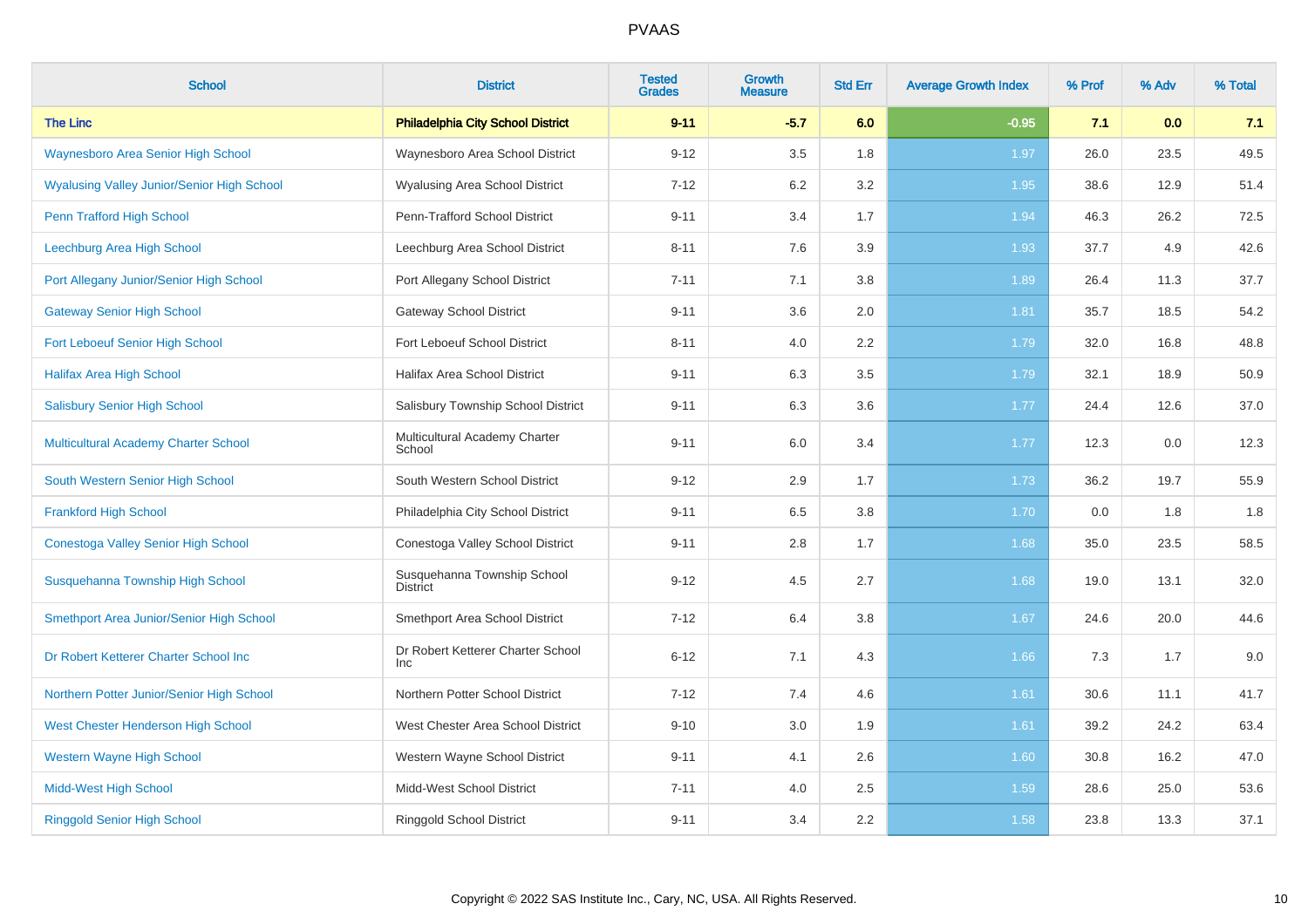| <b>School</b>                                     | <b>District</b>                                    | <b>Tested</b><br><b>Grades</b> | <b>Growth</b><br><b>Measure</b> | <b>Std Err</b> | <b>Average Growth Index</b> | % Prof | % Adv | % Total |
|---------------------------------------------------|----------------------------------------------------|--------------------------------|---------------------------------|----------------|-----------------------------|--------|-------|---------|
| <b>The Linc</b>                                   | <b>Philadelphia City School District</b>           | $9 - 11$                       | $-5.7$                          | 6.0            | $-0.95$                     | 7.1    | 0.0   | 7.1     |
| Cowanesque Valley Junior/Senior High School       | Northern Tioga School District                     | $7 - 12$                       | 6.3                             | 4.0            | 1.56                        | 19.8   | 14.0  | 33.7    |
| Philipsburg-Osceola Area High School              | Philipsburg-Osceola Area School<br><b>District</b> | $9 - 11$                       | 4.6                             | 3.0            | 1.56                        | 22.5   | 16.2  | 38.8    |
| <b>Chestnut Ridge Senior High School</b>          | Chestnut Ridge School District                     | $8 - 12$                       | 4.5                             | 2.9            | 1.56                        | 33.2   | 11.0  | 44.2    |
| Conemaugh Township Area Middle/Senior High School | Conemaugh Township Area School<br><b>District</b>  | $6 - 12$                       | 5.3                             | 3.5            | 1.52                        | 30.9   | 27.8  | 58.8    |
| <b>Kensington High School</b>                     | Philadelphia City School District                  | $9 - 11$                       | 4.9                             | 3.2            | 1.52                        | 0.0    | 0.0   | 0.0     |
| Saegertown Junior/Senior High School              | <b>Penncrest School District</b>                   | $7 - 11$                       | 4.4                             | 2.9            | 1.50                        | 36.9   | 14.3  | 51.2    |
| Solanco High School                               | Solanco School District                            | $9 - 11$                       | 2.7                             | 1.8            | 1.49                        | 27.2   | 15.0  | 42.3    |
| <b>Parkway West</b>                               | Philadelphia City School District                  | $9 - 10$                       | 5.3                             | 3.6            | 1.48                        | 13.5   | 1.9   | 15.4    |
| <b>Purchase Line Junior/Senior High School</b>    | <b>Purchase Line School District</b>               | $7 - 12$                       | 4.8                             | 3.3            | 1.44                        | 32.3   | 9.0   | 41.4    |
| Keystone Junior/Senior High School                | Keystone School District                           | $7 - 11$                       | 8.3                             | 5.8            | 1.43                        | 35.0   | 45.0  | 80.0    |
| <b>Upper Dublin High School</b>                   | Upper Dublin School District                       | $9 - 12$                       | 2.5                             | 1.8            | 1.42                        | 34.7   | 30.0  | 64.7    |
| <b>Bloomsburg Area High School</b>                | Bloomsburg Area School District                    | $8 - 10$                       | 4.9                             | 3.4            | 1.41                        | 36.5   | 20.6  | 57.1    |
| <b>William Tennent High School</b>                | <b>Centennial School District</b>                  | $6 - 10$                       | 2.1                             | 1.5            | 1.40                        | 23.6   | 12.4  | 36.0    |
| <b>Bellwood-Antis High School</b>                 | Bellwood-Antis School District                     | $9 - 10$                       | 3.9                             | 2.8            | 1.39                        | 40.9   | 19.4  | 60.2    |
| <b>Mastery Charter School - Thomas Campus</b>     | Mastery Charter School - Thomas<br>Campus          | $3 - 10$                       | 7.9                             | 5.7            | 1.39                        | 12.5   | 0.0   | 12.5    |
| Johnsonburg Area High School                      | Johnsonburg Area School District                   | $7 - 11$                       | 5.4                             | 3.9            | 1.38                        | 35.5   | 11.8  | 47.4    |
| <b>Athens Area High School</b>                    | Athens Area School District                        | $9 - 11$                       | 3.2                             | 2.3            | 1.37                        | 34.9   | 12.3  | 47.3    |
| <b>Newport High School</b>                        | <b>Newport School District</b>                     | $9 - 12$                       | 4.3                             | 3.3            | 1.32                        | 38.8   | 10.4  | 49.2    |
| Pennsylvania Virtual Charter School               | Pennsylvania Virtual Charter School                | $3 - 11$                       | 4.4                             | 3.4            | 1.31                        | 29.8   | 21.2  | 51.0    |
| <b>Haverford Senior High School</b>               | Haverford Township School District                 | $9 - 11$                       | 1.8                             | 1.4            | 1.31                        | 36.7   | 26.3  | 63.0    |
| <b>Academy Park High School</b>                   | Southeast Delco School District                    | $9 - 10$                       | 4.5                             | 3.5            | 1.29                        | 18.6   | 3.4   | 22.0    |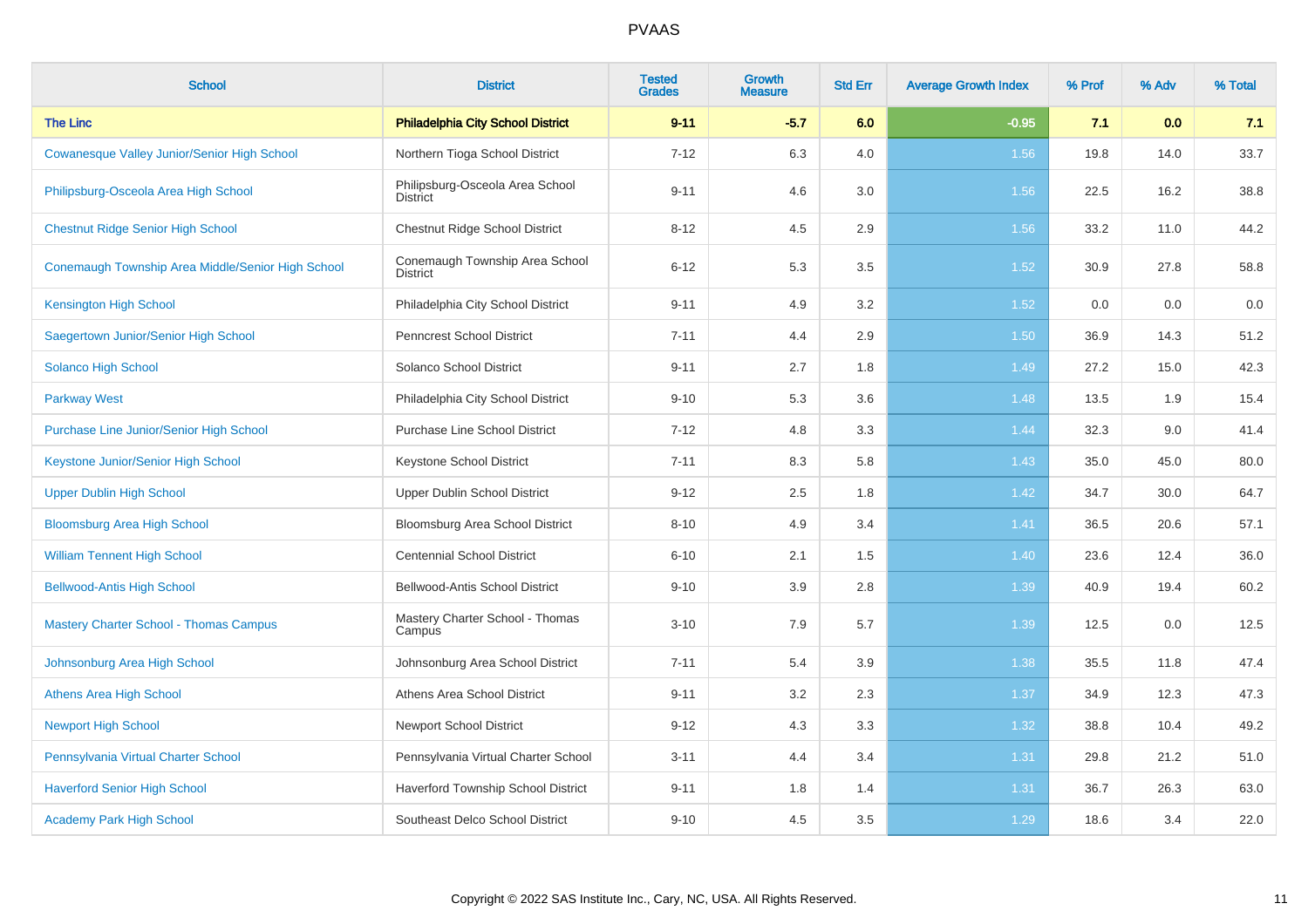| <b>School</b>                                 | <b>District</b>                                    | <b>Tested</b><br><b>Grades</b> | Growth<br><b>Measure</b> | <b>Std Err</b> | <b>Average Growth Index</b> | % Prof | % Adv | % Total |
|-----------------------------------------------|----------------------------------------------------|--------------------------------|--------------------------|----------------|-----------------------------|--------|-------|---------|
| <b>The Linc</b>                               | <b>Philadelphia City School District</b>           | $9 - 11$                       | $-5.7$                   | 6.0            | $-0.95$                     | 7.1    | 0.0   | 7.1     |
| Thomas Jefferson High School                  | West Jefferson Hills School District               | $8 - 11$                       | 2.4                      | 1.9            | 1.25                        | 34.8   | 27.3  | 62.1    |
| <b>Bermudian Springs High School</b>          | Bermudian Springs School District                  | $9 - 11$                       | 3.0                      | 2.4            | 1.25                        | 31.8   | 23.5  | 55.3    |
| <b>Brownsville Area High School</b>           | <b>Brownsville Area School District</b>            | $7 - 12$                       | 4.5                      | 3.8            | 1.20                        | 22.0   | 8.5   | 30.5    |
| <b>Pottstown Senior High School</b>           | Pottstown School District                          | $9 - 12$                       | 2.6                      | 2.2            | 1.17                        | 19.4   | 6.2   | 25.6    |
| <b>Sharpsville Area Senior High School</b>    | Sharpsville Area School District                   | $7 - 11$                       | 4.3                      | 3.7            | 1.16                        | 41.1   | 23.2  | 64.3    |
| Esperanza Cyber Charter School                | Esperanza Cyber Charter School                     | $3 - 11$                       | 7.1                      | 6.1            | 1.15                        | 8.8    | 2.9   | 11.8    |
| People For People Charter School              | People For People Charter School                   | $3 - 12$                       | 6.4                      | 5.6            | 1.15                        | 2.4    | 0.0   | 2.4     |
| <b>Central Mountain High School</b>           | Keystone Central School District                   | $9 - 11$                       | 2.0                      | 1.8            | 1.11                        | 26.8   | 14.4  | 41.2    |
| <b>Moon Senior High School</b>                | Moon Area School District                          | $9 - 11$                       | 2.0                      | 1.8            | 1.10                        | 34.5   | 25.5  | 60.0    |
| <b>Galeton Area School</b>                    | Galeton Area School District                       | $3 - 11$                       | 5.9                      | 5.4            | 1.09                        | 33.3   | 22.2  | 55.6    |
| <b>Blackhawk High School</b>                  | <b>Blackhawk School District</b>                   | $8 - 11$                       | 2.5                      | 2.3            | 1.06                        | 34.6   | 20.7  | 55.3    |
| Sun Valley High School                        | Penn-Delco School District                         | $9 - 11$                       | 1.9                      | 1.8            | 1.05                        | 26.5   | 12.6  | 39.1    |
| <b>Clarion Area Junior/Senior High School</b> | <b>Clarion Area School District</b>                | $7 - 11$                       | 3.8                      | 3.7            | 1.04                        | 31.7   | 13.3  | 45.0    |
| <b>Bensalem Township High School</b>          | Bensalem Township School District                  | $7 - 11$                       | 1.6                      | 1.6            | 1.01                        | 24.3   | 10.7  | 34.9    |
| <b>Esperanza Academy Charter School</b>       | Esperanza Academy Charter School                   | $4 - 11$                       | 2.1                      | 2.1            | 1.01                        | 14.2   | 3.6   | 17.8    |
| <b>Chester High School</b>                    | Chester-Upland School District                     | $9 - 11$                       | 3.9                      | 3.9            | 0.99                        | 1.9    | 0.0   | 1.9     |
| <b>Furness Horace High School</b>             | Philadelphia City School District                  | $8 - 12$                       | 2.9                      | 3.0            | 0.98                        | 6.6    | 2.0   | 8.6     |
| <b>Garden Spot Senior High School</b>         | Eastern Lancaster County School<br><b>District</b> | $8 - 12$                       | 3.1                      | 3.2            | 0.98                        | 35.2   | 36.4  | 71.6    |
| <b>Fels Samuel High School</b>                | Philadelphia City School District                  | $9 - 11$                       | 3.0                      | 3.2            | 0.94                        | 2.8    | 0.9   | $3.7\,$ |
| <b>Tunkhannock High School</b>                | <b>Tunkhannock Area School District</b>            | $8 - 11$                       | 1.9                      | 2.0            | 0.94                        | 29.8   | 18.1  | 47.9    |
| <b>Springfield High School</b>                | Springfield School District                        | $9 - 11$                       | 1.6                      | 1.7            | 0.94                        | 31.8   | 25.2  | 56.9    |
| <b>Forest Hills Junior/Senior High School</b> | <b>Forest Hills School District</b>                | $7 - 11$                       | 2.4                      | 2.5            | 0.93                        | 28.8   | 10.3  | 39.1    |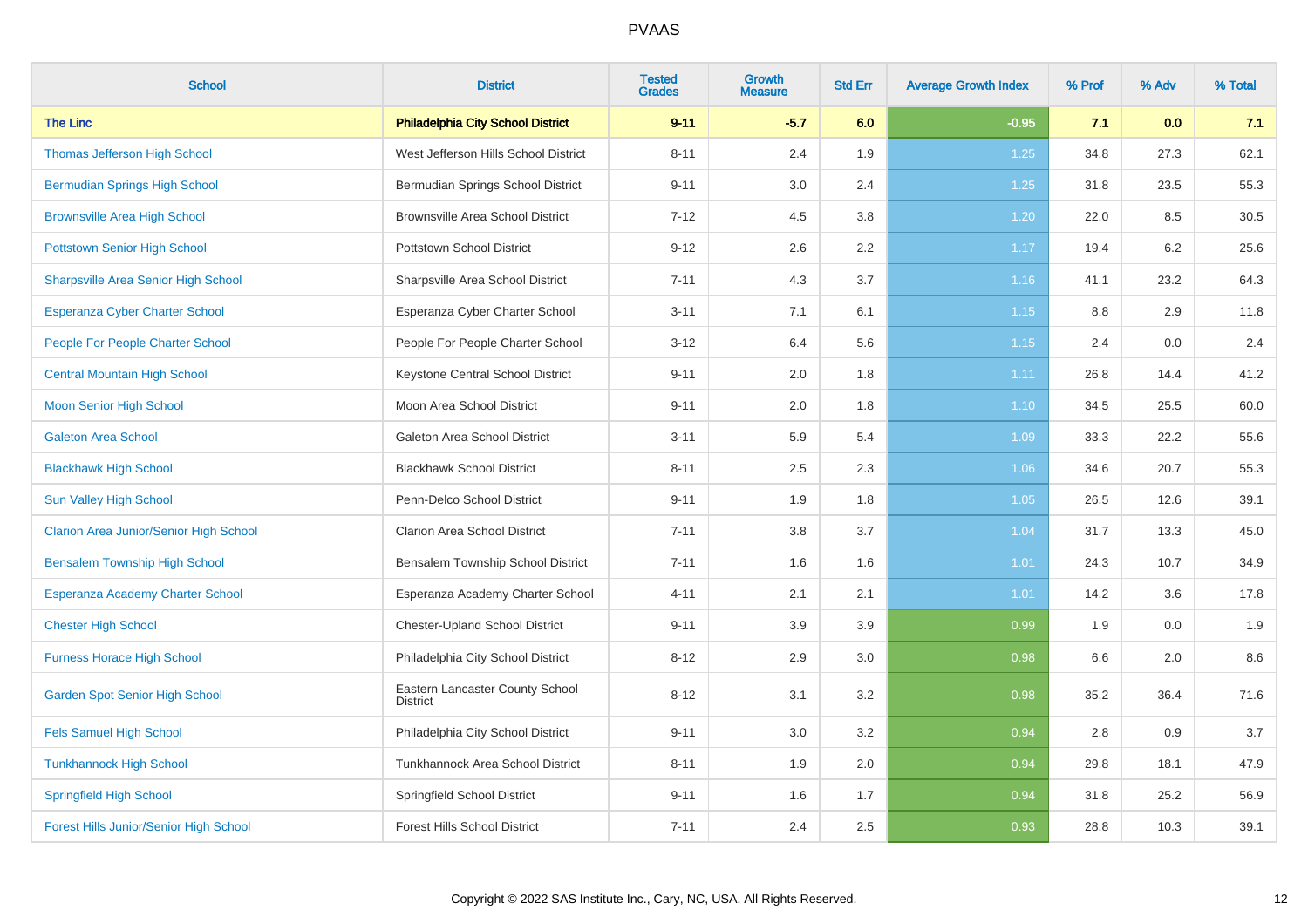| <b>School</b>                                    | <b>District</b>                                   | <b>Tested</b><br><b>Grades</b> | Growth<br><b>Measure</b> | <b>Std Err</b> | <b>Average Growth Index</b> | % Prof | % Adv | % Total |
|--------------------------------------------------|---------------------------------------------------|--------------------------------|--------------------------|----------------|-----------------------------|--------|-------|---------|
| <b>The Linc</b>                                  | <b>Philadelphia City School District</b>          | $9 - 11$                       | $-5.7$                   | 6.0            | $-0.95$                     | 7.1    | 0.0   | 7.1     |
| North Clarion County Junior/Senior High School   | North Clarion County School District              | $7 - 12$                       | 3.8                      | 4.1            | 0.93                        | 45.0   | 18.8  | 63.8    |
| Maplewood Junior/Senior High School              | <b>Penncrest School District</b>                  | $7 - 11$                       | 2.9                      | 3.2            | 0.90                        | 29.1   | 10.6  | 39.7    |
| <b>Cougar Academy</b>                            | Harrisburg City School District                   | $3 - 10$                       | 5.1                      | 5.7            | 0.88                        | 0.0    | 5.0   | $5.0\,$ |
| Hope For Hyndman Charter School                  | Hope For Hyndman Charter School                   | $3 - 11$                       | 5.1                      | 5.8            | 0.88                        | 14.3   | 7.1   | 21.4    |
| Aspira Bilingual Cyber Charter School            | Aspira Bilingual Cyber Charter<br>School          | $3 - 11$                       | 5.1                      | 5.8            | 0.87                        | 4.8    | 0.0   | 4.8     |
| Williams Valley Junior/Senior High School        | Williams Valley School District                   | $7 - 11$                       | 3.2                      | 3.7            | 0.86                        | 17.0   | 5.1   | 22.0    |
| Abington Junior High School                      | Abington School District                          | $7 - 9$                        | 1.4                      | 1.6            | 0.86                        | 29.5   | 29.0  | 58.5    |
| Mercer Area Senior High School                   | Mercer Area School District                       | $8 - 11$                       | 2.7                      | 3.1            | 0.86                        | 24.4   | 11.8  | 36.2    |
| <b>Seneca Valley High School</b>                 | Seneca Valley School District                     | $7 - 11$                       | 1.2                      | 1.4            | 0.86                        | 40.6   | 25.2  | 65.8    |
| <b>Lincoln High School</b>                       | Philadelphia City School District                 | $9 - 12$                       | 1.6                      | 1.9            | 0.85                        | 7.6    | 0.4   | 8.0     |
| <b>Lewisburg High School</b>                     | Lewisburg Area School District                    | $9 - 11$                       | 2.0                      | 2.4            | 0.84                        | 35.9   | 35.9  | 71.8    |
| <b>Union High School</b>                         | <b>Union School District</b>                      | $6 - 12$                       | 3.1                      | 3.7            | 0.83                        | 17.9   | 10.4  | 28.4    |
| <b>Cochranton Junior/Senior High School</b>      | <b>Crawford Central School District</b>           | $7 - 11$                       | 3.0                      | 3.8            | 0.80                        | 23.5   | 18.4  | 41.8    |
| <b>Upper Moreland High School</b>                | Upper Moreland Township School<br><b>District</b> | $9 - 11$                       | 1.6                      | 2.0            | 0.80                        | 24.8   | 26.6  | 51.3    |
| <b>Bethlehem-Center Senior High School</b>       | Bethlehem-Center School District                  | $9 - 10$                       | 2.7                      | 3.5            | 0.76                        | 32.3   | 4.6   | 36.9    |
| <b>Northeast High School</b>                     | Philadelphia City School District                 | $8 - 11$                       | 1.0                      | 1.3            | 0.76                        | 21.0   | 6.8   | 27.8    |
| <b>Oley Valley Senior High School</b>            | <b>Oley Valley School District</b>                | $9 - 11$                       | 1.8                      | 2.4            | 0.72                        | 37.4   | 23.9  | 61.4    |
| <b>School Lane Charter School</b>                | School Lane Charter School                        | $3 - 11$                       | 2.6                      | 3.6            | 0.72                        | 23.1   | 18.7  | 41.8    |
| Daniel Boone Area High School                    | Daniel Boone Area School District                 | $9 - 12$                       | 1.3                      | 1.9            | 0.71                        | 28.9   | 22.0  | 51.0    |
| <b>Sullivan County Junior/Senior High School</b> | <b>Sullivan County School District</b>            | $7 - 10$                       | 3.0                      | 4.3            | 0.70                        | 43.6   | 7.7   | 51.3    |
| Juniata Valley Junior/Senior High School         | Juniata Valley School District                    | $6 - 11$                       | 2.1                      | 3.2            | 0.65                        | 23.1   | 9.4   | 32.5    |
| <b>Shenango High School</b>                      | Shenango Area School District                     | $7 - 11$                       | 2.1                      | 3.2            | 0.65                        | 41.4   | 13.8  | 55.3    |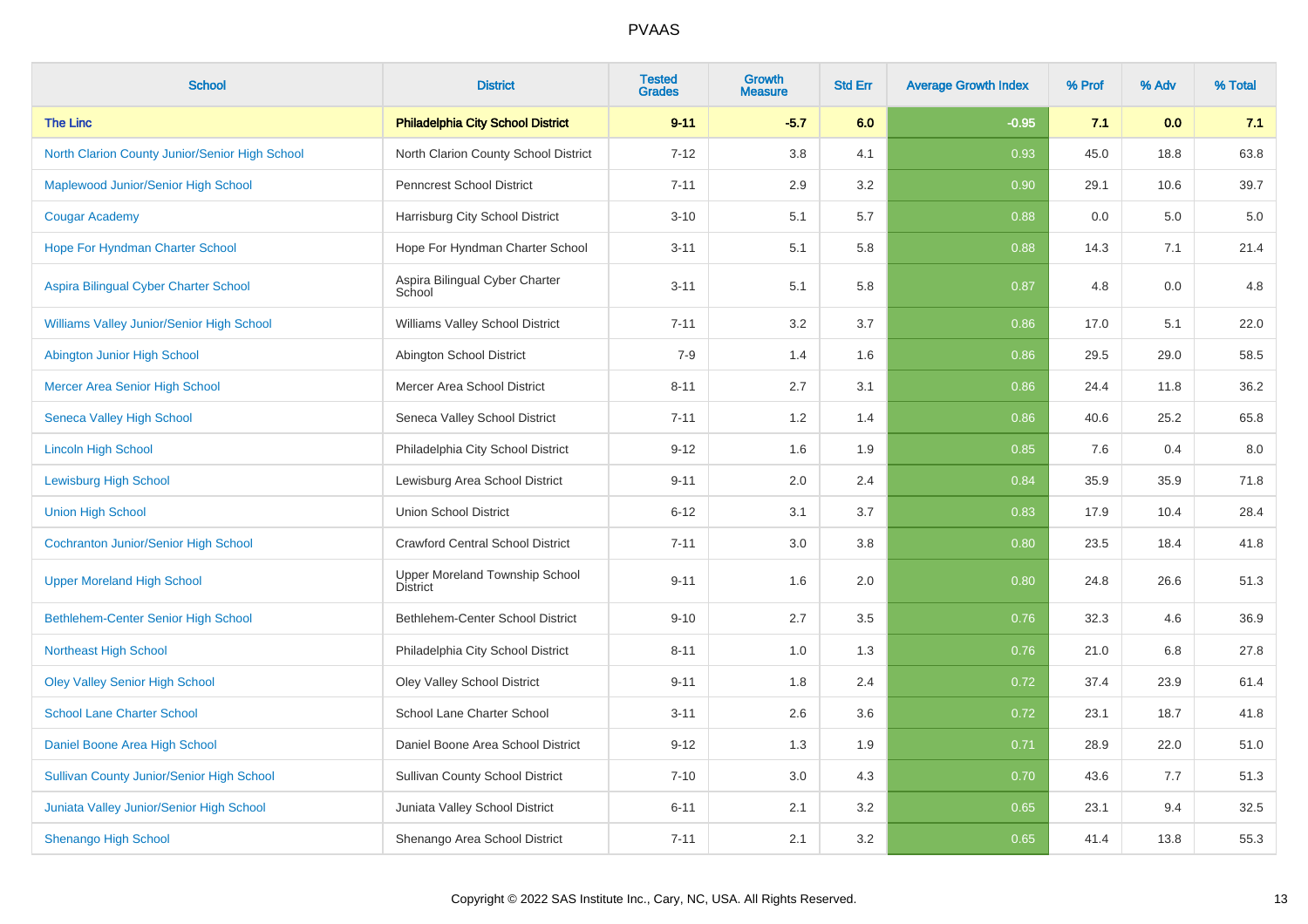| <b>School</b>                                     | <b>District</b>                                   | <b>Tested</b><br><b>Grades</b> | <b>Growth</b><br>Measure | <b>Std Err</b> | <b>Average Growth Index</b> | % Prof | % Adv | % Total |
|---------------------------------------------------|---------------------------------------------------|--------------------------------|--------------------------|----------------|-----------------------------|--------|-------|---------|
| <b>The Linc</b>                                   | <b>Philadelphia City School District</b>          | $9 - 11$                       | $-5.7$                   | 6.0            | $-0.95$                     | 7.1    | 0.0   | 7.1     |
| <b>Mastery Charter School-Pickett Campus</b>      | Mastery Charter School - Pickett<br>Campus        | $6 - 10$                       | 2.7                      | 4.2            | 0.65                        | 20.6   | 0.0   | 20.6    |
| <b>Belmont Charter School</b>                     | <b>Belmont Charter School</b>                     | $3 - 10$                       | 2.2                      | 3.4            | 0.64                        | 5.3    | 1.8   | 7.0     |
| <b>Brentwood Senior High School</b>               | Brentwood Borough School District                 | $9 - 11$                       | 1.9                      | 3.0            | 0.61                        | 20.2   | 16.0  | 36.2    |
| <b>Annville Cleona High School</b>                | Annville-Cleona School District                   | $9 - 12$                       | 1.5                      | 2.4            | 0.61                        | 34.8   | 13.6  | 48.5    |
| <b>Coatesville Area Senior High School</b>        | Coatesville Area School District                  | $10 - 11$                      | 2.4                      | 4.0            | 0.61                        | 2.6    | 0.9   | $3.5\,$ |
| <b>Wilson High School</b>                         | <b>Wilson School District</b>                     | $8 - 12$                       | 0.9                      | 1.4            | 0.60                        | 30.4   | 25.5  | 55.9    |
| Seneca High School                                | Wattsburg Area School District                    | $9 - 11$                       | 1.6                      | 2.7            | 0.57                        | 20.4   | 12.4  | 32.7    |
| Bartram John - Main                               | Philadelphia City School District                 | $8 - 11$                       | 1.7                      | 3.1            | 0.57                        | 1.0    | 0.0   | 1.0     |
| Shippensburg Area Senior High School              | Shippensburg Area School District                 | $9 - 11$                       | 1.0                      | 1.7            | 0.56                        | 23.5   | 22.8  | 46.3    |
| <b>Mastbaum Jules E AVTS</b>                      | Philadelphia City School District                 | $9 - 10$                       | 1.5                      | 2.7            | 0.53                        | 5.6    | 0.0   | 5.6     |
| <b>Ridley High School</b>                         | <b>Ridley School District</b>                     | $9 - 12$                       | 0.8                      | 1.6            | 0.52                        | 32.0   | 10.7  | 42.6    |
| <b>Biglerville High School</b>                    | Upper Adams School District                       | $9 - 11$                       | 1.3                      | 2.5            | 0.51                        | 33.0   | 17.0  | 50.0    |
| North Star High School                            | North Star School District                        | $9 - 11$                       | 1.6                      | 3.3            | 0.50                        | 26.2   | 20.0  | 46.2    |
| <b>Hopewell Senior High School</b>                | Hopewell Area School District                     | $9 - 11$                       | 1.3                      | 2.6            | 0.49                        | 34.5   | 12.4  | 46.9    |
| Dobbins Avt High School                           | Philadelphia City School District                 | $9 - 10$                       | 1.2                      | 2.6            | 0.48                        | 3.8    | 0.0   | $3.8\,$ |
| South Williamsport Area Junior/Senior High School | South Williamsport Area School<br><b>District</b> | $7 - 10$                       | 1.5                      | 3.1            | 0.48                        | 38.4   | 11.6  | 50.0    |
| Hamburg Area High School                          | Hamburg Area School District                      | $9 - 11$                       | 1.1                      | 2.4            | 0.48                        | 28.0   | 15.5  | 43.6    |
| Austin Area Junior/Senior High School             | Austin Area School District                       | $7 - 11$                       | 2.9                      | 6.1            | 0.47                        | 25.0   | 18.8  | 43.8    |
| Jersey Shore Area Senior High School              | Jersey Shore Area School District                 | $9 - 11$                       | 1.2                      | 2.5            | 0.47                        | 39.3   | 13.6  | 52.9    |
| Hollidaysburg Area Senior High School             | Hollidaysburg Area School District                | $10 - 11$                      | 0.9                      | 2.0            | 0.45                        | 22.1   | 2.6   | 24.7    |
| Marion Center Area Jr/Sr High School              | Marion Center Area School District                | $7 - 10$                       | 1.3                      | 2.9            | 0.45                        | 23.3   | 11.1  | 34.4    |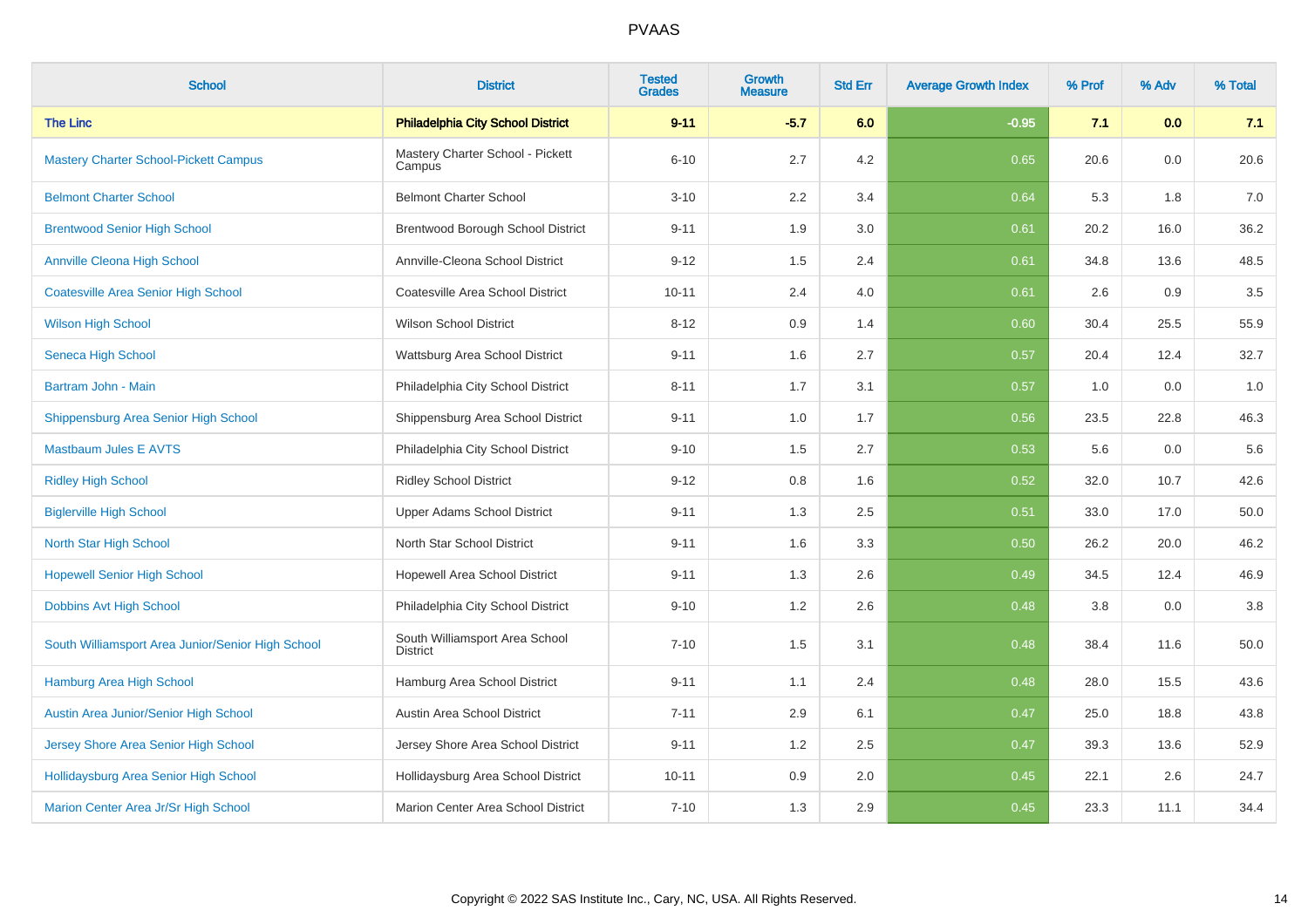| <b>School</b>                                      | <b>District</b>                                       | <b>Tested</b><br><b>Grades</b> | <b>Growth</b><br><b>Measure</b> | <b>Std Err</b> | <b>Average Growth Index</b> | % Prof | % Adv | % Total |
|----------------------------------------------------|-------------------------------------------------------|--------------------------------|---------------------------------|----------------|-----------------------------|--------|-------|---------|
| <b>The Linc</b>                                    | <b>Philadelphia City School District</b>              | $9 - 11$                       | $-5.7$                          | 6.0            | $-0.95$                     | 7.1    | 0.0   | 7.1     |
| Philadelphia Electrical & Tech Charter High School | Philadelphia Electrical & Tech<br>Charter High School | $10 - 10$                      | 1.2                             | 2.6            | 0.45                        | 0.9    | 0.0   | 0.9     |
| <b>MaST Community Charter School II</b>            | MaST Community Charter School II                      | $3 - 10$                       | 1.4                             | 3.0            | 0.45                        | 16.1   | 4.6   | 20.7    |
| <b>Warren Area High School</b>                     | Warren County School District                         | $8 - 11$                       | 1.0                             | 2.3            | 0.44                        | 25.5   | 13.2  | 38.6    |
| Avella Area Junior/Senior High School              | Avella Area School District                           | $7 - 12$                       | 2.0                             | 4.7            | 0.44                        | 34.8   | 7.2   | 42.0    |
| <b>Garnet Valley High School</b>                   | <b>Garnet Valley School District</b>                  | $9 - 10$                       | 0.7                             | 1.7            | 0.41                        | 34.9   | 26.4  | 61.3    |
| <b>Reach Cyber Charter School</b>                  | Reach Cyber Charter School                            | $3 - 11$                       | 1.4                             | 3.6            | 0.40                        | 32.9   | 15.2  | 48.1    |
| Altoona Area High School                           | Altoona Area School District                          | $9 - 12$                       | 0.6                             | 1.5            | 0.39                        | 29.0   | 13.8  | 42.8    |
| King Martin Luther High School                     | Philadelphia City School District                     | $9 - 10$                       | 1.5                             | 4.0            | 0.38                        | 2.2    | 0.0   | 2.2     |
| Pennsylvania Cyber Charter School                  | Pennsylvania Cyber Charter School                     | $3 - 11$                       | 0.6                             | 1.5            | 0.37                        | 20.8   | 8.1   | 28.9    |
| Penn Hills Senior High School                      | Penn Hills School District                            | $9 - 11$                       | 0.7                             | 2.4            | 0.31                        | 18.4   | 7.1   | 25.6    |
| <b>Tulpehocken Junior/Senior High School</b>       | Tulpehocken Area School District                      | $7 - 12$                       | 1.4                             | 5.0            | 0.29                        | 11.5   | 23.1  | 34.6    |
| <b>New Foundations Charter School</b>              | New Foundations Charter School                        | $3 - 11$                       | 0.6                             | 2.2            | 0.29                        | 22.4   | 4.0   | 26.4    |
| <b>Tech Freire Charter School</b>                  | Tech Freire Charter School                            | $9 - 11$                       | 0.7                             | 2.5            | 0.27                        | 3.6    | 0.0   | 3.6     |
| <b>Kensington Health Sciences</b>                  | Philadelphia City School District                     | $9 - 10$                       | 1.5                             | 6.1            | 0.25                        | 14.3   | 0.0   | 14.3    |
| <b>Central Columbia Senior High School</b>         | Central Columbia School District                      | $9 - 12$                       | 0.5                             | 2.3            | 0.24                        | 25.4   | 37.6  | 63.0    |
| North Penn-Liberty Junior/Senior High School       | Southern Tioga School District                        | $7 - 11$                       | 1.2                             | 5.0            | 0.24                        | 16.7   | 11.1  | 27.8    |
| Wilkes-Barre Area Sd Stem Academy                  | Wilkes-Barre Area School District                     | $9 - 11$                       | 1.4                             | 6.4            | 0.22                        | 53.8   | 38.5  | 92.3    |
| Edison High School/Fareira Skills                  | Philadelphia City School District                     | $8 - 12$                       | 0.7                             | 3.2            | 0.22                        | 4.9    | 0.0   | 4.9     |
| Sayre William L Middle School                      | Philadelphia City School District                     | $9 - 12$                       | 0.8                             | 4.0            | 0.20                        | 2.4    | 0.0   | $2.4\,$ |
| <b>Tidioute Community Charter School</b>           | <b>Tidioute Community Charter School</b>              | $3 - 11$                       | 0.8                             | 4.4            | 0.19                        | 18.1   | 6.9   | 25.0    |
| Northern Cambria High School                       | Northern Cambria School District                      | $9 - 11$                       | 0.6                             | 3.5            | 0.16                        | 27.6   | 1.3   | 29.0    |
| <b>Wilson Area High School</b>                     | Wilson Area School District                           | $9 - 11$                       | 0.2                             | 2.3            | 0.09                        | 35.4   | 14.6  | 50.0    |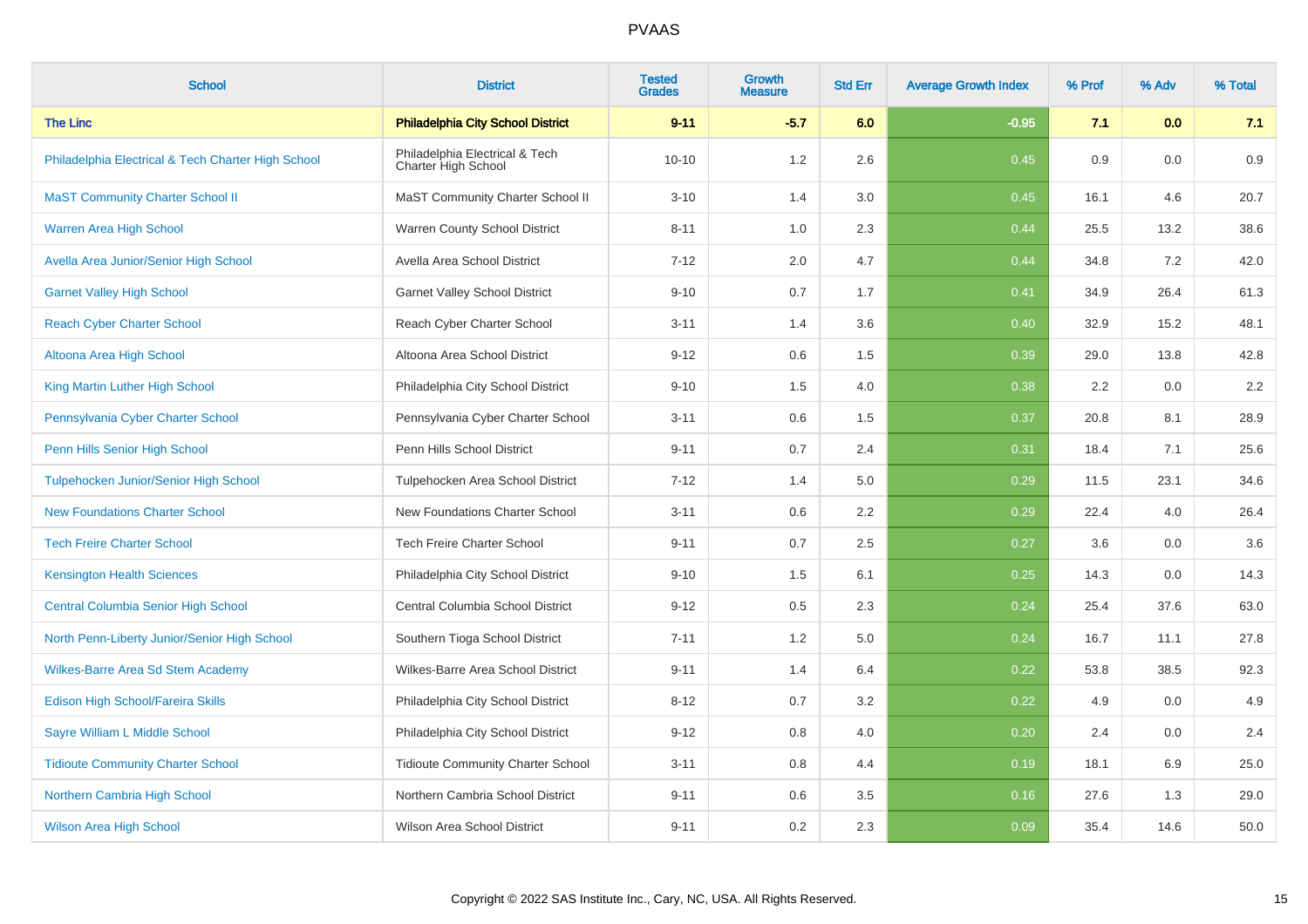| <b>School</b>                                     | <b>District</b>                                     | <b>Tested</b><br><b>Grades</b> | Growth<br><b>Measure</b> | <b>Std Err</b> | <b>Average Growth Index</b> | % Prof | % Adv | % Total |
|---------------------------------------------------|-----------------------------------------------------|--------------------------------|--------------------------|----------------|-----------------------------|--------|-------|---------|
| <b>The Linc</b>                                   | <b>Philadelphia City School District</b>            | $9 - 11$                       | $-5.7$                   | 6.0            | $-0.95$                     | 7.1    | 0.0   | 7.1     |
| <b>Sheffield M/Hs</b>                             | Warren County School District                       | $6 - 11$                       | 0.3                      | 4.7            | 0.07                        | 26.8   | 4.2   | 31.0    |
| Downingtown High School East Campus               | Downingtown Area School District                    | $9 - 11$                       | 0.1                      | 1.7            | 0.06                        | 31.7   | 24.0  | 55.8    |
| Community Academy Of Philadelphia Charter School  | Community Academy Of<br>Philadelphia Charter School | $3 - 11$                       | 0.1                      | 2.6            | 0.06                        | 9.7    | 2.6   | 12.4    |
| <b>Waynesburg Central High School</b>             | <b>Central Greene School District</b>               | $9 - 11$                       | 0.1                      | 2.5            | 0.05                        | 27.8   | 14.8  | 42.6    |
| <b>Freeport Area Senior High School</b>           | Freeport Area School District                       | $9 - 10$                       | 0.1                      | 2.1            | 0.05                        | 37.4   | 29.8  | 67.2    |
| Greencastle-Antrim Senior High School             | Greencastle-Antrim School District                  | $9 - 11$                       | 0.1                      | 2.0            | 0.03                        | 30.9   | 22.2  | 53.1    |
| North Penn-Mansfield Junior/Senior High School    | Southern Tioga School District                      | $7 - 10$                       | 0.1                      | 3.2            | 0.02                        | 32.0   | 9.8   | 41.8    |
| <b>Fairfield Area High School</b>                 | Fairfield Area School District                      | $8 - 11$                       | $-0.0$                   | 3.6            | $-0.00$                     | 43.9   | 6.1   | 50.0    |
| Otto-Eldred Junior/Senior High School             | Otto-Eldred School District                         | $7 - 11$                       | 0.0                      | 3.5            | 0.00                        | 35.8   | 10.5  | 46.3    |
| The Science Leadership Academy At Beeber          | Philadelphia City School District                   | $5 - 12$                       | 0.0                      | 2.8            | 0.00                        | 24.0   | 6.7   | 30.8    |
| Brockway Area Junior/Senior High School           | Brockway Area School District                       | $7 - 11$                       | 0.0                      | 3.5            | 0.00                        | 41.2   | 13.8  | 55.0    |
| Northern Lebanon Senior High School               | Northern Lebanon School District                    | $9 - 11$                       | $-0.1$                   | 2.2            | $-0.02$                     | 18.8   | 6.8   | 25.6    |
| Portage Area Junior/Senior High School            | Portage Area School District                        | $7 - 10$                       | $-0.2$                   | 3.3            | $-0.04$                     | 27.0   | 20.6  | 47.6    |
| Jeannette High School                             | Jeannette City School District                      | $7 - 11$                       | $-0.2$                   | 3.4            | $-0.05$                     | 26.8   | 4.1   | 30.9    |
| Fort Cherry Junior/Senior High School             | Fort Cherry School District                         | $7 - 10$                       | $-0.2$                   | 3.1            | $-0.05$                     | 30.6   | 14.1  | 44.7    |
| South Side High School                            | South Side Area School District                     | $9 - 11$                       | $-0.3$                   | 3.1            | $-0.08$                     | 24.0   | 28.0  | 52.0    |
| <b>Blacklick Valley Junior/Senior High School</b> | <b>Blacklick Valley School District</b>             | $7 - 11$                       | $-0.4$                   | 4.0            | $-0.09$                     | 7.7    | 7.7   | 15.4    |
| Lehigh Career & Technical Institute               | Lehigh Career & Technical Institute                 | $10 - 12$                      | $-0.7$                   | 6.3            | $-0.11$                     | 36.4   | 4.6   | 40.9    |
| <b>Cranberry Area Junior/Senior High School</b>   | Cranberry Area School District                      | $7 - 12$                       | $-0.4$                   | 3.1            | $-0.12$                     | 25.5   | 9.7   | 35.2    |
| South Allegheny High School                       | South Allegheny School District                     | $8 - 11$                       | $-0.4$                   | 3.1            | $-0.12$                     | 23.8   | 2.5   | 26.2    |
| Claysburg-Kimmel High School                      | Claysburg-Kimmel School District                    | $7 - 11$                       | $-0.7$                   | 5.2            | $-0.13$                     | 5.0    | 0.0   | 5.0     |
| Ferndale Area Junior/Senior High School           | Ferndale Area School District                       | $7 - 10$                       | $-0.7$                   | 4.2            | $-0.15$                     | 21.0   | 7.9   | 29.0    |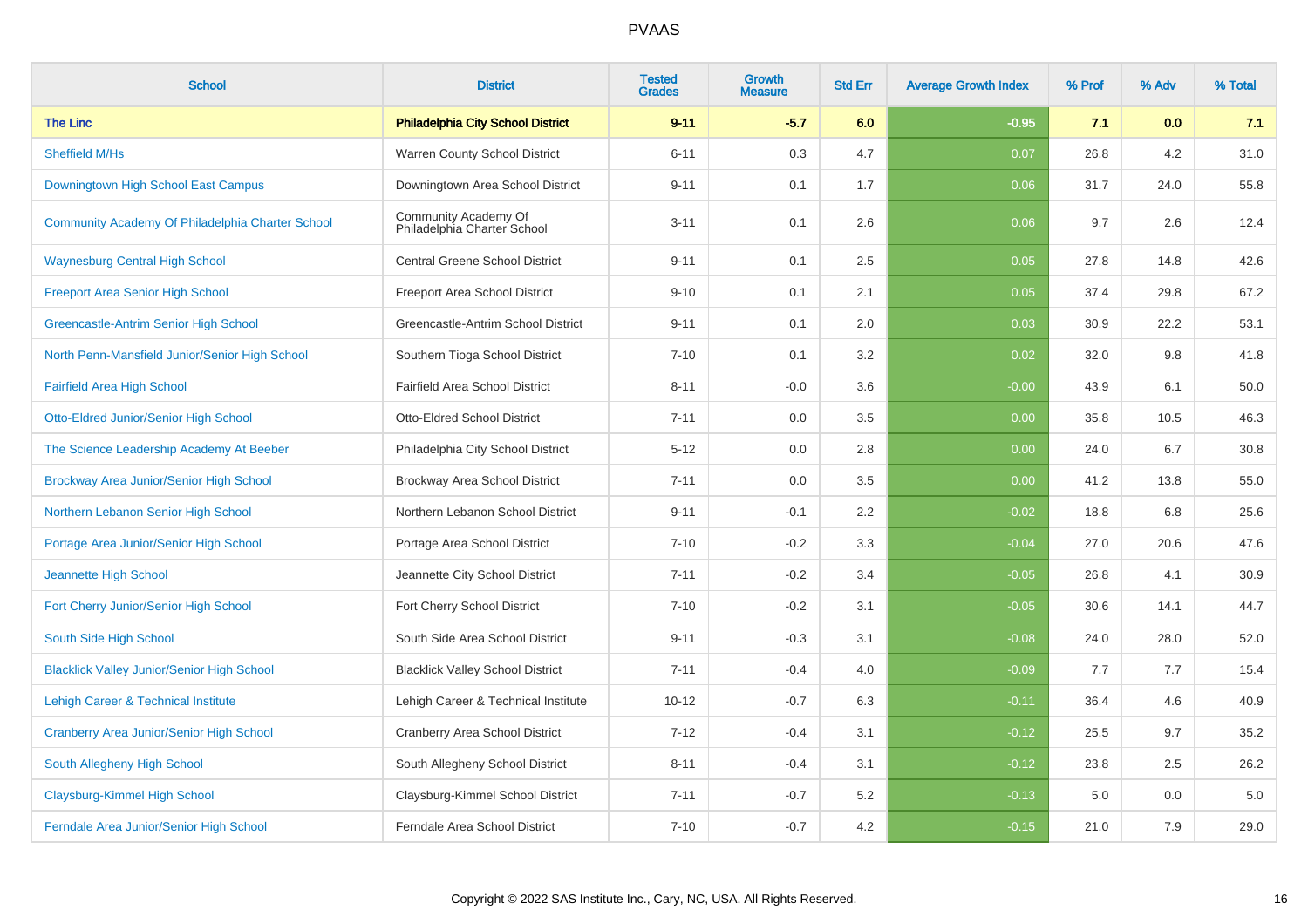| <b>School</b>                                | <b>District</b>                                | <b>Tested</b><br><b>Grades</b> | <b>Growth</b><br><b>Measure</b> | <b>Std Err</b> | <b>Average Growth Index</b> | % Prof | % Adv | % Total |
|----------------------------------------------|------------------------------------------------|--------------------------------|---------------------------------|----------------|-----------------------------|--------|-------|---------|
| <b>The Linc</b>                              | <b>Philadelphia City School District</b>       | $9 - 11$                       | $-5.7$                          | 6.0            | $-0.95$                     | 7.1    | 0.0   | 7.1     |
| <b>Columbia High School</b>                  | Columbia Borough School District               | $8 - 12$                       | $-0.6$                          | 3.6            | $-0.16$                     | 17.2   | 1.7   | 19.0    |
| Westmont Hilltop Junior/Senior High School   | Westmont Hilltop School District               | $7 - 11$                       | $-0.6$                          | 2.8            | $-0.19$                     | 33.3   | 14.7  | 48.0    |
| Palmerton Area High School                   | Palmerton Area School District                 | $9 - 11$                       | $-0.5$                          | 2.7            | $-0.20$                     | 34.3   | 14.3  | 48.6    |
| <b>Clairton Middle/High School</b>           | <b>Clairton City School District</b>           | $6 - 11$                       | $-1.1$                          | 5.0            | $-0.21$                     | 3.8    | 0.5   | 4.4     |
| <b>Pine Grove Area High School</b>           | Pine Grove Area School District                | $9 - 11$                       | $-0.6$                          | 3.0            | $-0.21$                     | 29.5   | 14.3  | 43.8    |
| <b>Forest City Regional High School</b>      | Forest City Regional School District           | $7 - 12$                       | $-0.8$                          | 3.6            | $-0.22$                     | 26.5   | 8.2   | 34.7    |
| <b>Evergreen Community Charter School</b>    | <b>Evergreen Community Charter</b><br>School   | $6 - 11$                       | $-1.1$                          | 4.7            | $-0.23$                     | 34.6   | 26.9  | 61.5    |
| Clearfield Area Junior/Senior High School    | Clearfield Area School District                | $7 - 10$                       | $-0.9$                          | 3.7            | $-0.24$                     | 43.9   | 24.6  | 68.4    |
| <b>Building 21</b>                           | Philadelphia City School District              | $9 - 11$                       | $-0.8$                          | 3.0            | $-0.24$                     | 0.0    | 0.0   | $0.0\,$ |
| Northwest PA Collegiate Academy              | Erie City School District                      | $6 - 11$                       | $-0.6$                          | 2.5            | $-0.25$                     | 33.3   | 22.4  | 55.8    |
| <b>Schuylkill Valley High School</b>         | Schuylkill Valley School District              | $9 - 11$                       | $-0.6$                          | 2.2            | $-0.27$                     | 29.8   | 20.2  | 50.0    |
| <b>Burrell High School</b>                   | <b>Burrell School District</b>                 | $9 - 11$                       | $-1.0$                          | 3.3            | $-0.29$                     | 27.8   | 17.7  | 45.6    |
| <b>Lebanon Senior High School</b>            | Lebanon School District                        | $9 - 11$                       | $-0.6$                          | 1.9            | $-0.29$                     | 15.2   | 6.4   | 21.6    |
| <b>Cedar Cliff High School</b>               | West Shore School District                     | $9 - 12$                       | $-0.6$                          | 1.9            | $-0.30$                     | 27.6   | 14.2  | 41.8    |
| Kennard-Dale High School                     | South Eastern School District                  | $9 - 11$                       | $-0.6$                          | 1.8            | $-0.30$                     | 36.4   | 17.1  | 53.5    |
| Mastery Charter High School-Lenfest Campus   | Mastery Charter High School-<br>Lenfest Campus | $7 - 11$                       | $-1.8$                          | 5.8            | $-0.30$                     | 26.3   | 0.0   | 26.3    |
| <b>Exeter Township Senior High School</b>    | <b>Exeter Township School District</b>         | $9 - 11$                       | $-0.5$                          | 1.7            | $-0.32$                     | 27.2   | 15.6  | 42.8    |
| <b>Bangor Area High School</b>               | <b>Bangor Area School District</b>             | $9 - 12$                       | $-0.7$                          | 2.0            | $-0.33$                     | 25.8   | 12.7  | 38.5    |
| <b>Highlands Senior High School</b>          | <b>Highlands School District</b>               | $9 - 11$                       | $-0.8$                          | 2.3            | $-0.33$                     | 32.6   | 10.5  | 43.0    |
| Farrell Area High School/Upper Middle School | <b>Farrell Area School District</b>            | $7 - 11$                       | $-1.4$                          | 4.2            | $-0.33$                     | 9.3    | 11.6  | 20.9    |
| <b>MaST Community Charter School</b>         | <b>MaST Community Charter School</b>           | $3 - 10$                       | $-0.9$                          | 2.5            | $-0.34$                     | 25.0   | 21.6  | 46.6    |
| <b>Chichester Senior High School</b>         | <b>Chichester School District</b>              | $9 - 11$                       | $-1.5$                          | 4.2            | $-0.35$                     | 40.0   | 14.0  | 54.0    |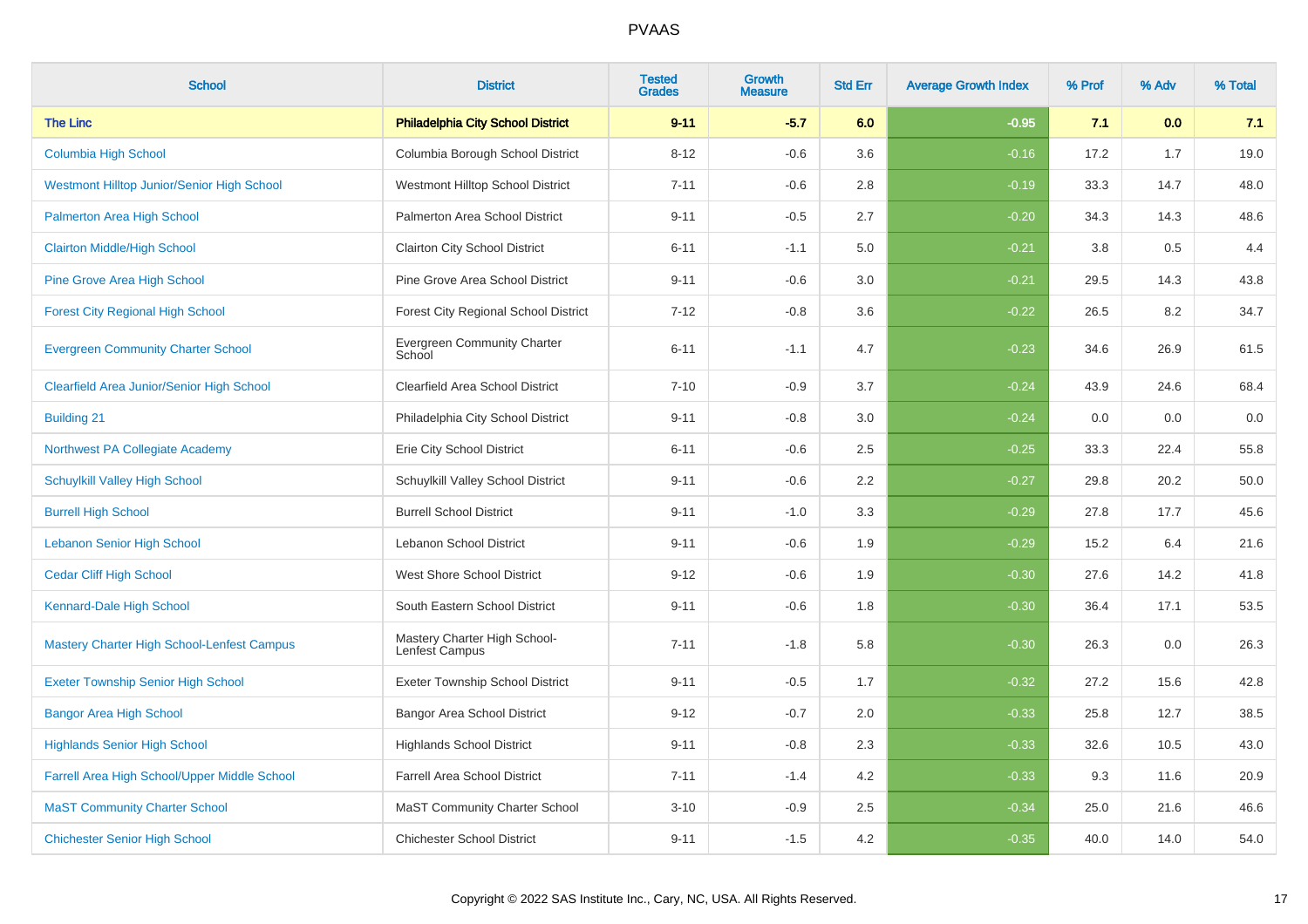| <b>School</b>                                    | <b>District</b>                                            | <b>Tested</b><br><b>Grades</b> | <b>Growth</b><br><b>Measure</b> | <b>Std Err</b> | <b>Average Growth Index</b> | % Prof | % Adv | % Total |
|--------------------------------------------------|------------------------------------------------------------|--------------------------------|---------------------------------|----------------|-----------------------------|--------|-------|---------|
| <b>The Linc</b>                                  | <b>Philadelphia City School District</b>                   | $9 - 11$                       | $-5.7$                          | 6.0            | $-0.95$                     | 7.1    | 0.0   | 7.1     |
| David E Williams Middle School                   | <b>Montour School District</b>                             | $5 - 8$                        | $-1.5$                          | 4.2            | $-0.35$                     | 30.6   | 63.3  | 93.9    |
| Franklin Benjamin High School                    | Philadelphia City School District                          | $9 - 11$                       | $-1.2$                          | 3.4            | $-0.36$                     | 1.4    | 0.0   | 1.4     |
| Springdale Junior/Senior High School             | Allegheny Valley School District                           | $7 - 11$                       | $-1.5$                          | 3.9            | $-0.37$                     | 31.8   | 11.4  | 43.2    |
| <b>Everett Area High School</b>                  | <b>Everett Area School District</b>                        | $9 - 11$                       | $-1.2$                          | 3.1            | $-0.39$                     | 34.7   | 13.3  | 48.0    |
| Lakeview Middle-High School                      | <b>Lakeview School District</b>                            | $6 - 11$                       | $-1.5$                          | 3.5            | $-0.41$                     | 41.5   | 12.3  | 53.8    |
| Penns Manor Area Junior/Senior High School       | Penns Manor Area School District                           | $6 - 12$                       | $-1.5$                          | 3.5            | $-0.42$                     | 24.2   | 3.8   | 28.0    |
| <b>Overbrook High School</b>                     | Philadelphia City School District                          | $9 - 11$                       | $-1.7$                          | 3.9            | $-0.43$                     | 3.6    | 0.0   | 3.6     |
| <b>Penn Treaty School</b>                        | Philadelphia City School District                          | $6 - 11$                       | $-1.7$                          | 3.7            | $-0.44$                     | 0.0    | 0.0   | $0.0\,$ |
| Mapletown Junior/Senior High School              | Southeastern Greene School District                        | $7 - 10$                       | $-2.0$                          | 4.4            | $-0.44$                     | 29.0   | 9.7   | 38.7    |
| Carlynton Junior/Senior High School              | Carlynton School District                                  | $7 - 11$                       | $-1.4$                          | 3.2            | $-0.45$                     | 27.9   | 5.2   | 33.1    |
| Norwin Senior High School                        | Norwin School District                                     | $8 - 11$                       | $-0.7$                          | 1.6            | $-0.46$                     | 37.7   | 27.6  | 65.2    |
| <b>New Brighton Area High School</b>             | New Brighton Area School District                          | $9 - 11$                       | $-1.6$                          | 3.2            | $-0.50$                     | 31.5   | 11.1  | 42.6    |
| <b>York Academy Regional Charter School</b>      | York Academy Regional Charter<br>School                    | $3 - 11$                       | $-2.3$                          | 4.4            | $-0.52$                     | 23.5   | 2.0   | 25.5    |
| Albert Gallatin Area Senior High School          | Albert Gallatin Area School District                       | $8 - 11$                       | $-1.2$                          | 2.3            | $-0.53$                     | 31.9   | 20.7  | 52.7    |
| <b>Susq-Cyber Charter School</b>                 | Susq-Cyber Charter School                                  | $9 - 11$                       | $-3.2$                          | 5.8            | $-0.54$                     | 23.8   | 4.8   | 28.6    |
| <b>Bradford Area High School</b>                 | <b>Bradford Area School District</b>                       | $9 - 12$                       | $-1.2$                          | 2.2            | $-0.54$                     | 31.2   | 16.7  | 47.9    |
| Northern Bedford County High School              | Northern Bedford County School<br><b>District</b>          | $9 - 11$                       | $-1.8$                          | 3.3            | $-0.55$                     | 26.2   | 16.9  | 43.1    |
| Center For Student Lrng Charter School Pennsbury | Center For Student Learning Charter<br>School At Pennsbury | $6 - 12$                       | $-3.3$                          | 6.0            | $-0.55$                     | 23.1   | 0.0   | 23.1    |
| <b>Strawberry Mansion High School</b>            | Philadelphia City School District                          | $9 - 11$                       | $-3.5$                          | 6.0            | $-0.57$                     | 0.0    | 0.0   | 0.0     |
| <b>Tri-Valley Junior/Senior High School</b>      | <b>Tri-Valley School District</b>                          | $7 - 10$                       | $-2.3$                          | 3.9            | $-0.59$                     | 31.0   | 9.5   | 40.5    |
| Monessen Senior High School                      | Monessen City School District                              | $8 - 10$                       | $-3.6$                          | 5.7            | $-0.62$                     | 21.0   | 10.5  | 31.6    |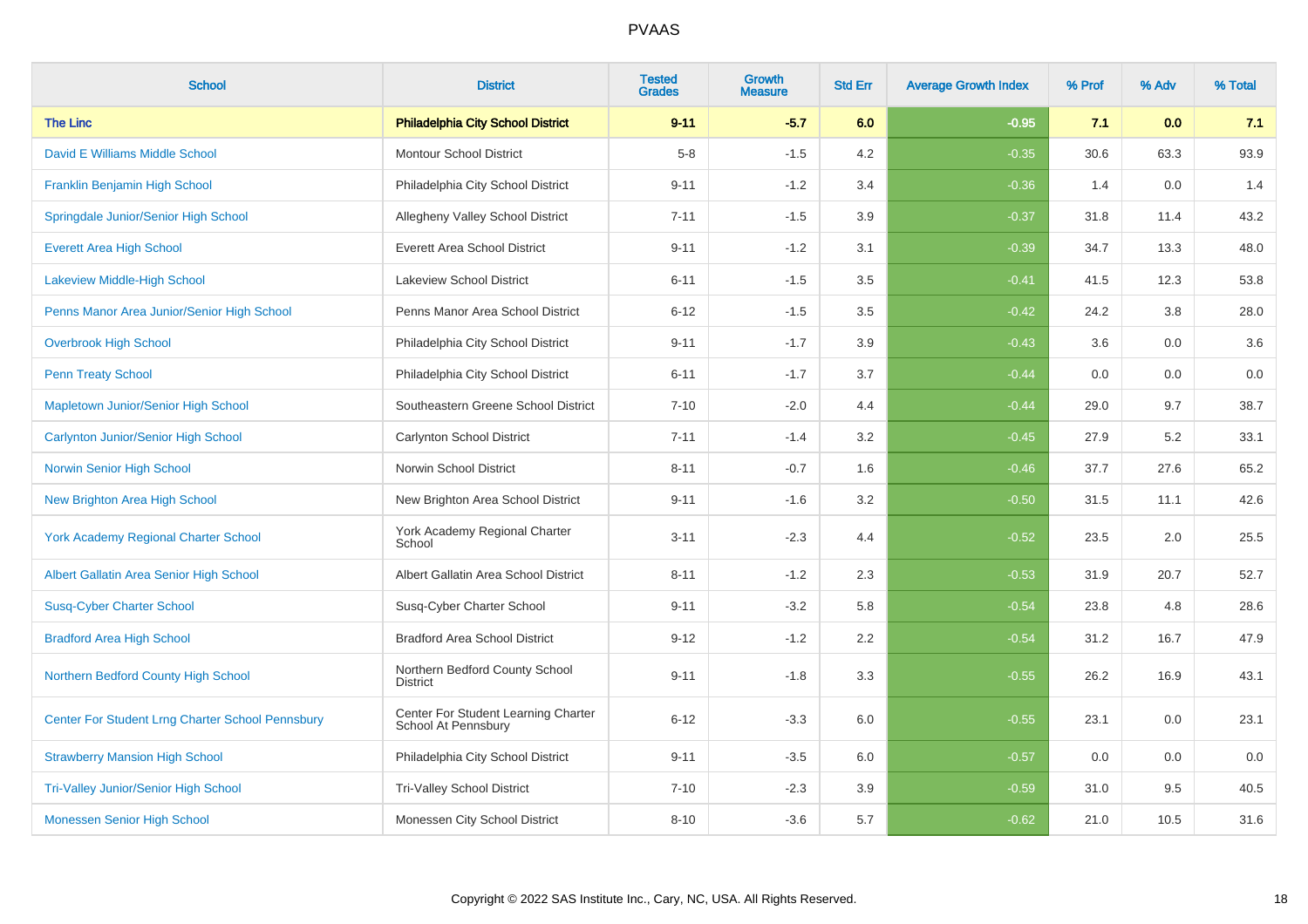| <b>School</b>                                       | <b>District</b>                                     | <b>Tested</b><br><b>Grades</b> | <b>Growth</b><br><b>Measure</b> | <b>Std Err</b> | <b>Average Growth Index</b> | % Prof | % Adv | % Total |
|-----------------------------------------------------|-----------------------------------------------------|--------------------------------|---------------------------------|----------------|-----------------------------|--------|-------|---------|
| <b>The Linc</b>                                     | <b>Philadelphia City School District</b>            | $9 - 11$                       | $-5.7$                          | 6.0            | $-0.95$                     | 7.1    | 0.0   | 7.1     |
| <b>Scranton High School</b>                         | <b>Scranton School District</b>                     | $9 - 11$                       | $-2.5$                          | 4.0            | $-0.62$                     | 25.5   | 14.9  | 40.4    |
| <b>Propel Charter School-Braddock Hills</b>         | Propel Charter School - Braddock<br><b>Hills</b>    | $3 - 11$                       | $-2.1$                          | 3.3            | $-0.63$                     | 4.8    | 3.2   | 8.1     |
| Rocky Grove Junior/Senior High School               | Valley Grove School District                        | $7 - 10$                       | $-3.8$                          | 5.6            | $-0.68$                     | 68.4   | 15.8  | 84.2    |
| <b>Conneaut Area Senior High</b>                    | <b>Conneaut School District</b>                     | $9 - 12$                       | $-1.8$                          | 2.5            | $-0.69$                     | 27.4   | 9.7   | 37.1    |
| Mount Union Area Senior High School                 | Mount Union Area School District                    | $9 - 10$                       | $-2.0$                          | 2.8            | $-0.70$                     | 19.8   | 5.8   | 25.6    |
| Roosevelt Campus of the Norristown Area High School | Norristown Area School District                     | $9 - 12$                       | $-4.4$                          | 6.3            | $-0.70$                     | 0.0    | 0.0   | 0.0     |
| <b>Motivation High School</b>                       | Philadelphia City School District                   | $9 - 10$                       | $-2.4$                          | 3.3            | $-0.71$                     | 1.3    | 0.0   | 1.3     |
| Urban Pathways 6-12 Charter School                  | Urban Pathways 6-12 Charter<br>School               | $6 - 11$                       | $-4.1$                          | 5.7            | $-0.72$                     | 0.0    | 0.0   | 0.0     |
| Carbondale Area Junior/Senior High School           | Carbondale Area School District                     | $7 - 10$                       | $-2.3$                          | 3.2            | $-0.72$                     | 27.5   | 2.9   | 30.4    |
| <b>Reynolds Junior/Senior High School</b>           | <b>Reynolds School District</b>                     | $7 - 10$                       | $-2.5$                          | 3.5            | $-0.73$                     | 27.3   | 9.1   | 36.4    |
| Northgate Middle School High School                 | Northgate School District                           | $7 - 11$                       | $-2.6$                          | 3.4            | $-0.75$                     | 35.6   | 6.8   | 42.4    |
| <b>Uniontown Area Senior High School</b>            | Uniontown Area School District                      | $9 - 11$                       | $-2.3$                          | 3.0            | $-0.75$                     | 31.7   | 7.3   | 39.0    |
| Minersville Area Junior/Senior High School          | Minersville Area School District                    | $7 - 11$                       | $-2.6$                          | 3.4            | $-0.75$                     | 27.4   | 9.7   | 37.1    |
| Randolph A. Philip AVT High School                  | Philadelphia City School District                   | $9 - 10$                       | $-3.1$                          | 4.1            | $-0.76$                     | 2.7    | 0.0   | 2.7     |
| Wyomissing Area Junior/Senior High School           | Wyomissing Area School District                     | $7 - 12$                       | $-2.0$                          | 2.6            | $-0.78$                     | 25.6   | 28.1  | 53.7    |
| <b>Roberto Clemente Charter School</b>              | Roberto Clemente Charter School                     | $3 - 12$                       | $-3.3$                          | 4.1            | $-0.79$                     | 22.7   | 4.6   | 27.3    |
| <b>Mastery Charter School - Shoemaker Campus</b>    | Mastery Charter School -<br><b>Shoemaker Campus</b> | $7 - 10$                       | $-2.3$                          | 2.8            | $-0.81$                     | 10.1   | 3.7   | 13.8    |
| <b>Northwest Area High School</b>                   | Northwest Area School District                      | $7 - 10$                       | $-2.8$                          | 3.3            | $-0.84$                     | 30.4   | 13.0  | 43.5    |
| <b>Shamokin Area High School</b>                    | Shamokin Area School District                       | $8 - 11$                       | $-2.1$                          | 2.4            | $-0.85$                     | 19.6   | 9.8   | 29.3    |
| West Philadelphia High School                       | Philadelphia City School District                   | $9 - 11$                       | $-3.4$                          | 3.9            | $-0.87$                     | 8.5    | 0.0   | 8.5     |
| Mahanoy Area Junior/Senior High School              | Mahanoy Area School District                        | $7 - 10$                       | $-2.9$                          | 3.1            | $-0.91$                     | 21.4   | 8.6   | 30.0    |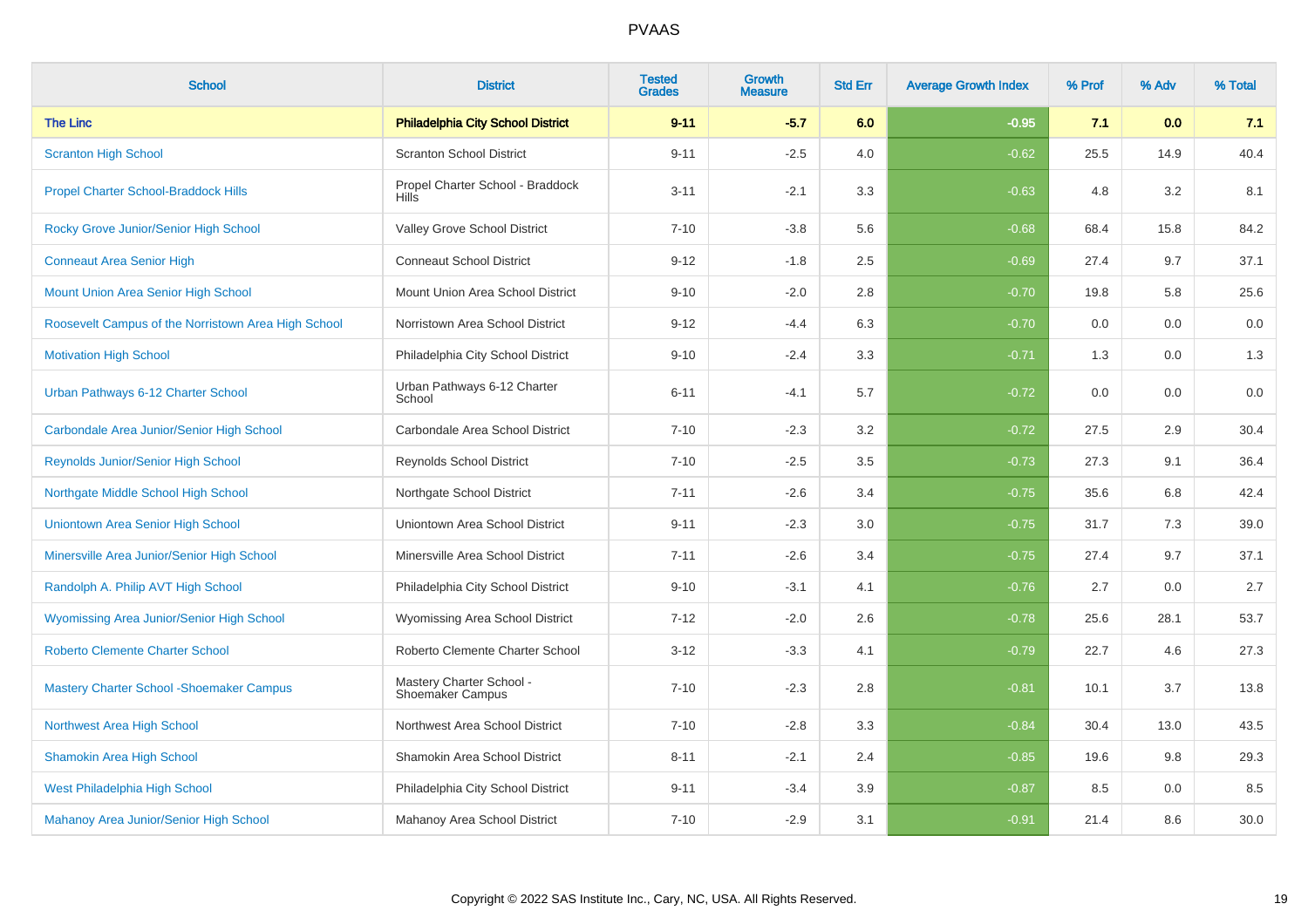| <b>School</b>                                   | <b>District</b>                                 | <b>Tested</b><br><b>Grades</b> | <b>Growth</b><br><b>Measure</b> | <b>Std Err</b> | <b>Average Growth Index</b> | % Prof | % Adv | % Total |
|-------------------------------------------------|-------------------------------------------------|--------------------------------|---------------------------------|----------------|-----------------------------|--------|-------|---------|
| <b>The Linc</b>                                 | <b>Philadelphia City School District</b>        | $9 - 11$                       | $-5.7$                          | 6.0            | $-0.95$                     | 7.1    | 0.0   | 7.1     |
| <b>West Chester East High School</b>            | West Chester Area School District               | $9 - 11$                       | $-1.7$                          | 1.9            | $-0.91$                     | 34.3   | 24.6  | 59.0    |
| <b>Shaler Area High School</b>                  | Shaler Area School District                     | $9 - 11$                       | $-1.6$                          | 1.7            | $-0.92$                     | 32.0   | 13.0  | 45.0    |
| <b>Propel Charter School-Montour</b>            | Propel Charter School-Montour                   | $3 - 10$                       | $-3.4$                          | 3.6            | $-0.93$                     | 7.7    | 0.0   | 7.7     |
| Northwestern Lehigh High School                 | Northwestern Lehigh School District             | $9 - 11$                       | $-2.0$                          | 2.1            | $-0.94$                     | 41.7   | 17.9  | 59.5    |
| <b>The Linc</b>                                 | <b>Philadelphia City School District</b>        | $9 - 11$                       | $-5.7$                          | 6.0            | $-0.95$                     | 7.1    | 0.0   | 7.1     |
| <b>KIPP Dubois Charter School</b>               | KIPP Dubois Charter School                      | $9 - 10$                       | $-3.0$                          | 3.1            | $-0.95$                     | 10.0   | 0.0   | 10.0    |
| <b>Sugar Valley Rural Charter School</b>        | Sugar Valley Rural Charter School               | $3 - 11$                       | $-3.6$                          | 3.7            | $-0.98$                     | 10.3   | 0.0   | 10.3    |
| <b>Beaver Area Senior High School</b>           | <b>Beaver Area School District</b>              | $9 - 10$                       | $-2.5$                          | 2.5            | $-0.99$                     | 25.8   | 27.8  | 53.6    |
| Pocono Mountain East High School                | Pocono Mountain School District                 | $9 - 12$                       | $-2.4$                          | 2.4            | $-1.01$                     | 31.2   | 20.0  | 51.2    |
| <b>Cameron County Junior/Senior High School</b> | Cameron County School District                  | $7 - 12$                       | $-4.6$                          | 4.5            | $-1.02$                     | 34.9   | 4.8   | 39.7    |
| Moshannon Valley Junior/Senior High School      | Moshannon Valley School District                | $7 - 10$                       | $-4.9$                          | 4.6            | $-1.06$                     | 25.0   | 12.5  | 37.5    |
| Harmony Area Junior/Senior High School          | Harmony Area School District                    | $7 - 10$                       | $-5.4$                          | 5.1            | $-1.07$                     | 33.3   | 0.0   | 33.3    |
| East Stroudsburg Senior High School South       | East Stroudsburg Area School<br><b>District</b> | $9 - 11$                       | $-2.0$                          | 1.8            | $-1.07$                     | 26.0   | 12.2  | 38.2    |
| <b>Cornell High School</b>                      | <b>Cornell School District</b>                  | $7 - 11$                       | $-5.0$                          | 4.6            | $-1.09$                     | 11.3   | 3.2   | 14.5    |
| Susquehanna Community Junior/Senior High School | Susquehanna Community School<br><b>District</b> | $7 - 11$                       | $-4.2$                          | 3.8            | $-1.11$                     | 31.9   | 8.8   | 40.7    |
| Shenandoah Valley Junior/Senior High School     | Shenandoah Valley School District               | $7 - 11$                       | $-3.9$                          | 3.5            | $-1.12$                     | 14.3   | 0.0   | 14.3    |
| Philadelphia Military Acad At Elverson          | Philadelphia City School District               | $9 - 10$                       | $-4.0$                          | 3.5            | $-1.14$                     | 1.8    | 0.0   | 1.8     |
| Dubois Area Senior High School                  | Dubois Area School District                     | $8 - 11$                       | $-2.3$                          | 2.0            | $-1.15$                     | 35.5   | 19.0  | 54.6    |
| <b>Greater Johnstown Senior High School</b>     | Greater Johnstown School District               | $8 - 11$                       | $-2.8$                          | 2.4            | $-1.16$                     | 10.3   | 1.3   | 11.5    |
| <b>Springfield Township High School</b>         | Springfield Township School District            | $9 - 11$                       | $-3.6$                          | 3.1            | $-1.17$                     | 37.2   | 30.8  | 68.1    |
| Millville Area Junior/Senior High School        | Millville Area School District                  | $7 - 12$                       | $-5.3$                          | 4.4            | $-1.19$                     | 31.4   | 11.4  | 42.9    |
| Southern Fulton Junior/Senior High School       | Southern Fulton School District                 | $7 - 11$                       | $-4.8$                          | 4.0            | $-1.19$                     | 21.7   | 13.0  | 34.8    |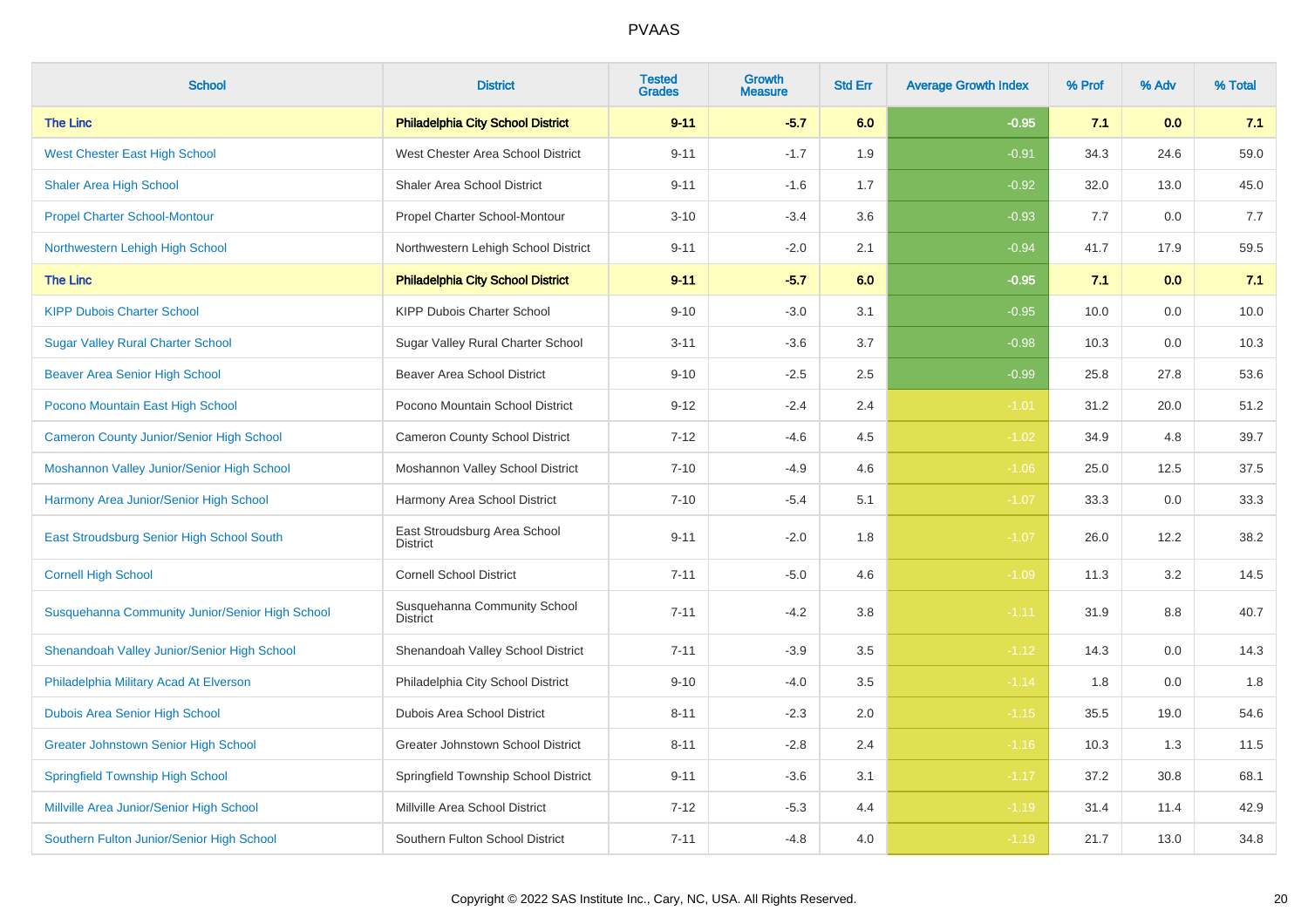| <b>School</b>                                     | <b>District</b>                              | <b>Tested</b><br><b>Grades</b> | <b>Growth</b><br><b>Measure</b> | <b>Std Err</b> | <b>Average Growth Index</b> | % Prof | % Adv | % Total |
|---------------------------------------------------|----------------------------------------------|--------------------------------|---------------------------------|----------------|-----------------------------|--------|-------|---------|
| <b>The Linc</b>                                   | <b>Philadelphia City School District</b>     | $9 - 11$                       | $-5.7$                          | 6.0            | $-0.95$                     | 7.1    | 0.0   | 7.1     |
| <b>Penncrest High School</b>                      | Rose Tree Media School District              | $9 - 10$                       | $-2.6$                          | 2.1            | $-1.20$                     | 35.2   | 29.6  | 64.8    |
| Northeast Bradford Junior/Senior High School      | Northeast Bradford School District           | $7 - 10$                       | $-4.6$                          | 3.7            | $-1.22$                     | 30.6   | 4.8   | 35.5    |
| Franklin Area Junior/Senior High School           | Franklin Area School District                | $7 - 11$                       | $-3.2$                          | 2.6            | $-1.23$                     | 30.5   | 5.9   | 36.4    |
| Saltsburg Middle/High School                      | Blairsville-Saltsburg School District        | $6 - 11$                       | $-4.9$                          | 3.9            | $-1.25$                     | 19.1   | 8.1   | 27.2    |
| Middletown Area High School                       | Middletown Area School District              | $9 - 11$                       | $-3.0$                          | 2.4            | $-1.26$                     | 34.3   | 15.2  | 49.4    |
| <b>Propel Charter School-Homestead</b>            | Propel Charter School-Homestead              | $3 - 11$                       | $-5.0$                          | 3.9            | $-1.27$                     | 7.3    | 0.0   | $7.3$   |
| <b>Keystone Education Center Charter School</b>   | Keystone Education Center Charter<br>School  | $3 - 12$                       | $-6.5$                          | 5.1            | $-1.28$                     | 0.0    | 0.0   | 0.0     |
| Nazareth Area High School                         | Nazareth Area School District                | $9 - 11$                       | $-2.1$                          | 1.6            | $-1.28$                     | 29.2   | 24.6  | 53.8    |
| <b>Bucks County Technical High School</b>         | <b>Bucks County Technical High</b><br>School | $9 - 10$                       | $-2.9$                          | 2.2            | $-1.29$                     | 27.7   | 10.4  | 38.2    |
| <b>Troy Area Junior/Senior High School</b>        | Troy Area School District                    | $7 - 10$                       | $-4.2$                          | 3.2            | $-1.31$                     | 22.8   | 16.5  | 39.2    |
| Towanda Area Junior/Senior High School            | Towanda Area School District                 | $7 - 11$                       | $-3.5$                          | 2.6            | $-1.33$                     | 24.8   | 9.9   | 34.8    |
| <b>Rochester High School</b>                      | Rochester Area School District               | $9 - 11$                       | $-5.3$                          | 4.0            | $-1.33$                     | 14.9   | 2.1   | 17.0    |
| <b>Weatherly Area Senior High School</b>          | <b>Weatherly Area School District</b>        | $9 - 11$                       | $-5.4$                          | 4.0            | $-1.34$                     | 32.1   | 8.9   | 41.1    |
| <b>Crestwood Secondary Campus</b>                 | <b>Crestwood School District</b>             | $7 - 11$                       | $-3.0$                          | 2.2            | $-1.35$                     | 33.1   | 21.7  | 54.9    |
| Charleroi Area High School                        | Charleroi School District                    | $8 - 11$                       | $-3.7$                          | 2.7            | $-1.35$                     | 22.2   | 15.9  | 38.1    |
| Hatboro-Horsham Senior High School                | Hatboro-Horsham School District              | $9 - 11$                       | $-2.2$                          | 1.6            | $-1.37$                     | 27.9   | 17.9  | 45.8    |
| Downingtown High School West Campus               | Downingtown Area School District             | $9 - 11$                       | $-2.2$                          | 1.6            | $-1.38$                     | 31.7   | 18.8  | 50.5    |
| <b>Slippery Rock Area High School</b>             | Slippery Rock Area School District           | $9 - 11$                       | $-3.4$                          | 2.4            | $-1.39$                     | 30.8   | 21.9  | 52.7    |
| <b>Woodland Hills High School</b>                 | Woodland Hills School District               | $8 - 12$                       | $-3.5$                          | 2.5            | $-1.39$                     | 10.1   | 1.4   | 11.5    |
| Salisbury-Elk Lick Junior/Senior High School      | Salisbury-Elk Lick School District           | $7 - 11$                       | $-8.3$                          | 5.8            | $-1.42$                     | 33.3   | 5.6   | 38.9    |
| <b>Laurel Highlands Senior High School</b>        | Laurel Highlands School District             | $9 - 11$                       | $-3.3$                          | 2.3            | $-1.43$                     | 20.9   | 14.6  | 35.4    |
| Kensington Creative & Performing Arts High School | Philadelphia City School District            | $8 - 11$                       | $-4.2$                          | 2.9            | $-1.43$                     | 2.2    | 0.0   | $2.2\,$ |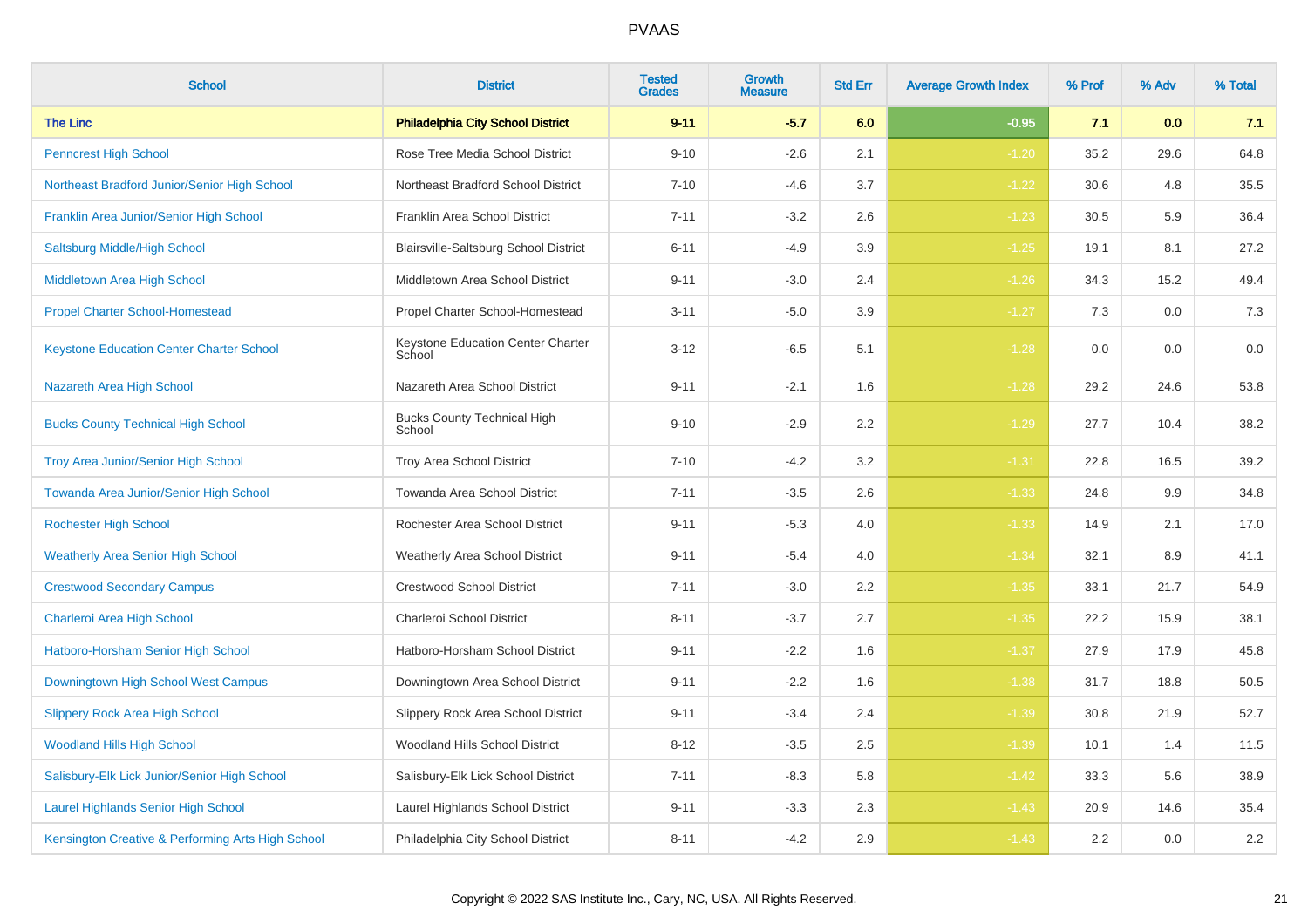| <b>School</b>                                     | <b>District</b>                                      | <b>Tested</b><br><b>Grades</b> | Growth<br><b>Measure</b> | <b>Std Err</b> | <b>Average Growth Index</b> | % Prof | % Adv | % Total |
|---------------------------------------------------|------------------------------------------------------|--------------------------------|--------------------------|----------------|-----------------------------|--------|-------|---------|
| <b>The Linc</b>                                   | <b>Philadelphia City School District</b>             | $9 - 11$                       | $-5.7$                   | 6.0            | $-0.95$                     | 7.1    | 0.0   | 7.1     |
| <b>Steelton-Highspire High School</b>             | Steelton-Highspire School District                   | $7 - 11$                       | $-4.7$                   | 3.2            | $-1.45$                     | 13.9   | 0.0   | 13.9    |
| Ridgway Area High School                          | Ridgway Area School District                         | $9 - 11$                       | $-5.9$                   | 4.0            | $-1.46$                     | 42.2   | 15.6  | 57.8    |
| Conemaugh Valley Junior/Senior High School        | Conemaugh Valley School District                     | $7 - 12$                       | $-6.0$                   | 4.1            | $-1.46$                     | 23.7   | 5.1   | 28.8    |
| <b>Oxford Area High School</b>                    | Oxford Area School District                          | $9 - 11$                       | $-2.6$                   | 1.7            | $-1.49$                     | 27.5   | 14.5  | 42.0    |
| Twin Valley High School                           | Twin Valley School District                          | $9 - 12$                       | $-2.9$                   | 1.9            | $-1.50$                     | 38.8   | 19.8  | 58.6    |
| <b>Shanksville-Stonycreek High School</b>         | Shanksville-Stonycreek School<br><b>District</b>     | $9 - 10$                       | $-8.6$                   | 5.6            | $-1.53$                     | 17.6   | 23.5  | 41.2    |
| <b>Universal Audenried Charter School</b>         | Universal Audenried Charter School                   | $9 - 11$                       | $-3.8$                   | 2.5            | $-1.53$                     | 3.0    | 0.5   | $3.5\,$ |
| Masterman Julia R Sec School                      | Philadelphia City School District                    | $5 - 10$                       | $-4.1$                   | 2.6            | $-1.55$                     | 25.2   | 73.1  | 98.3    |
| Freedom High School                               | Bethlehem Area School District                       | $9 - 11$                       | $-2.6$                   | 1.7            | $-1.56$                     | 21.7   | 9.1   | 30.9    |
| <b>Pleasant Valley High School</b>                | Pleasant Valley School District                      | $9 - 11$                       | $-2.8$                   | 1.8            | $-1.57$                     | 28.5   | 10.4  | 39.0    |
| <b>Valley Junior/Senior High School</b>           | New Kensington-Arnold School<br><b>District</b>      | $7 - 11$                       | $-5.2$                   | 3.2            | $-1.61$                     | 10.8   | 1.2   | 12.0    |
| <b>Union Area High School</b>                     | Union Area School District                           | $9 - 11$                       | $-6.1$                   | 3.8            | $-1.61$                     | 30.6   | 12.2  | 42.9    |
| Southern Huntingdon County HS/MS                  | Southern Huntingdon County School<br><b>District</b> | $6 - 11$                       | $-5.5$                   | 3.4            | $-1.62$                     | 32.8   | 4.9   | 37.7    |
| Insight PA Cyber Charter School                   | Insight PA Cyber Charter School                      | $3 - 11$                       | $-9.4$                   | 5.8            | $-1.62$                     | 25.6   | 4.6   | 30.2    |
| West Forest Junior/Senior High School             | <b>Forest Area School District</b>                   | $7 - 11$                       | $-9.4$                   | 5.7            | $-1.65$                     | 16.7   | 6.7   | 23.3    |
| South Philadelphia High School                    | Philadelphia City School District                    | $9 - 10$                       | $-6.3$                   | 3.8            | $-1.66$                     | 1.7    | 0.0   | 1.7     |
| <b>Dauphin County Technical School</b>            | Dauphin County Technical School                      | $9 - 11$                       | $-3.9$                   | 2.3            | $-1.67$                     | 18.3   | 11.1  | 29.3    |
| <b>Environmental Charter School At Frick Park</b> | Environmental Charter School At<br><b>Frick Park</b> | $3-9$                          | $-6.2$                   | 3.7            | $-1.67$                     | 25.9   | 3.4   | 29.3    |
| <b>Washington George High School</b>              | Philadelphia City School District                    | $9 - 11$                       | $-3.8$                   | $2.3\,$        | $-1.68$                     | 8.6    | 2.2   | 10.8    |
| Montgomery Junior/Senior High School              | Montgomery Area School District                      | $7 - 11$                       | $-5.4$                   | $3.2\,$        | $-1.70$                     | 25.0   | 11.5  | 36.5    |
| Penn Cambria High School                          | Penn Cambria School District                         | $9 - 11$                       | $-4.1$                   | 2.4            | $-1.70$                     | 27.3   | 15.8  | 43.2    |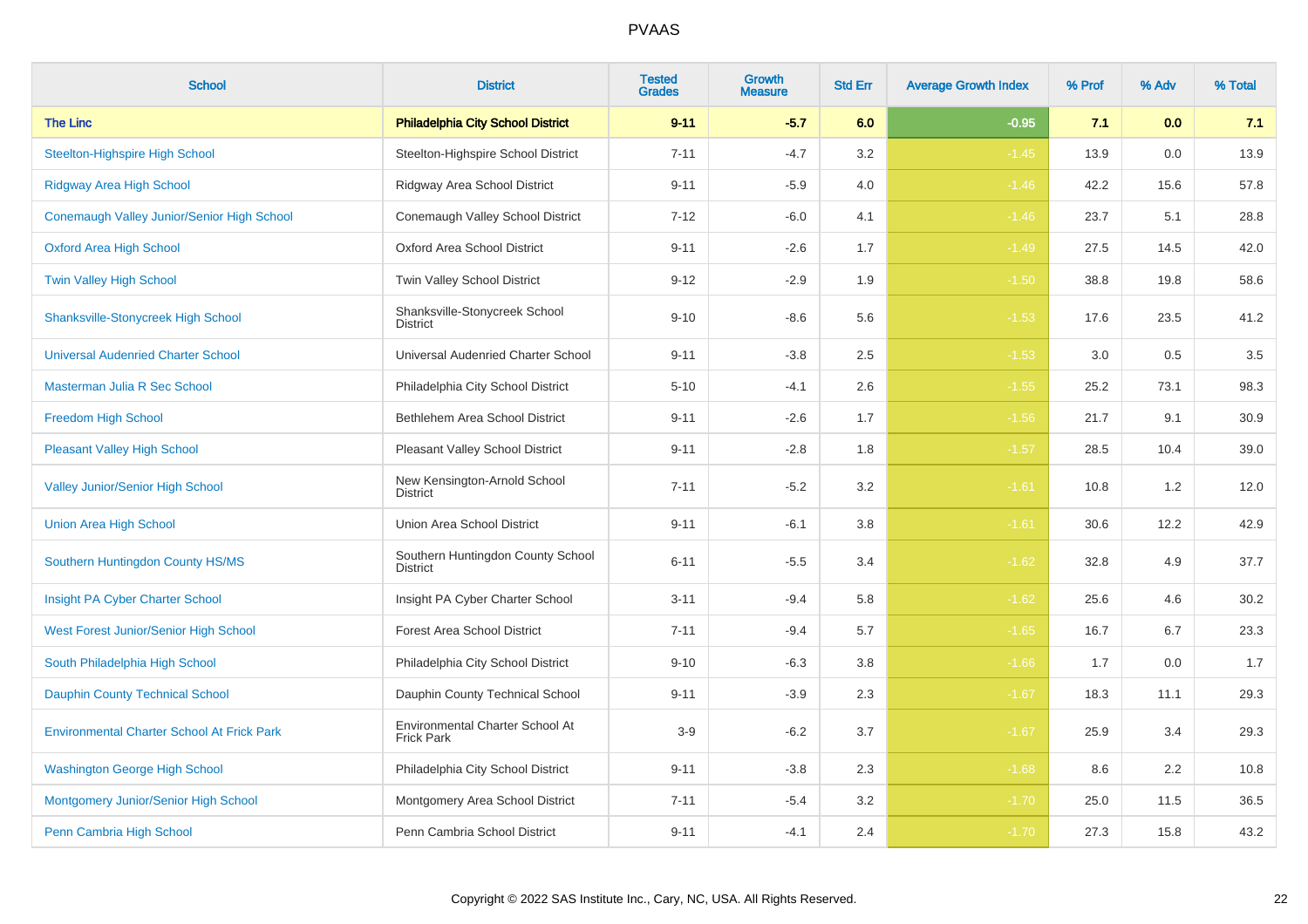| <b>School</b>                                          | <b>District</b>                                                  | <b>Tested</b><br><b>Grades</b> | Growth<br><b>Measure</b> | <b>Std Err</b> | <b>Average Growth Index</b> | % Prof | % Adv | % Total |
|--------------------------------------------------------|------------------------------------------------------------------|--------------------------------|--------------------------|----------------|-----------------------------|--------|-------|---------|
| <b>The Linc</b>                                        | <b>Philadelphia City School District</b>                         | $9 - 11$                       | $-5.7$                   | 6.0            | $-0.95$                     | 7.1    | 0.0   | 7.1     |
| Millersburg Area Senior High School                    | Millersburg Area School District                                 | $8 - 11$                       | $-5.9$                   | 3.4            | $-1.71$                     | 24.6   | 10.5  | 35.1    |
| <b>Titusville Senior High School</b>                   | <b>Titusville Area School District</b>                           | $9 - 11$                       | $-4.3$                   | 2.5            | $-1.72$                     | 26.2   | 6.9   | 33.0    |
| East Juniata Junior/Senior High School                 | Juniata County School District                                   | $7 - 12$                       | $-5.8$                   | 3.3            | $-1.73$                     | 21.7   | 13.0  | 34.8    |
| Kiski Area High School                                 | Kiski Area School District                                       | $8 - 11$                       | $-3.5$                   | 2.0            | $-1.74$                     | 23.1   | 18.2  | 41.3    |
| <b>Phoenix Academy</b>                                 | Lancaster School District                                        | $7 - 12$                       | $-6.3$                   | 3.6            | $-1.74$                     | 0.0    | 0.0   | 0.0     |
| The U School: Innovative Lab                           | Philadelphia City School District                                | $9 - 11$                       | $-9.0$                   | 5.2            | $-1.74$                     | 8.3    | 0.0   | 8.3     |
| Boyertown Area Senior High School                      | Boyertown Area School District                                   | $9 - 11$                       | $-2.4$                   | 1.4            | $-1.76$                     | 30.8   | 22.6  | 53.4    |
| Southern Lehigh Senior High School                     | Southern Lehigh School District                                  | $9 - 11$                       | $-3.7$                   | 2.1            | $-1.76$                     | 39.3   | 28.0  | 67.2    |
| Schuylkill Haven Senior High School                    | Schuylkill Haven Area School<br><b>District</b>                  | $8 - 11$                       | $-4.8$                   | 2.7            | $-1.78$                     | 22.2   | 11.6  | 33.8    |
| Renaissance Academy Charter School                     | Renaissance Academy Charter<br>School                            | $3 - 11$                       | $-5.6$                   | 3.1            | $-1.79$                     | 28.4   | 18.5  | 46.9    |
| Central Dauphin East Senior High School                | Central Dauphin School District                                  | $9 - 11$                       | $-3.4$                   | 1.9            | $-1.79$                     | 20.6   | 4.2   | 24.8    |
| Sto-Rox Junior/Senior High School                      | <b>Sto-Rox School District</b>                                   | $7 - 10$                       | $-6.3$                   | 3.5            | $-1.81$                     | 3.2    | 0.0   | 3.2     |
| <b>Westinghouse Arts Academy Charter School</b>        | Westinghouse Arts Academy<br>Charter School                      | $9 - 10$                       | $-6.0$                   | 3.3            | $-1.81$                     | 20.2   | 8.9   | 29.1    |
| Pittsburgh Milliones 6-12                              | Pittsburgh School District                                       | $6 - 11$                       | $-8.3$                   | 4.5            | $-1.84$                     | 2.3    | 0.0   | 2.3     |
| <b>Bristol High School</b>                             | <b>Bristol Borough School District</b>                           | $9 - 12$                       | $-5.4$                   | 2.9            | $-1.84$                     | 27.8   | 3.3   | 31.1    |
| Jenkintown Middle/High School                          | Jenkintown School District                                       | $6 - 11$                       | $-7.6$                   | 4.1            | $-1.85$                     | 34.1   | 27.3  | 61.4    |
| North East High School                                 | North East School District                                       | $9 - 11$                       | $-5.1$                   | 2.7            | $-1.88$                     | 31.7   | 24.8  | 56.4    |
| <b>Chester Charter Scholars Academy Charter School</b> | <b>Chester Charter Scholars Academy</b><br><b>Charter School</b> | $3 - 12$                       | $-6.2$                   | 3.3            | $-1.88$                     | 2.2    | 0.0   | 2.2     |
| Freedom Area Senior High School                        | Freedom Area School District                                     | $9 - 11$                       | $-5.8$                   | 3.1            | $-1.90$                     | 22.9   | 8.4   | 31.3    |
| <b>Chambersburg Area Career Magnet School</b>          | Chambersburg Area School District                                | $9 - 11$                       | $-3.9$                   | 2.1            | $-1.90$                     | 26.8   | 16.8  | 43.6    |
| <b>Riverside High School</b>                           | Riverside Beaver County School<br><b>District</b>                | $9 - 11$                       | $-5.2$                   | 2.7            | $-1.92$                     | 35.8   | 23.2  | 59.0    |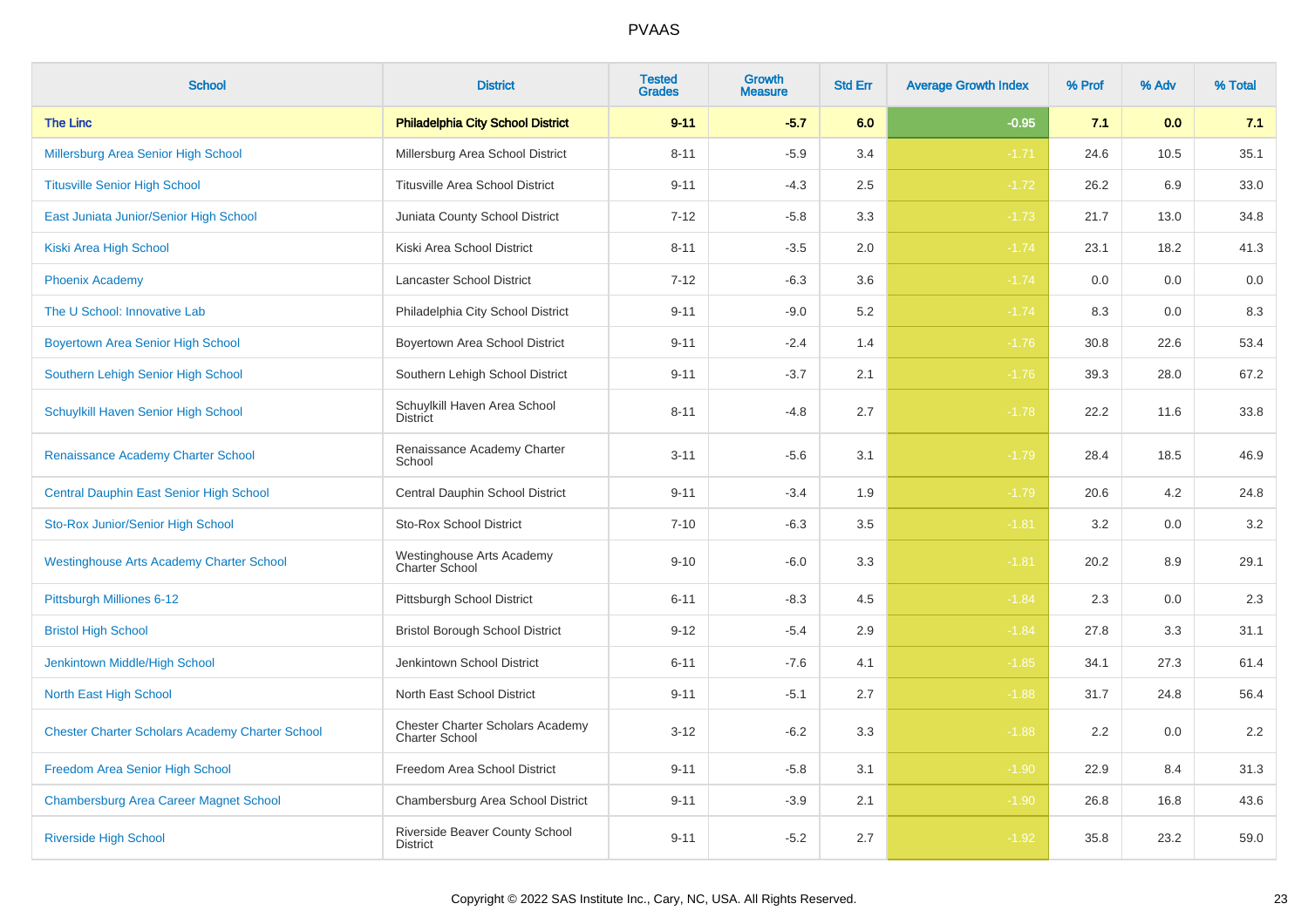| <b>School</b>                                                                   | <b>District</b>                                                             | <b>Tested</b><br><b>Grades</b> | <b>Growth</b><br><b>Measure</b> | <b>Std Err</b> | <b>Average Growth Index</b> | % Prof | % Adv | % Total |
|---------------------------------------------------------------------------------|-----------------------------------------------------------------------------|--------------------------------|---------------------------------|----------------|-----------------------------|--------|-------|---------|
| <b>The Linc</b>                                                                 | <b>Philadelphia City School District</b>                                    | $9 - 11$                       | $-5.7$                          | 6.0            | $-0.95$                     | 7.1    | 0.0   | 7.1     |
| East Allegheny Junior/Senior High School                                        | East Allegheny School District                                              | $7 - 11$                       | $-5.9$                          | 3.0            | $-1.93$                     | 21.0   | 7.4   | 28.4    |
| <b>Wellsboro Area High School</b>                                               | Wellsboro Area School District                                              | $8 - 11$                       | $-5.9$                          | 3.0            | $-1.95$                     | 24.4   | 13.4  | 37.8    |
| <b>Cambria Heights Senior High School</b>                                       | Cambria Heights School District                                             | $9 - 10$                       | $-5.7$                          | 2.9            | $-1.95$                     | 25.0   | 13.0  | 38.0    |
| North Schuylkill Junior/Senior High School                                      | North Schuylkill School District                                            | $7 - 11$                       | $-4.2$                          | 2.2            | $-1.95$                     | 20.2   | 11.7  | 31.9    |
| <b>Pottsgrove Middle School</b>                                                 | Pottsgrove School District                                                  | $6 - 8$                        | $-10.7$                         | 5.4            | $-1.96$                     | 68.2   | 13.6  | 81.8    |
| <b>Coatesville Area School District Cyber Academy</b>                           | Coatesville Area School District                                            | $3 - 11$                       | $-12.5$                         | 6.3            | $-1.97$                     | 8.0    | 0.0   | 8.0     |
| <b>Pottsgrove Senior High School</b>                                            | Pottsgrove School District                                                  | $9 - 11$                       | $-4.0$                          | 2.0            | $-1.97$                     | 24.3   | 9.9   | 34.2    |
| Elk Lake Junior/Senior High School                                              | Elk Lake School District                                                    | $7 - 11$                       | $-5.6$                          | 2.8            | $-1.97$                     | 26.3   | 11.6  | 37.9    |
| Lehigh Valley Academy Regional Charter School                                   | Lehigh Valley Academy Regional<br>Charter School                            | $3 - 11$                       | $-5.9$                          | 3.0            | $-1.98$                     | 20.0   | 7.7   | 27.7    |
| West Middlesex Area Junior/Senior High School                                   | West Middlesex Area School District                                         | $7 - 10$                       | $-7.0$                          | 3.5            | $-1.99$                     | 32.0   | 9.6   | 41.6    |
| Lincoln Leadership Academy Charter School                                       | Lincoln Leadership Academy<br><b>Charter School</b>                         | $3 - 12$                       | $-7.4$                          | 3.7            | $-1.99$                     | 6.4    | 2.1   | 8.5     |
| <b>West Greene Junior/Senior High School</b>                                    | West Greene School District                                                 | $7 - 11$                       | $-7.8$                          | 3.9            | $-2.00$                     | 31.0   | 11.9  | 42.9    |
| Elmer L Meyers Junior/Senior High School                                        | Wilkes-Barre Area School District                                           | $7 - 11$                       | $-11.1$                         | 5.5            | $-2.03$                     | 10.0   | 0.0   | 10.0    |
| Preparatory Charter School Of Mathematics, Science,<br><b>Tech. And Careers</b> | Preparatory Charter School Of<br>Mathematics, Science, Tech, And<br>Careers | $9 - 10$                       | $-5.1$                          | 2.5            | $-2.03$                     | 6.3    | 1.4   | 7.7     |
| <b>Wyoming Area Sec Center</b>                                                  | Wyoming Area School District                                                | $7 - 10$                       | $-5.1$                          | 2.5            | $-2.04$                     | 32.0   | 9.6   | 41.6    |
| <b>Elizabeth Forward Senior High School</b>                                     | Elizabeth Forward School District                                           | $9 - 11$                       | $-5.1$                          | 2.4            | $-2.07$                     | 32.2   | 12.8  | 45.0    |
| Gamp                                                                            | Philadelphia City School District                                           | $5 - 10$                       | $-12.8$                         | 6.1            | $-2.08$                     | 53.3   | 26.7  | 80.0    |
| <b>Owen J Roberts High School</b>                                               | Owen J Roberts School District                                              | $9 - 11$                       | $-3.2$                          | 1.5            | $-2.08$                     | 36.8   | 24.4  | 61.2    |
| <b>Mastery Charter School-Gratz Campus</b>                                      | Mastery Charter School - Gratz<br>Campus                                    | $7 - 10$                       | $-9.5$                          | 4.6            | $-2.09$                     | 0.0    | 3.4   | 3.4     |
| Pocono Mountain West High School                                                | Pocono Mountain School District                                             | $9 - 11$                       | $-5.2$                          | 2.5            | $-2.09$                     | 40.1   | 14.0  | 54.1    |
| <b>Yough Senior High School</b>                                                 | Yough School District                                                       | $9 - 10$                       | $-5.7$                          | 2.7            | $-2.09$                     | 28.9   | 8.8   | 37.7    |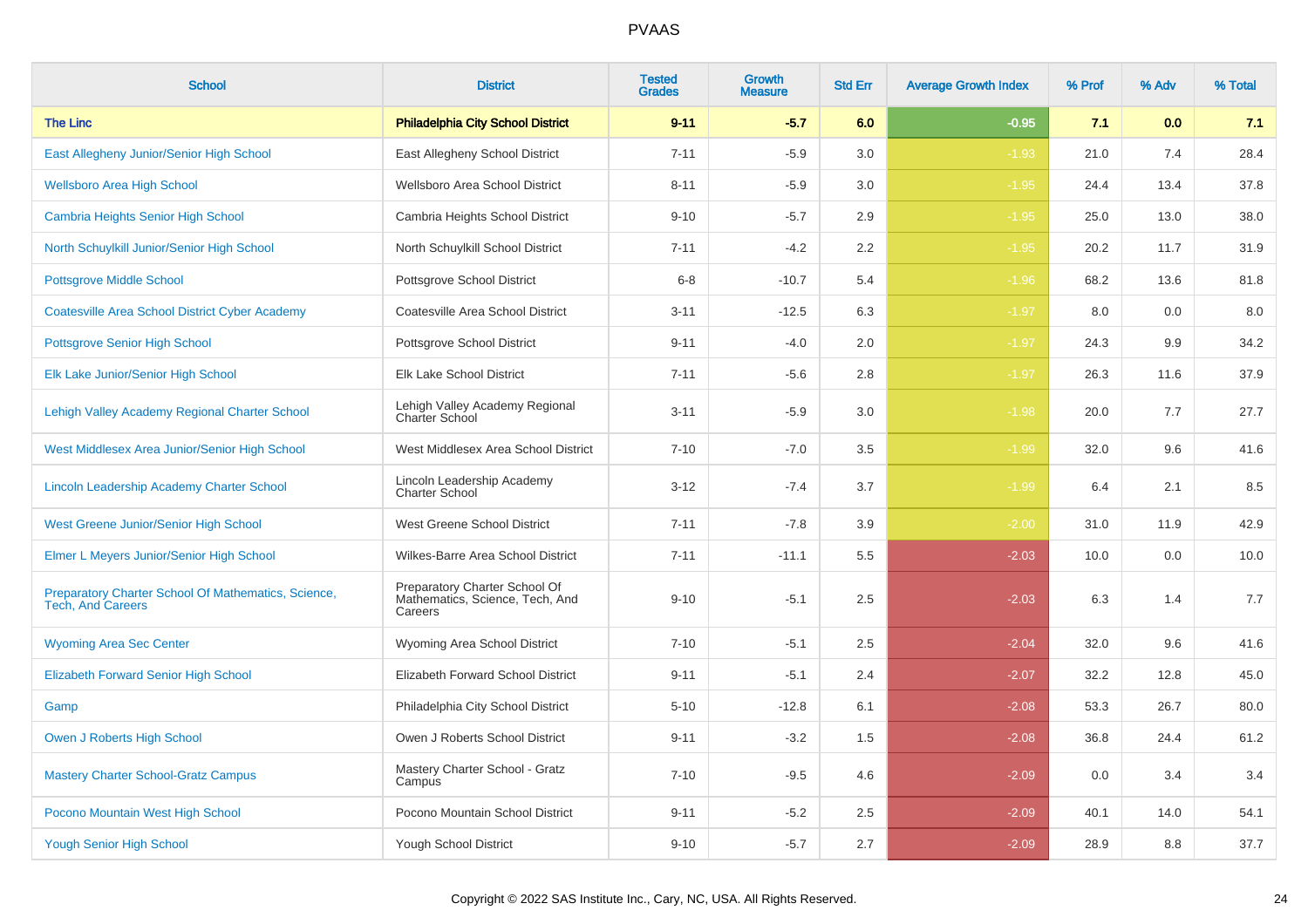| <b>School</b>                                    | <b>District</b>                                  | <b>Tested</b><br><b>Grades</b> | Growth<br><b>Measure</b> | <b>Std Err</b> | <b>Average Growth Index</b> | % Prof | % Adv | % Total |
|--------------------------------------------------|--------------------------------------------------|--------------------------------|--------------------------|----------------|-----------------------------|--------|-------|---------|
| <b>The Linc</b>                                  | <b>Philadelphia City School District</b>         | $9 - 11$                       | $-5.7$                   | 6.0            | $-0.95$                     | 7.1    | 0.0   | 7.1     |
| <b>Susquenita High School</b>                    | Susquenita School District                       | $9 - 11$                       | $-5.4$                   | 2.6            | $-2.10$                     | 30.6   | 13.9  | 44.4    |
| <b>Pottsville Area High School</b>               | Pottsville Area School District                  | $9 - 12$                       | $-4.4$                   | 2.1            | $-2.13$                     | 21.8   | 7.9   | 29.6    |
| <b>Blairsville Senior High School</b>            | Blairsville-Saltsburg School District            | $9 - 11$                       | $-8.0$                   | 3.7            | $-2.14$                     | 21.3   | 8.3   | 29.6    |
| <b>Carmichaels Area High School</b>              | Carmichaels Area School District                 | $9 - 10$                       | $-6.6$                   | 3.0            | $-2.15$                     | 17.8   | 9.6   | 27.4    |
| Western Beaver County Junior/Senior High School  | Western Beaver County School<br><b>District</b>  | $6 - 11$                       | $-9.1$                   | 4.2            | $-2.15$                     | 45.1   | 3.9   | 49.0    |
| Mount Pleasant Area High School                  | Mount Pleasant Area School District              | $9 - 11$                       | $-4.9$                   | 2.3            | $-2.17$                     | 33.3   | 8.7   | 42.0    |
| <b>Wyoming Valley West Senior High School</b>    | Wyoming Valley West School<br><b>District</b>    | $9 - 11$                       | $-5.0$                   | 2.3            | $-2.17$                     | 22.2   | 9.2   | 31.4    |
| Riverside Junior/Senior High School              | <b>Riverside School District</b>                 | $7 - 11$                       | $-5.8$                   | 2.7            | $-2.19$                     | 20.8   | 17.0  | 37.7    |
| <b>Stem At Showalter</b>                         | <b>Chester-Upland School District</b>            | $7 - 10$                       | $-7.1$                   | 3.3            | $-2.19$                     | 1.3    | 0.0   | 1.3     |
| Octorara Area Junior/Senior High School          | Octorara Area School District                    | $7 - 11$                       | $-7.2$                   | 3.2            | $-2.24$                     | 26.1   | 17.0  | 43.2    |
| <b>Commodore Perry Junior/Senior High School</b> | Commodore Perry School District                  | $7 - 11$                       | $-10.1$                  | 4.5            | $-2.24$                     | 29.4   | 5.9   | 35.3    |
| Jamestown Area Junior/Senior High School         | Jamestown Area School District                   | $7 - 11$                       | $-9.2$                   | 4.1            | $-2.25$                     | 41.5   | 4.9   | 46.3    |
| <b>Redbank Valley High School</b>                | Redbank Valley School District                   | $6 - 11$                       | $-7.1$                   | 3.1            | $-2.27$                     | 12.4   | 10.6  | 23.1    |
| <b>Achievement House Charter School</b>          | Achievement House Charter School                 | $7 - 11$                       | $-8.2$                   | 3.6            | $-2.28$                     | 16.7   | 2.8   | 19.4    |
| <b>Union City High School</b>                    | Union City Area School District                  | $9 - 12$                       | $-7.7$                   | 3.4            | $-2.29$                     | 30.2   | 11.1  | 41.3    |
| Harrisburg High School - SciTech Cmp             | Harrisburg City School District                  | $9 - 11$                       | $-6.6$                   | 2.9            | $-2.29$                     | 14.0   | 3.5   | 17.4    |
| <b>City Charter High School</b>                  | City CHS                                         | $10 - 11$                      | $-5.6$                   | 2.4            | $-2.34$                     | 15.9   | 1.5   | 17.4    |
| <b>Connellsville Area Senior High School</b>     | Connellsville Area School District               | $9 - 11$                       | $-4.7$                   | 2.0            | $-2.37$                     | 24.2   | 5.0   | 29.1    |
| Governor Mifflin Senior High School              | Governor Mifflin School District                 | $9 - 11$                       | $-3.8$                   | 1.6            | $-2.37$                     | 30.3   | 7.7   | 38.0    |
| Forbes Road Junior/Senior High School            | <b>Forbes Road School District</b>               | $7 - 11$                       | $-11.3$                  | 4.7            | $-2.38$                     | 23.1   | 10.3  | 33.3    |
| <b>Greater Nanticoke Area Senior High School</b> | Greater Nanticoke Area School<br><b>District</b> | $9 - 12$                       | $-6.3$                   | 2.6            | $-2.42$                     | 15.2   | 8.9   | 24.1    |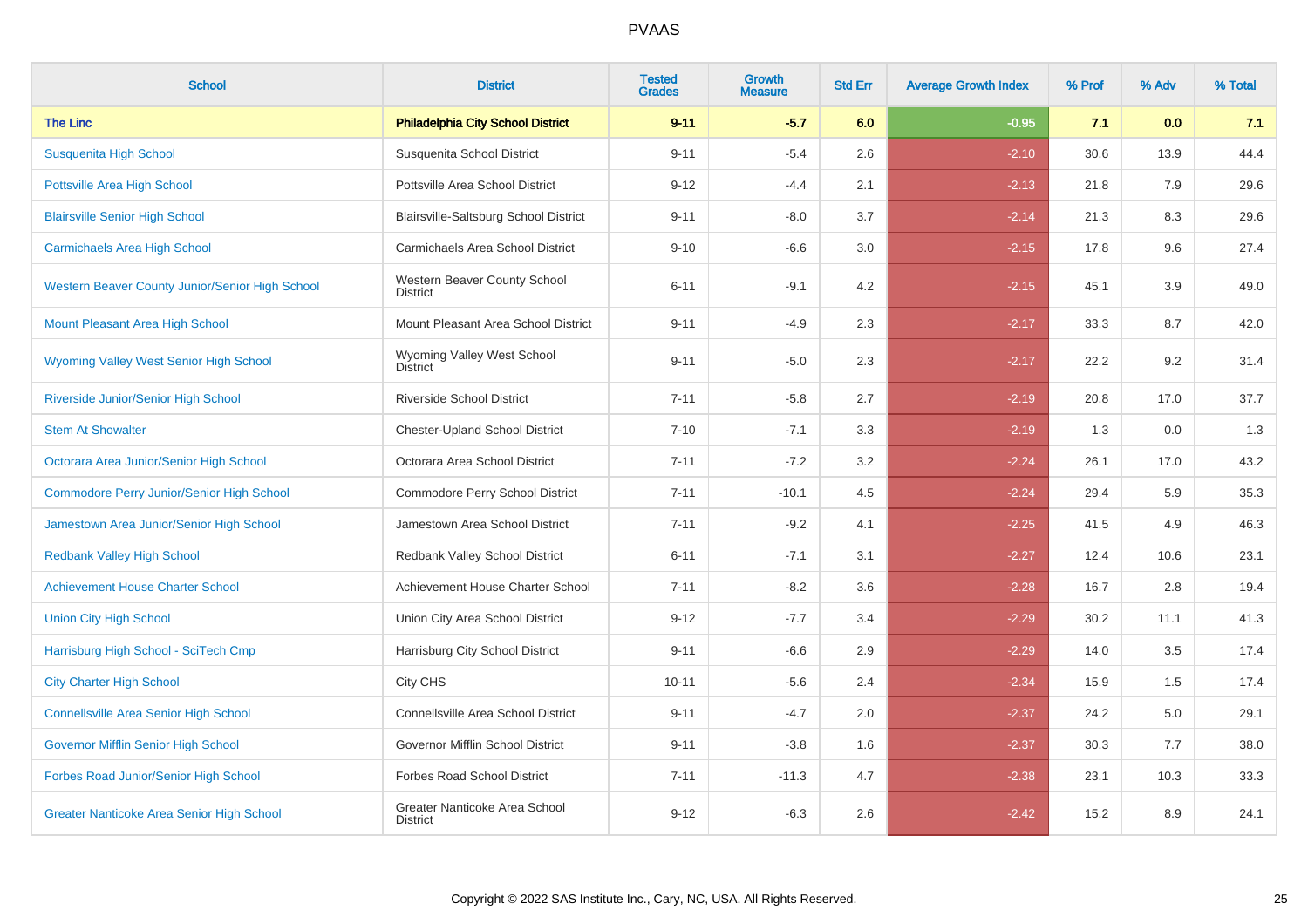| <b>School</b>                                           | <b>District</b>                                  | <b>Tested</b><br><b>Grades</b> | Growth<br><b>Measure</b> | <b>Std Err</b> | <b>Average Growth Index</b> | % Prof | % Adv | % Total |
|---------------------------------------------------------|--------------------------------------------------|--------------------------------|--------------------------|----------------|-----------------------------|--------|-------|---------|
| <b>The Linc</b>                                         | <b>Philadelphia City School District</b>         | $9 - 11$                       | $-5.7$                   | 6.0            | $-0.95$                     | 7.1    | 0.0   | 7.1     |
| Catasauqua Senior High School                           | Catasauqua Area School District                  | $9 - 12$                       | $-6.9$                   | 2.8            | $-2.45$                     | 27.1   | 11.2  | 38.3    |
| Antietam Middle/High School                             | Antietam School District                         | $7 - 10$                       | $-9.1$                   | 3.7            | $-2.45$                     | 20.9   | 1.5   | 22.4    |
| <b>Bethel Park High School</b>                          | <b>Bethel Park School District</b>               | $8 - 11$                       | $-4.1$                   | 1.7            | $-2.46$                     | 40.1   | 27.3  | 67.4    |
| <b>Quakertown Community High School</b>                 | Quakertown Community School<br><b>District</b>   | $9 - 12$                       | $-3.8$                   | 1.5            | $-2.48$                     | 33.8   | 20.1  | 53.8    |
| <b>Richland High School</b>                             | <b>Richland School District</b>                  | $7 - 11$                       | $-6.5$                   | 2.6            | $-2.50$                     | 40.1   | 20.9  | 61.0    |
| Perseus House Charter School Of Excellence              | Perseus House Charter School Of<br>Excellence    | $6 - 11$                       | $-6.4$                   | 2.6            | $-2.50$                     | 0.9    | 0.0   | 0.9     |
| <b>Avonworth High School</b>                            | Avonworth School District                        | $9 - 10$                       | $-5.8$                   | 2.3            | $-2.50$                     | 35.9   | 14.1  | 50.0    |
| <b>Columbia-Montour AVTS</b>                            | Columbia-Montour AVTS                            | $9 - 10$                       | $-7.1$                   | 2.8            | $-2.52$                     | 19.5   | 3.2   | 22.7    |
| Eastern York High School                                | Eastern York School District                     | $9 - 11$                       | $-5.8$                   | 2.3            | $-2.54$                     | 27.8   | 18.5  | 46.4    |
| Selinsgrove Area High School                            | Selinsgrove Area School District                 | $8 - 12$                       | $-5.4$                   | 2.1            | $-2.58$                     | 25.4   | 13.9  | 39.2    |
| <b>Sharon High School</b>                               | Sharon City School District                      | $8 - 11$                       | $-6.0$                   | 2.3            | $-2.58$                     | 13.1   | 5.0   | 18.1    |
| <b>Karns City High School</b>                           | Karns City Area School District                  | $7 - 11$                       | $-6.9$                   | 2.6            | $-2.59$                     | 26.4   | 20.8  | 47.2    |
| <b>Berwick Area High School</b>                         | <b>Berwick Area School District</b>              | $9 - 11$                       | $-6.4$                   | 2.4            | $-2.63$                     | 22.3   | 11.5  | 33.8    |
| Mifflinburg Area Senior High School                     | Mifflinburg Area School District                 | $9 - 11$                       | $-5.5$                   | 2.1            | $-2.64$                     | 32.7   | 13.3  | 46.0    |
| <b>Turkeyfoot Valley Area Junior/Senior High School</b> | Turkeyfoot Valley Area School<br><b>District</b> | $7 - 12$                       | $-15.4$                  | 5.8            | $-2.64$                     | 3.9    | 3.9   | 7.8     |
| <b>Lawrence County CTC</b>                              | Lawrence County CTC                              | $10 - 11$                      | $-9.8$                   | 3.7            | $-2.68$                     | 7.3    | 0.0   | $7.3$   |
| Clarion-Limestone Area Junior/Senior High School        | Clarion-Limestone Area School<br><b>District</b> | $7 - 12$                       | $-9.8$                   | 3.6            | $-2.68$                     | 28.3   | 20.0  | 48.3    |
| <b>Baldwin Senior High School</b>                       | <b>Baldwin-Whitehall School District</b>         | $7 - 11$                       | $-5.0$                   | 1.9            | $-2.68$                     | 32.0   | 14.7  | 46.7    |
| La Academia Partnership Charter School                  | La Academia Partnership Charter<br>School        | $6 - 11$                       | $-15.5$                  | 5.7            | $-2.70$                     | 2.3    | 0.0   | 2.3     |
| <b>Carlisle Area High School</b>                        | Carlisle Area School District                    | $9 - 11$                       | $-4.7$                   | 1.7            | $-2.72$                     | 28.0   | 19.3  | 47.3    |
| <b>Corry Area High School</b>                           | Corry Area School District                       | $9 - 11$                       | $-6.2$                   | 2.3            | $-2.74$                     | 24.1   | 7.8   | 31.9    |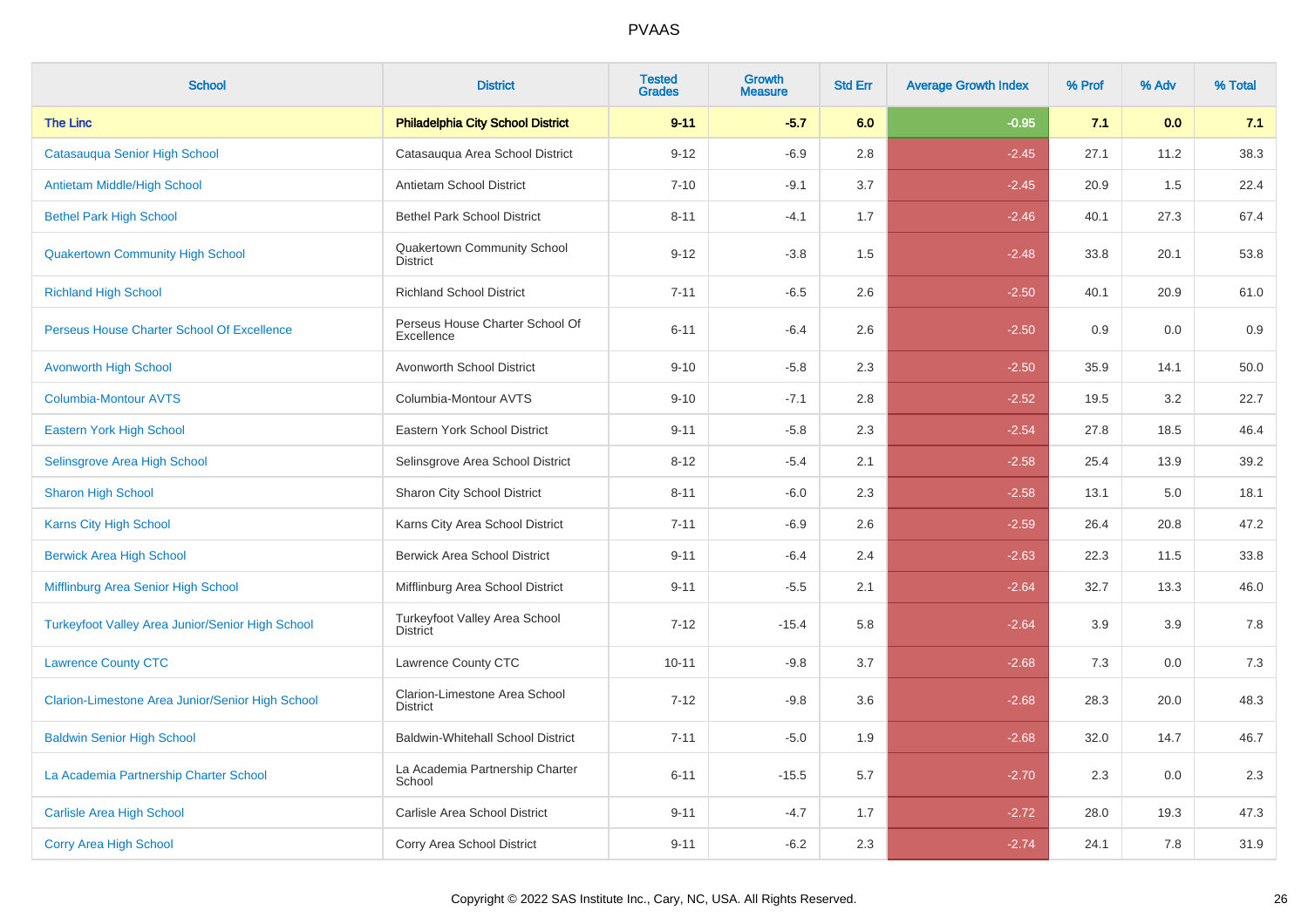| <b>School</b>                                  | <b>District</b>                                  | <b>Tested</b><br><b>Grades</b> | Growth<br><b>Measure</b> | <b>Std Err</b> | <b>Average Growth Index</b> | % Prof | % Adv | % Total |
|------------------------------------------------|--------------------------------------------------|--------------------------------|--------------------------|----------------|-----------------------------|--------|-------|---------|
| <b>The Linc</b>                                | <b>Philadelphia City School District</b>         | $9 - 11$                       | $-5.7$                   | 6.0            | $-0.95$                     | 7.1    | 0.0   | 7.1     |
| <b>Hill Freedman World Academy</b>             | Philadelphia City School District                | $6 - 10$                       | $-9.2$                   | 3.4            | $-2.74$                     | 16.5   | 0.0   | 16.5    |
| Southern Columbia High School                  | Southern Columbia Area School<br><b>District</b> | $9 - 11$                       | $-8.2$                   | 3.0            | $-2.75$                     | 30.5   | 12.8  | 43.3    |
| <b>Academy at Westinghouse</b>                 | Pittsburgh School District                       | $5 - 11$                       | $-8.4$                   | 3.0            | $-2.76$                     | 2.8    | 0.0   | 2.8     |
| Pittsburgh Science And Technology Academy 6-12 | Pittsburgh School District                       | $6 - 11$                       | $-8.4$                   | 3.0            | $-2.81$                     | 34.7   | 6.6   | 41.3    |
| <b>Parkland High School</b>                    | <b>Parkland School District</b>                  | $9 - 11$                       | $-3.3$                   | 1.1            | $-2.83$                     | 31.4   | 30.6  | 62.0    |
| Greensburg-Salem High School                   | Greensburg Salem School District                 | $9 - 11$                       | $-6.3$                   | 2.2            | $-2.83$                     | 30.3   | 13.3  | 43.6    |
| <b>Innovative Arts Academy Charter School</b>  | Innovative Arts Academy Charter<br>School        | $6 - 11$                       | $-7.2$                   | 2.5            | $-2.83$                     | 2.0    | 0.0   | $2.0\,$ |
| Gettysburg Area High School                    | Gettysburg Area School District                  | $9 - 11$                       | $-5.6$                   | 2.0            | $-2.85$                     | 28.8   | 19.6  | 48.5    |
| Hollidaysburg Area Junior High School          | Hollidaysburg Area School District               | $7 - 9$                        | $-7.4$                   | 2.6            | $-2.88$                     | 47.7   | 33.3  | 81.1    |
| Mount Carmel Area High School                  | Mount Carmel Area School District                | $6 - 11$                       | $-6.8$                   | 2.4            | $-2.88$                     | 18.3   | 3.9   | 22.2    |
| <b>Wissahickon Senior High School</b>          | Wissahickon School District                      | $9 - 10$                       | $-4.9$                   | 1.7            | $-2.89$                     | 27.5   | 29.0  | 56.6    |
| <b>Montour High School</b>                     | <b>Montour School District</b>                   | $9 - 11$                       | $-6.6$                   | 2.3            | $-2.91$                     | 31.9   | 18.1  | 50.0    |
| <b>Carbon Career &amp; Technical Institute</b> | Carbon Career & Technical Institute              | $9 - 11$                       | $-9.3$                   | 3.2            | $-2.92$                     | 19.6   | 2.2   | 21.7    |
| <b>Keystone Oaks High School</b>               | Keystone Oaks School District                    | $9 - 11$                       | $-6.7$                   | 2.3            | $-2.94$                     | 30.0   | 11.1  | 41.0    |
| <b>Franklin LC</b>                             | Philadelphia City School District                | $9 - 11$                       | $-7.4$                   | 2.5            | $-3.00$                     | 23.3   | 1.2   | 24.5    |
| <b>Erie High School</b>                        | Erie City School District                        | $9 - 12$                       | $-5.1$                   | 1.7            | $-3.01$                     | 5.5    | 0.5   | 6.0     |
| Somerset Area Jr-Sr High School                | Somerset Area School District                    | $6 - 11$                       | $-7.1$                   | 2.4            | $-3.01$                     | 21.0   | 14.5  | 35.5    |
| Montoursville Area Senior High School          | Montoursville Area School District               | $9 - 12$                       | $-8.0$                   | 2.6            | $-3.02$                     | 38.8   | 18.2  | 57.0    |
| Jefferson-Morgan Middle/High School            | Jefferson-Morgan School District                 | $7 - 10$                       | $-11.7$                  | 3.9            | $-3.02$                     | 28.6   | 6.1   | 34.7    |
| Boys Latin Of Philadelphia Charter School      | Boys Latin Of Philadelphia Charter<br>School     | $6 - 12$                       | $-8.0$                   | 2.7            | $-3.02$                     | 1.4    | 0.0   | 1.4     |
| Imhotep Institute Charter High School          | Imhotep Institute Charter High<br>School         | $9 - 11$                       | $-17.6$                  | 5.8            | $-3.03$                     | 15.4   | 0.0   | 15.4    |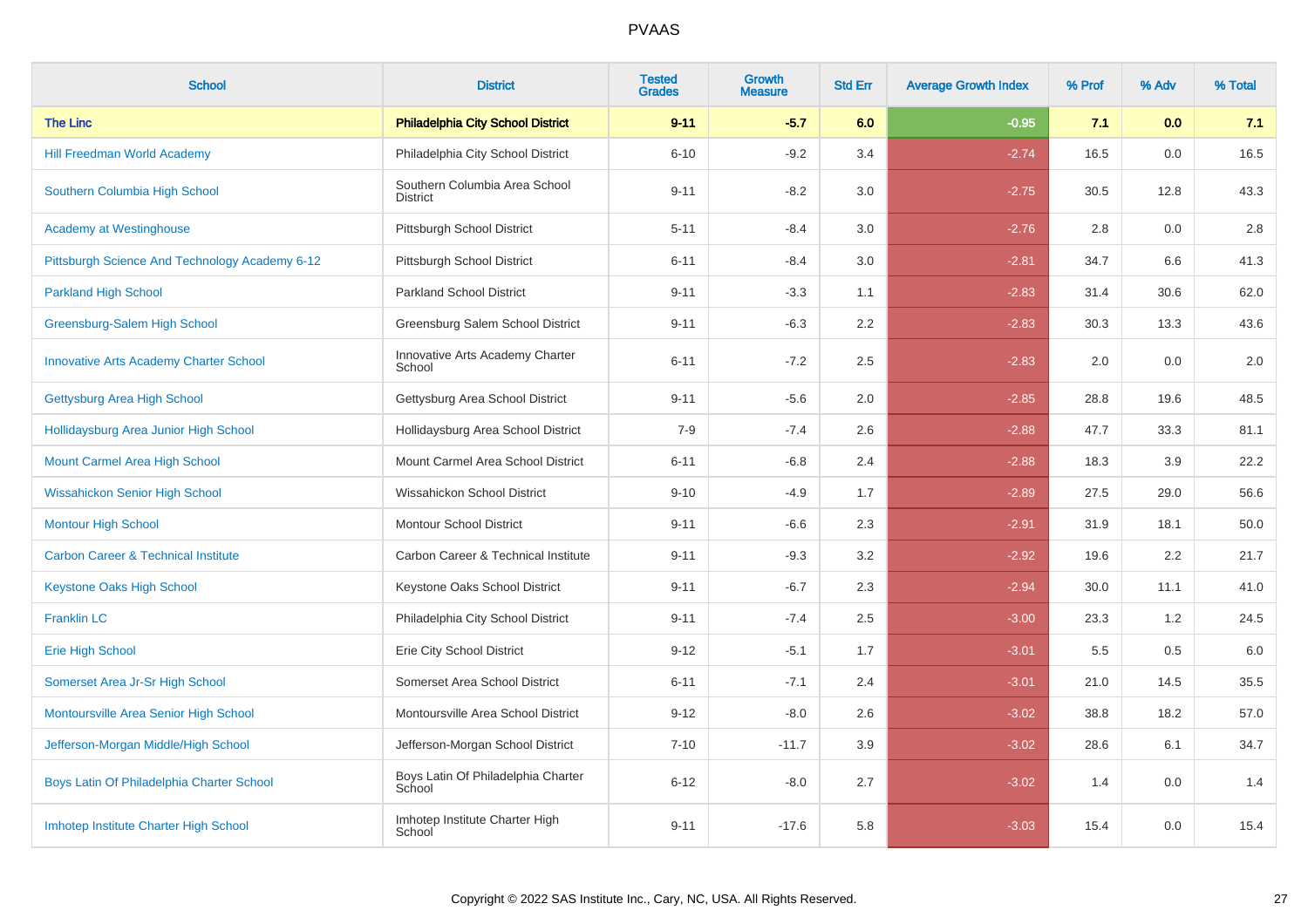| <b>School</b>                              | <b>District</b>                                 | <b>Tested</b><br><b>Grades</b> | Growth<br><b>Measure</b> | <b>Std Err</b> | <b>Average Growth Index</b> | % Prof | % Adv | % Total |
|--------------------------------------------|-------------------------------------------------|--------------------------------|--------------------------|----------------|-----------------------------|--------|-------|---------|
| <b>The Linc</b>                            | <b>Philadelphia City School District</b>        | $9 - 11$                       | $-5.7$                   | 6.0            | $-0.95$                     | 7.1    | 0.0   | 7.1     |
| California Area Senior High School         | California Area School District                 | $9 - 10$                       | $-13.7$                  | 4.5            | $-3.03$                     | 41.7   | 16.7  | 58.3    |
| <b>Roxborough High School</b>              | Philadelphia City School District               | $9 - 10$                       | $-9.4$                   | 3.1            | $-3.04$                     | 2.3    | 0.0   | 2.3     |
| Canon-Mcmillan Senior High School          | Canon-Mcmillan School District                  | $9 - 11$                       | $-4.7$                   | 1.5            | $-3.07$                     | 30.8   | 28.5  | 59.3    |
| Hanover Area Junior/Senior High School     | Hanover Area School District                    | $7 - 11$                       | $-14.5$                  | 4.7            | $-3.07$                     | 12.1   | 3.0   | 15.2    |
| <b>G A R Middle School</b>                 | Wilkes-Barre Area School District               | $7 - 11$                       | $-11.8$                  | 3.8            | $-3.08$                     | 8.8    | 0.0   | 8.8     |
| Pittsburgh Capa 6-12                       | Pittsburgh School District                      | $6 - 11$                       | $-8.7$                   | 2.8            | $-3.13$                     | 33.3   | 20.0  | 53.3    |
| <b>Building 21 Allentown</b>               | Allentown City School District                  | $9 - 11$                       | $-13.0$                  | 4.1            | $-3.14$                     | 0.0    | 0.0   | 0.0     |
| Riverview Junior/Senior High School        | <b>Riverview School District</b>                | $7 - 11$                       | $-12.7$                  | 4.0            | $-3.22$                     | 43.1   | 7.8   | 51.0    |
| <b>Liberty High School</b>                 | Bethlehem Area School District                  | $9 - 11$                       | $-4.6$                   | 1.4            | $-3.23$                     | 19.4   | 12.9  | 32.3    |
| Pittsburgh Perry High School               | Pittsburgh School District                      | $8 - 11$                       | $-11.3$                  | 3.5            | $-3.24$                     | 0.0    | 0.0   | 0.0     |
| Lackawanna Trail Junior/Senior High School | Lackawanna Trail School District                | $7 - 10$                       | $-10.6$                  | 3.3            | $-3.25$                     | 13.1   | 18.0  | 31.2    |
| Mechanicsburg Area Senior High School      | Mechanicsburg Area School District              | $9 - 11$                       | $-5.3$                   | 1.6            | $-3.26$                     | 35.1   | 16.0  | 51.2    |
| <b>Burgettstown Middle/High School</b>     | Burgettstown Area School District               | $6 - 11$                       | $-10.7$                  | 3.2            | $-3.31$                     | 16.0   | 2.7   | 18.7    |
| <b>Ligonier Valley High School</b>         | <b>Ligonier Valley School District</b>          | $9 - 11$                       | $-10.4$                  | 3.1            | $-3.32$                     | 34.1   | 5.8   | 39.9    |
| South Park Senior High School              | South Park School District                      | $7 - 11$                       | $-8.5$                   | 2.5            | $-3.35$                     | 28.1   | 17.0  | 45.2    |
| James M Coughlin Junior/Senior High School | Wilkes-Barre Area School District               | $9 - 11$                       | $-11.7$                  | 3.5            | $-3.36$                     | 12.9   | 1.6   | 14.5    |
| Morrisville High School (8381)             | Morrisville Borough School District             | $6 - 11$                       | $-12.5$                  | 3.7            | $-3.36$                     | 4.9    | 1.6   | 6.6     |
| West Chester Bayard Rustin High School     | West Chester Area School District               | $9 - 10$                       | $-6.6$                   | 1.9            | $-3.38$                     | 35.6   | 20.6  | 56.2    |
| <b>West York Area High School</b>          | West York Area School District                  | $8 - 12$                       | $-9.3$                   | 2.7            | $-3.40$                     | 21.9   | 10.9  | 32.8    |
| <b>Parkway Northwest</b>                   | Philadelphia City School District               | $9 - 10$                       | $-13.0$                  | 3.8            | $-3.42$                     | 4.3    | 0.0   | 4.3     |
| <b>Butler Area Senior High School</b>      | <b>Butler Area School District</b>              | $10 - 11$                      | $-7.4$                   | 2.2            | $-3.45$                     | 13.3   | 2.8   | 16.1    |
| East Stroudsburg Senior High School North  | East Stroudsburg Area School<br><b>District</b> | $9 - 11$                       | $-7.4$                   | 2.1            | $-3.45$                     | 18.2   | 12.8  | 31.0    |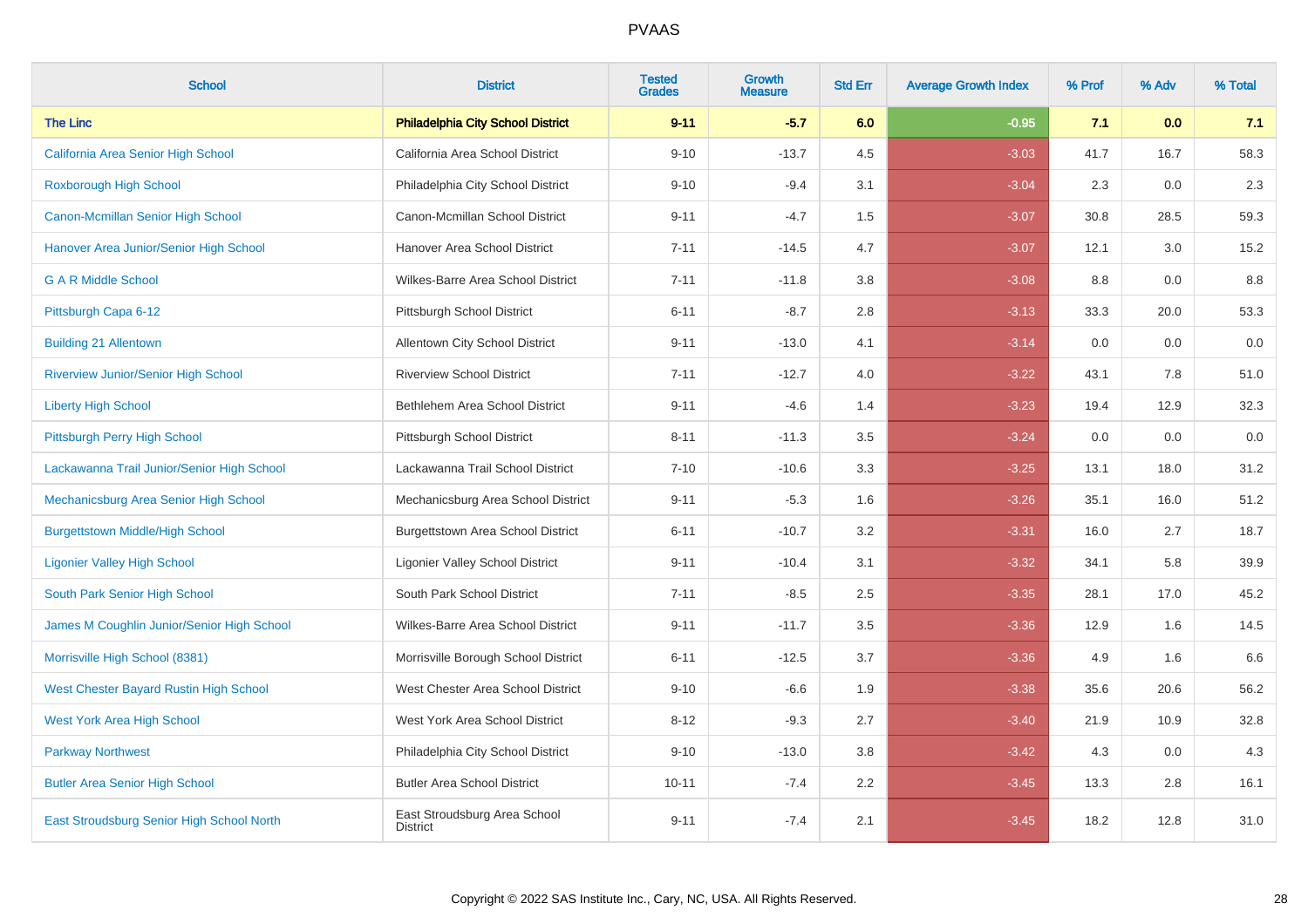| <b>School</b>                             | <b>District</b>                          | <b>Tested</b><br><b>Grades</b> | <b>Growth</b><br><b>Measure</b> | <b>Std Err</b> | <b>Average Growth Index</b> | % Prof | % Adv | % Total |
|-------------------------------------------|------------------------------------------|--------------------------------|---------------------------------|----------------|-----------------------------|--------|-------|---------|
| <b>The Linc</b>                           | <b>Philadelphia City School District</b> | $9 - 11$                       | $-5.7$                          | 6.0            | $-0.95$                     | 7.1    | 0.0   | 7.1     |
| Old Forge Junior/Senior High School       | Old Forge School District                | $7 - 12$                       | $-11.0$                         | 3.1            | $-3.51$                     | 28.6   | 13.2  | 41.8    |
| Pittston Area Senior High School          | Pittston Area School District            | $9 - 11$                       | $-7.7$                          | 2.2            | $-3.54$                     | 26.7   | 14.8  | 41.5    |
| <b>Central Dauphin Senior High School</b> | Central Dauphin School District          | $9 - 11$                       | $-5.3$                          | 1.5            | $-3.55$                     | 35.1   | 11.8  | 46.9    |
| Vaux High School: A Big Picture School    | Philadelphia City School District        | $9 - 12$                       | $-8.4$                          | 2.3            | $-3.58$                     | 0.0    | 0.0   | $0.0\,$ |
| <b>Grove City Area High School</b>        | Grove City Area School District          | $8 - 12$                       | $-8.1$                          | 2.3            | $-3.58$                     | 29.9   | 19.5  | 49.4    |
| Shade Junior/Senior High School           | Shade-Central City School District       | $7 - 11$                       | $-14.3$                         | 4.0            | $-3.59$                     | 9.6    | 0.0   | $9.6\,$ |
| <b>Mohawk Senior High School</b>          | Mohawk Area School District              | $9 - 11$                       | $-10.2$                         | 2.8            | $-3.65$                     | 35.1   | 10.6  | 45.7    |
| Chambersburg Area Senior High School      | Chambersburg Area School District        | $9 - 11$                       | $-5.5$                          | 1.5            | $-3.68$                     | 23.0   | 14.5  | 37.5    |
| Jefferson County-Dubois AVTS              | Jefferson County-Dubois AVTS             | $9 - 11$                       | $-11.7$                         | 3.1            | $-3.72$                     | 17.6   | 2.8   | 20.4    |
| <b>Windber Area High School</b>           | Windber Area School District             | $9 - 11$                       | $-11.4$                         | 3.1            | $-3.72$                     | 41.9   | 6.8   | 48.6    |
| <b>Tussey Mountain High School</b>        | <b>Tussey Mountain School District</b>   | $9 - 12$                       | $-12.6$                         | 3.3            | $-3.80$                     | 11.1   | 3.2   | 14.3    |
| Deer Lakes High School                    | Deer Lakes School District               | $9 - 11$                       | $-9.5$                          | 2.5            | $-3.85$                     | 27.7   | 9.9   | 37.6    |
| Pittsburgh Carrick High School            | Pittsburgh School District               | $9 - 10$                       | $-11.4$                         | 3.0            | $-3.85$                     | 7.4    | 2.1   | 9.5     |
| <b>Plum Senior High School</b>            | Plum Borough School District             | $9 - 11$                       | $-9.1$                          | 2.4            | $-3.86$                     | 32.9   | 27.4  | 60.4    |
| <b>Milton High School</b>                 | Milton Area School District              | $8 - 11$                       | $-9.6$                          | 2.5            | $-3.86$                     | 22.8   | 11.0  | 33.8    |
| <b>Mcguffey High School</b>               | <b>Mcguffey School District</b>          | $9 - 11$                       | $-11.5$                         | 3.0            | $-3.88$                     | 12.8   | 5.9   | 18.6    |
| <b>Constitution High School</b>           | Philadelphia City School District        | $8 - 11$                       | $-10.9$                         | 2.8            | $-3.89$                     | 3.8    | 1.0   | 4.8     |
| <b>Science Leadership Academy</b>         | Philadelphia City School District        | $8 - 11$                       | $-13.6$                         | 3.5            | $-3.90$                     | 30.8   | 12.3  | 43.1    |
| <b>Lincoln Junior/Senior High School</b>  | Ellwood City Area School District        | $7 - 11$                       | $-12.2$                         | 3.1            | $-3.90$                     | 26.7   | 8.7   | 35.4    |
| <b>Tacony Academy Charter School</b>      | Tacony Academy Charter School            | $3 - 11$                       | $-12.9$                         | 3.3            | $-3.90$                     | 8.6    | 1.4   | 10.0    |
| Moniteau Junior/Senior High School        | Moniteau School District                 | $7 - 11$                       | $-11.4$                         | 2.9            | $-3.92$                     | 22.6   | 5.0   | 27.6    |
| <b>Mid Valley Secondary Center</b>        | Mid Valley School District               | $7 - 10$                       | $-10.7$                         | 2.7            | $-3.96$                     | 28.3   | 8.1   | 36.4    |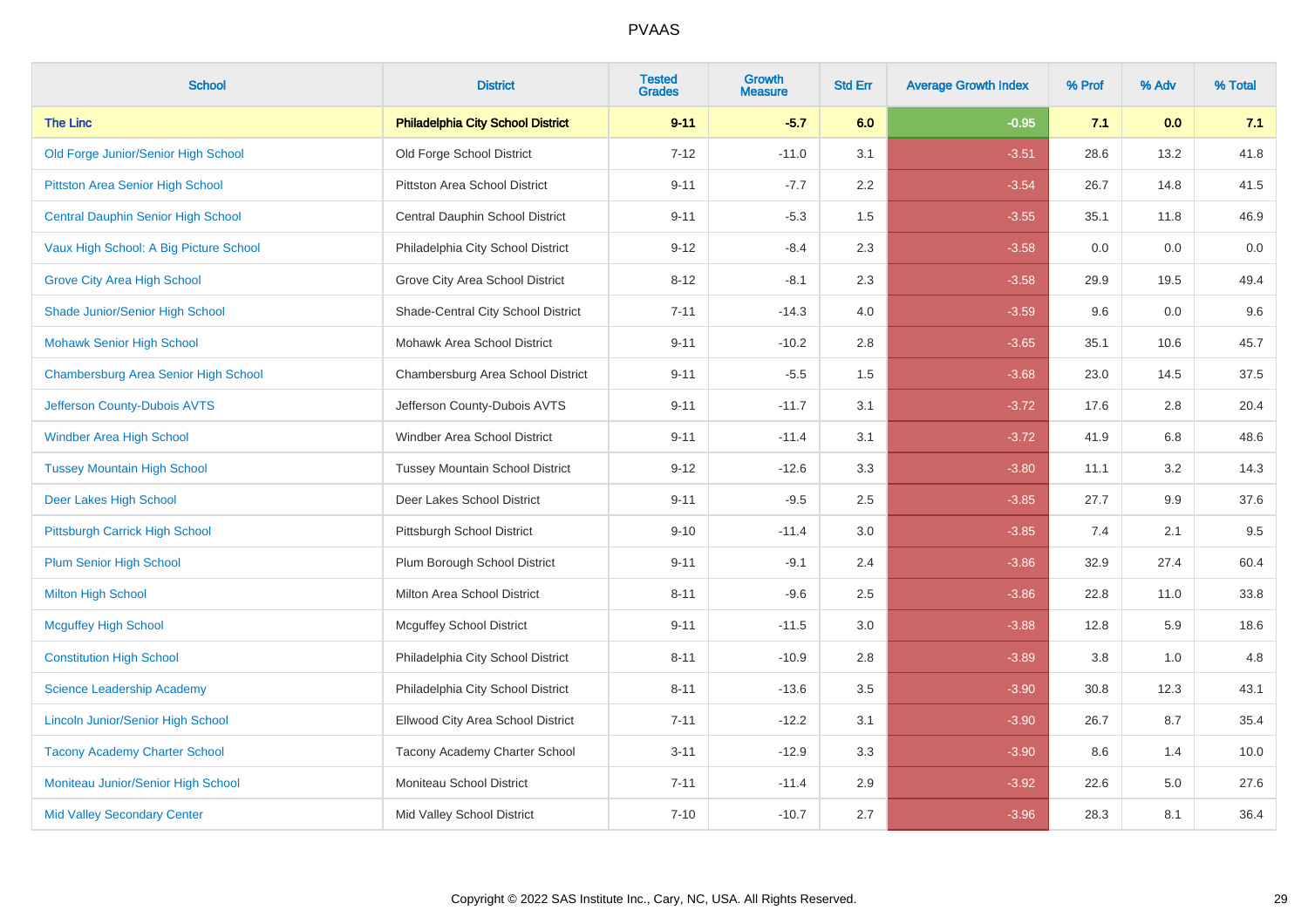| <b>School</b>                                    | <b>District</b>                                  | <b>Tested</b><br><b>Grades</b> | Growth<br><b>Measure</b> | <b>Std Err</b> | <b>Average Growth Index</b> | % Prof | % Adv | % Total |
|--------------------------------------------------|--------------------------------------------------|--------------------------------|--------------------------|----------------|-----------------------------|--------|-------|---------|
| <b>The Linc</b>                                  | <b>Philadelphia City School District</b>         | $9 - 11$                       | $-5.7$                   | 6.0            | $-0.95$                     | 7.1    | 0.0   | 7.1     |
| <b>Chartiers Valley High School</b>              | <b>Chartiers Valley School District</b>          | $9 - 11$                       | $-8.5$                   | 2.1            | $-3.99$                     | 20.7   | 17.4  | 38.0    |
| Southmoreland Senior High School                 | Southmoreland School District                    | $9 - 11$                       | $-12.3$                  | 3.1            | $-3.99$                     | 33.3   | 15.5  | 48.8    |
| Panther Valley Junior/Senior High School         | Panther Valley School District                   | $7 - 12$                       | $-12.9$                  | 3.2            | $-3.99$                     | 31.5   | 4.1   | 35.6    |
| <b>Interboro Senior High School</b>              | Interboro School District                        | $7 - 12$                       | $-7.9$                   | 2.0            | $-4.03$                     | 27.6   | 6.4   | 34.1    |
| Williamsburg Community Junior/Senior High School | Williamsburg Community School<br><b>District</b> | $7 - 11$                       | $-16.7$                  | 4.1            | $-4.08$                     | 22.4   | 0.0   | 22.4    |
| <b>Mcconnellsburg High School</b>                | <b>Central Fulton School District</b>            | $9 - 11$                       | $-13.0$                  | 3.2            | $-4.10$                     | 18.1   | 9.7   | 27.8    |
| <b>Big Spring High School</b>                    | <b>Big Spring School District</b>                | $9 - 11$                       | $-9.3$                   | 2.3            | $-4.12$                     | 23.6   | 12.9  | 36.5    |
| <b>West Scranton High School</b>                 | <b>Scranton School District</b>                  | $9 - 12$                       | $-12.7$                  | 3.0            | $-4.21$                     | 16.9   | 3.6   | 20.5    |
| Saul W B Agricultural School                     | Philadelphia City School District                | $9 - 10$                       | $-10.4$                  | 2.5            | $-4.22$                     | 10.3   | 0.8   | 11.1    |
| <b>General Mclane High School</b>                | General Mclane School District                   | $8 - 11$                       | $-10.4$                  | 2.4            | $-4.28$                     | 34.0   | 15.6  | 49.6    |
| Jim Thorpe Area High School                      | Jim Thorpe Area School District                  | $9 - 11$                       | $-10.4$                  | 2.4            | $-4.30$                     | 19.5   | 6.0   | 25.5    |
| <b>Greenville Junior/Senior High School</b>      | Greenville Area School District                  | $7 - 11$                       | $-12.8$                  | 3.0            | $-4.32$                     | 32.1   | 4.6   | 36.7    |
| Dunmore Junior/Senior High School                | Dunmore School District                          | $7 - 11$                       | $-11.7$                  | 2.7            | $-4.34$                     | 15.0   | 5.3   | 20.4    |
| <b>Hanover Senior High School</b>                | Hanover Public School District                   | $9 - 11$                       | $-11.9$                  | 2.7            | $-4.34$                     | 22.7   | 6.2   | 28.9    |
| Derry Area Senior High School                    | Derry Area School District                       | $9 - 11$                       | $-11.4$                  | 2.6            | $-4.37$                     | 34.8   | 6.1   | 40.9    |
| Pittsburgh Obama 6-12                            | Pittsburgh School District                       | $6 - 11$                       | $-11.3$                  | 2.6            | $-4.38$                     | 9.2    | 6.9   | 16.1    |
| Northwestern Senior High School                  | Northwestern School District                     | $9 - 11$                       | $-14.3$                  | 3.2            | $-4.43$                     | 32.5   | 13.7  | 46.2    |
| Youngsville Middle/High School                   | Warren County School District                    | $6 - 11$                       | $-15.6$                  | 3.4            | $-4.56$                     | 29.4   | 4.0   | 33.3    |
| West Mifflin Area High School                    | West Mifflin Area School District                | $8 - 12$                       | $-11.4$                  | 2.5            | $-4.58$                     | 15.9   | 4.0   | 19.9    |
| Neshannock Junior/Senior High School             | Neshannock Township School<br><b>District</b>    | $7 - 10$                       | $-12.3$                  | 2.6            | $-4.63$                     | 29.0   | 13.0  | 42.0    |
| <b>Trinity Senior High School</b>                | <b>Trinity Area School District</b>              | $9 - 11$                       | $-8.2$                   | 1.8            | $-4.63$                     | 20.9   | 9.8   | 30.8    |
| <b>Fannett-Metal Senior High School</b>          | Fannett-Metal School District                    | $9 - 11$                       | $-22.4$                  | 4.8            | $-4.65$                     | 16.4   | 6.6   | 23.0    |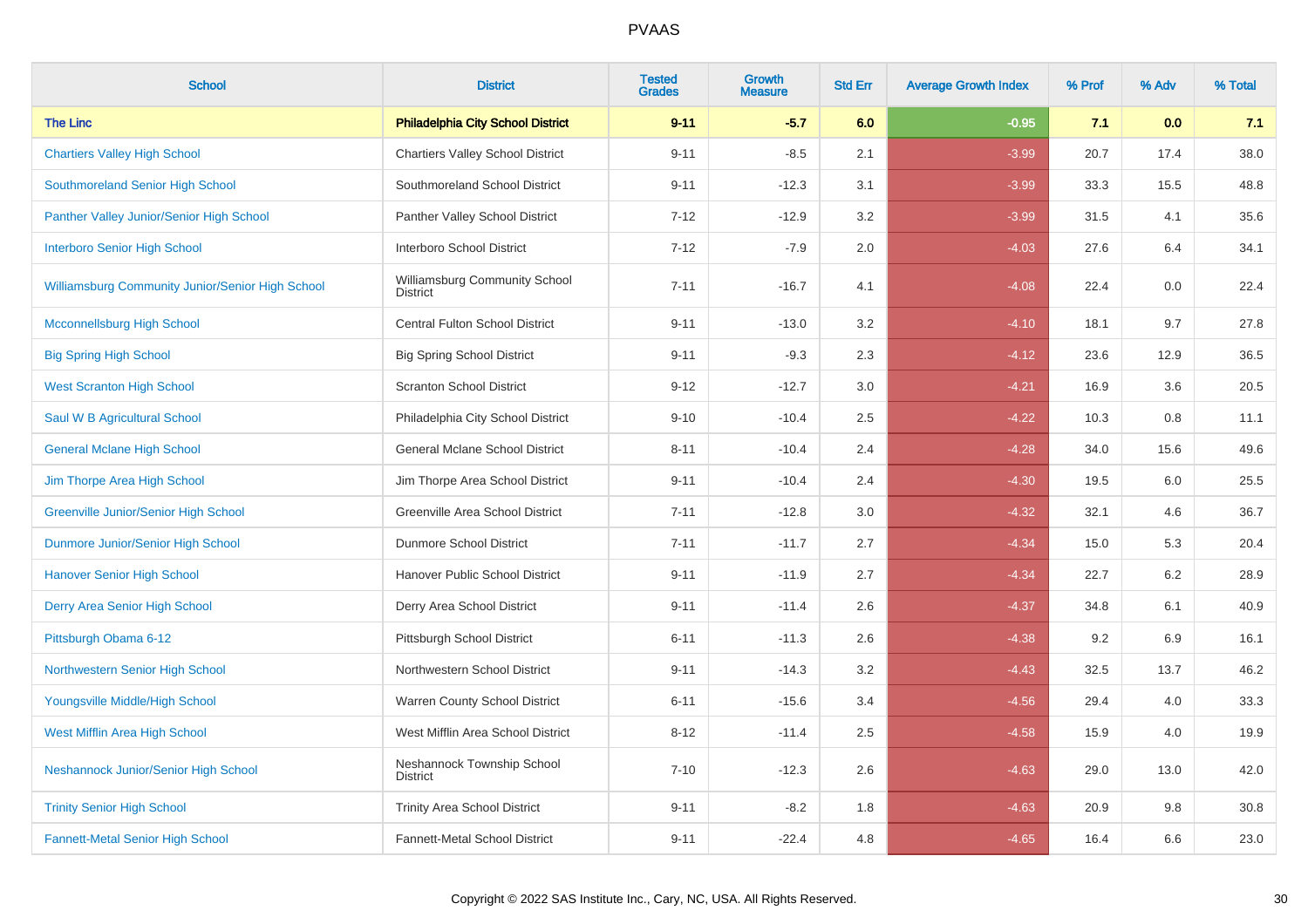| <b>School</b>                                      | <b>District</b>                                             | <b>Tested</b><br><b>Grades</b> | <b>Growth</b><br><b>Measure</b> | <b>Std Err</b> | <b>Average Growth Index</b> | % Prof | % Adv | % Total |
|----------------------------------------------------|-------------------------------------------------------------|--------------------------------|---------------------------------|----------------|-----------------------------|--------|-------|---------|
| <b>The Linc</b>                                    | <b>Philadelphia City School District</b>                    | $9 - 11$                       | $-5.7$                          | 6.0            | $-0.95$                     | 7.1    | 0.0   | 7.1     |
| <b>Chartiers-Houston Junior/Senior High School</b> | <b>Chartiers-Houston School District</b>                    | $7 - 10$                       | $-16.2$                         | 3.5            | $-4.68$                     | 26.3   | 6.6   | 32.9    |
| <b>Girard High School</b>                          | <b>Girard School District</b>                               | $9 - 11$                       | $-12.0$                         | 2.6            | $-4.69$                     | 29.7   | 18.9  | 48.6    |
| Lehigh Valley Charter High School For The Arts     | Lehigh Valley Charter High School<br>For The Arts           | $9 - 10$                       | $-11.8$                         | 2.5            | $-4.76$                     | 28.9   | 5.7   | 34.6    |
| <b>School Of The Future</b>                        | Philadelphia City School District                           | $9 - 10$                       | $-11.5$                         | 2.4            | $-4.80$                     | 2.4    | 0.0   | 2.4     |
| <b>Executive Education Academy Charter School</b>  | <b>Executive Education Academy</b><br><b>Charter School</b> | $3 - 10$                       | $-14.6$                         | 3.0            | $-4.81$                     | 8.5    | 1.2   | $9.8\,$ |
| Meyersdale Area High School                        | Meyersdale Area School District                             | $9 - 11$                       | $-15.8$                         | 3.2            | $-4.85$                     | 20.3   | 5.8   | 26.1    |
| <b>Hughesville Junior/Senior High School</b>       | East Lycoming School District                               | $7 - 11$                       | $-10.4$                         | 2.1            | $-4.88$                     | 22.5   | 8.2   | 30.8    |
| <b>Truman Senior High School</b>                   | <b>Bristol Township School District</b>                     | $9 - 11$                       | $-6.8$                          | 1.4            | $-4.88$                     | 13.8   | 4.6   | 18.4    |
| <b>Parkway Center City Middle College</b>          | Philadelphia City School District                           | $9 - 10$                       | $-13.5$                         | 2.7            | $-4.98$                     | 25.2   | 2.6   | 27.8    |
| <b>Girls High School</b>                           | Philadelphia City School District                           | $8 - 11$                       | $-10.1$                         | 2.0            | $-5.15$                     | 17.1   | 2.4   | 19.6    |
| <b>Washington High School</b>                      | Washington School District                                  | $9 - 11$                       | $-15.4$                         | 2.9            | $-5.28$                     | 12.9   | 1.7   | 14.7    |
| <b>Frazier High School</b>                         | <b>Frazier School District</b>                              | $9 - 11$                       | $-18.5$                         | 3.4            | $-5.40$                     | 18.3   | 1.4   | 19.7    |
| Aliquippa Junior/Senior High School                | Aliquippa School District                                   | $7 - 11$                       | $-19.5$                         | 3.6            | $-5.41$                     | 1.7    | 0.0   | 1.7     |
| <b>Central Cambria High School</b>                 | Central Cambria School District                             | $9 - 11$                       | $-12.2$                         | 2.3            | $-5.41$                     | 19.4   | 7.4   | 26.9    |
| Philadelphia Academy Charter School                | Philadelphia Academy Charter<br>School                      | $3 - 11$                       | $-14.7$                         | 2.7            | $-5.42$                     | 21.6   | 3.9   | 25.5    |
| <b>Lincoln Park Performing Arts Charter School</b> | Lincoln Park Performing Arts Charter<br>School              | $7 - 11$                       | $-14.9$                         | 2.7            | $-5.45$                     | 39.3   | 8.9   | 48.2    |
| <b>Coatesville Intermediate High School</b>        | Coatesville Area School District                            | $8-9$                          | $-10.1$                         | 1.8            | $-5.72$                     | 16.9   | 4.5   | 21.3    |
| Pittsburgh Allderdice High School                  | Pittsburgh School District                                  | $9 - 10$                       | $-12.2$                         | 2.1            | $-5.73$                     | 26.4   | 10.6  | 37.0    |
| <b>New Castle Senior High School</b>               | New Castle Area School District                             | $7 - 12$                       | $-13.1$                         | 2.3            | $-5.78$                     | 17.6   | 2.0   | 19.5    |
| <b>Shikellamy High School</b>                      | <b>Shikellamy School District</b>                           | $9 - 10$                       | $-15.2$                         | 2.6            | $-5.89$                     | 23.6   | 4.6   | 28.2    |
| Swenson Arts & Technology High School              | Philadelphia City School District                           | $9 - 10$                       | $-13.5$                         | 2.3            | $-5.99$                     | 9.8    | 1.4   | 11.2    |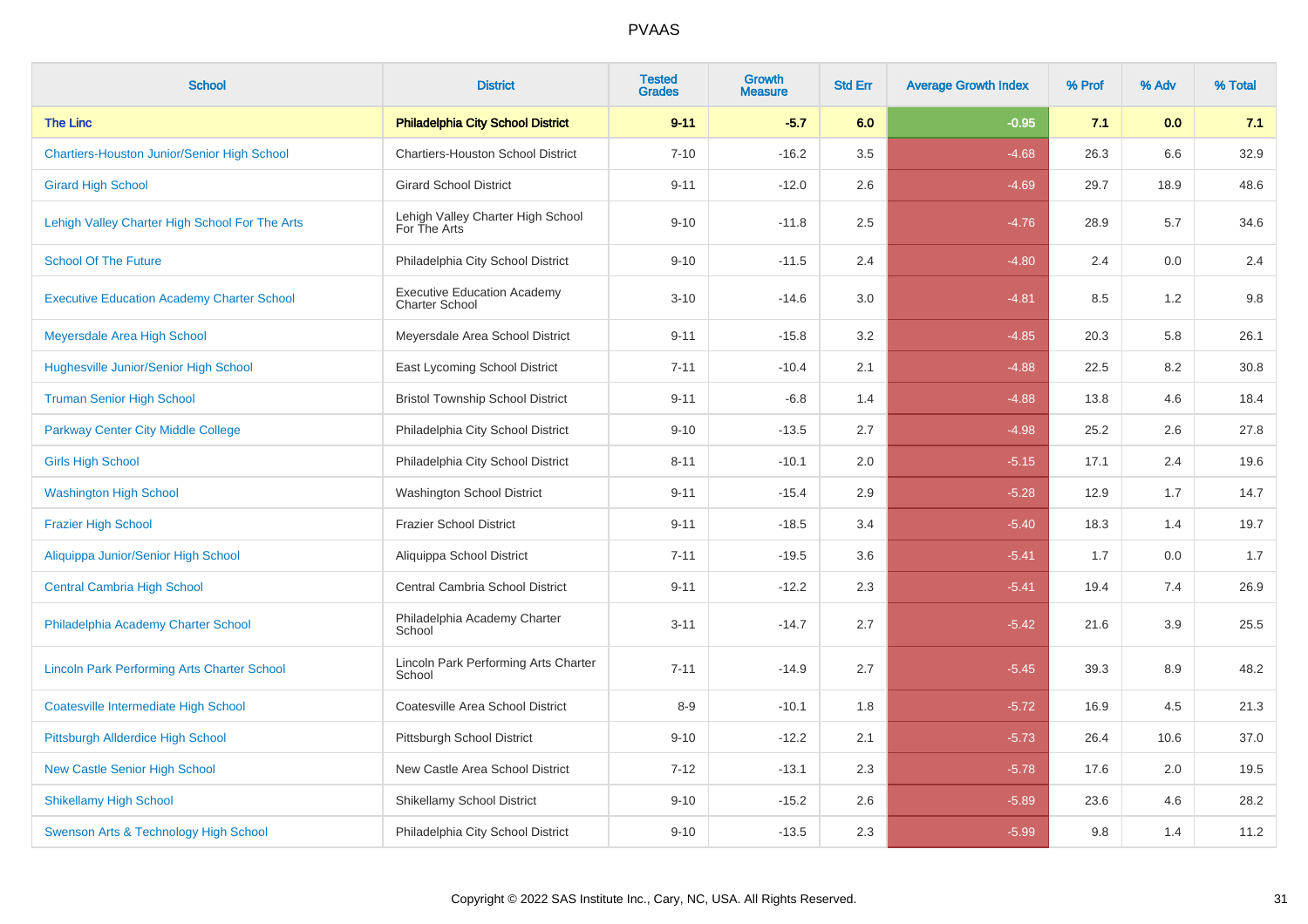| <b>School</b>                               | <b>District</b>                          | <b>Tested</b><br><b>Grades</b> | Growth<br><b>Measure</b> | <b>Std Err</b> | <b>Average Growth Index</b> | % Prof | % Adv | % Total |
|---------------------------------------------|------------------------------------------|--------------------------------|--------------------------|----------------|-----------------------------|--------|-------|---------|
| <b>The Linc</b>                             | <b>Philadelphia City School District</b> | $9 - 11$                       | $-5.7$                   | 6.0            | $-0.95$                     | 7.1    | 0.0   | 7.1     |
| <b>Kennett High School</b>                  | Kennett Consolidated School District     | $9 - 11$                       | $-10.0$                  | 1.7            | $-6.05$                     | 28.7   | 14.0  | 42.7    |
| Beaver Falls Area Senior High School        | Big Beaver Falls Area School District    | $9 - 11$                       | $-17.4$                  | 2.8            | $-6.12$                     | 9.4    | 2.8   | 12.2    |
| <b>Hempfield Area Senior High School</b>    | Hempfield Area School District           | $9 - 12$                       | $-9.8$                   | 1.6            | $-6.14$                     | 28.1   | 19.2  | 47.3    |
| <b>Mccaskey Campus</b>                      | Lancaster School District                | $8 - 11$                       | $-9.6$                   | 1.5            | $-6.56$                     | 10.8   | 4.7   | 15.5    |
| <b>York County School Of Technology</b>     | York Co School Of Technology             | $9 - 12$                       | $-10.9$                  | 1.6            | $-6.79$                     | 22.6   | 4.0   | 26.6    |
| <b>Greater Latrobe Senior High School</b>   | Greater Latrobe School District          | $9 - 11$                       | $-13.8$                  | 2.0            | $-7.00$                     | 41.0   | 12.6  | 53.6    |
| <b>Carver High School</b>                   | Philadelphia City School District        | $7 - 11$                       | $-16.8$                  | 2.3            | $-7.26$                     | 38.6   | 6.7   | 45.2    |
| Arts Academy At Benjamin Rush               | Philadelphia City School District        | $9 - 10$                       | $-18.6$                  | 2.5            | $-7.35$                     | 23.6   | 6.1   | 29.7    |
| Ambridge Area High School                   | Ambridge Area School District            | $9 - 12$                       | $-18.9$                  | 2.5            | $-7.48$                     | 23.2   | 5.6   | 28.9    |
| Pittsburgh Brashear High School             | Pittsburgh School District               | $9 - 11$                       | $-20.1$                  | 2.7            | $-7.56$                     | 6.0    | 0.7   | 6.6     |
| <b>Williamsport Area Senior High School</b> | Williamsport Area School District        | $9 - 11$                       | $-11.1$                  | 1.4            | $-7.95$                     | 18.2   | 10.5  | 28.7    |
| <b>William Allen High School</b>            | Allentown City School District           | $8 - 12$                       | $-15.5$                  | 1.9            | $-8.04$                     | 7.8    | 0.8   | $8.6\,$ |
| <b>West Side CTC</b>                        | West Side CTC                            | $9 - 10$                       | $-32.0$                  | 3.9            | $-8.16$                     | 5.9    | 0.0   | 5.9     |
| Louis E Dieruff High School                 | <b>Allentown City School District</b>    | $8 - 12$                       | $-16.3$                  | 1.9            | $-8.44$                     | 5.2    | 0.0   | $5.2\,$ |
| <b>Creative And Performing Arts</b>         | Philadelphia City School District        | $8 - 11$                       | $-17.7$                  | 2.1            | $-8.51$                     | 31.8   | 5.2   | 37.0    |
| <b>Cheltenham High School</b>               | Cheltenham School District               | $9 - 11$                       | $-17.2$                  | $2.0\,$        | $-8.55$                     | 24.4   | 8.3   | 32.6    |
| North Hills Senior High School              | North Hills School District              | $9 - 11$                       | $-15.4$                  | 1.8            | $-8.67$                     | 26.4   | 19.8  | 46.2    |
| <b>Academy At Palumbo</b>                   | Philadelphia City School District        | $8 - 11$                       | $-17.2$                  | 2.0            | $-8.69$                     | 32.6   | 6.9   | 39.6    |
| <b>Bodine William W High School</b>         | Philadelphia City School District        | $8 - 11$                       | $-21.5$                  | 2.4            | $-8.86$                     | 11.2   | 0.0   | 11.2    |
| <b>Muhlenberg Middle School</b>             | Muhlenberg School District               | $7-9$                          | $-17.2$                  | 1.9            | $-9.06$                     | 12.4   | 4.6   | 17.0    |
| <b>Butler Area lhs</b>                      | <b>Butler Area School District</b>       | $7-9$                          | $-17.9$                  | 1.9            | $-9.48$                     | 35.4   | 16.7  | 52.1    |
| <b>William Penn Senior High School</b>      | <b>York City School District</b>         | $9 - 12$                       | $-17.0$                  | 1.8            | $-9.69$                     | 3.2    | 0.7   | $3.9\,$ |